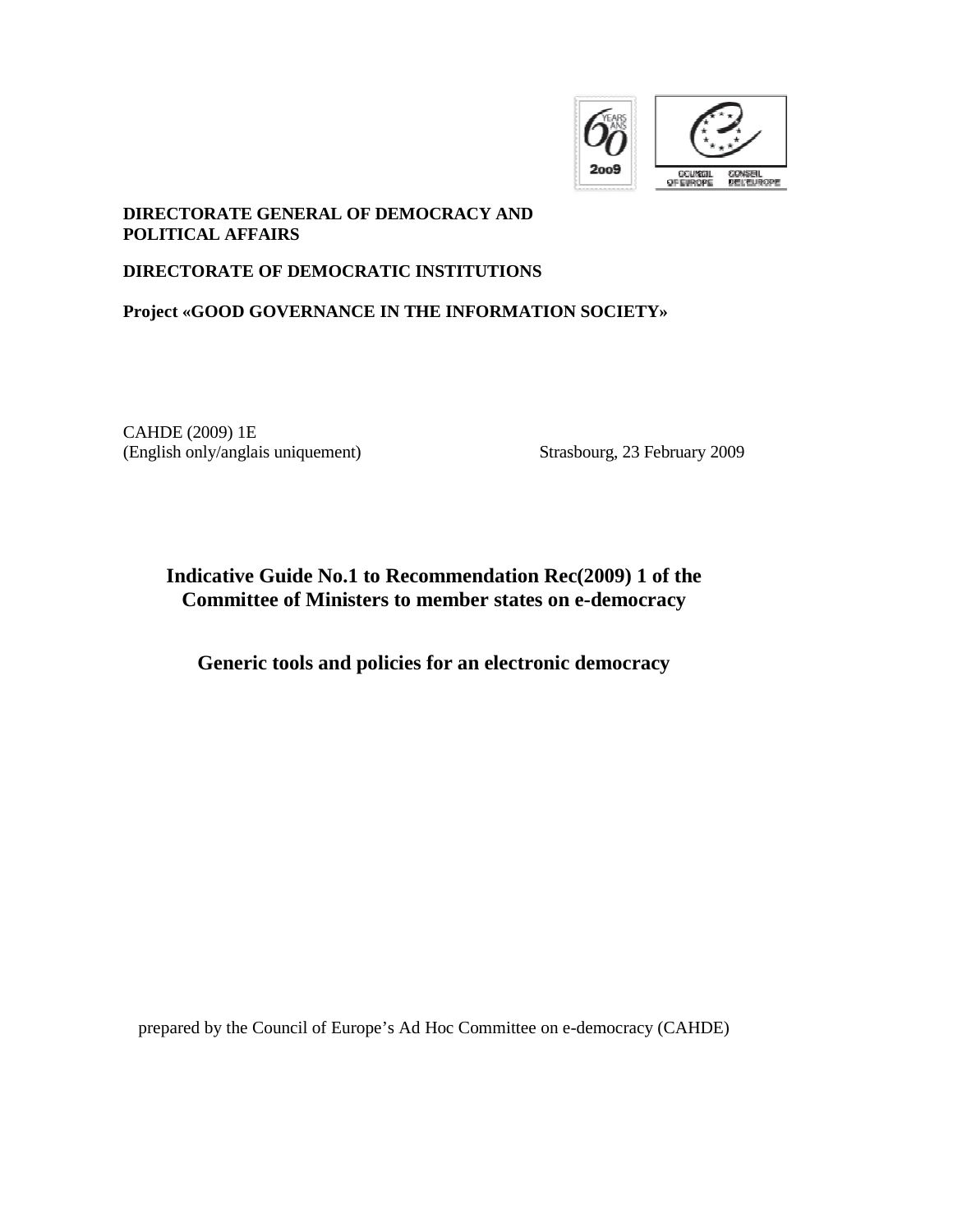#### **Authors:**

Robert Krimmer and Manuel J. Kripp, E-voting CC. - Competence Center for Electronic Voting and Participation

> in co-operation with Fernando Mendez, e-Democracy Centre, University of Zurich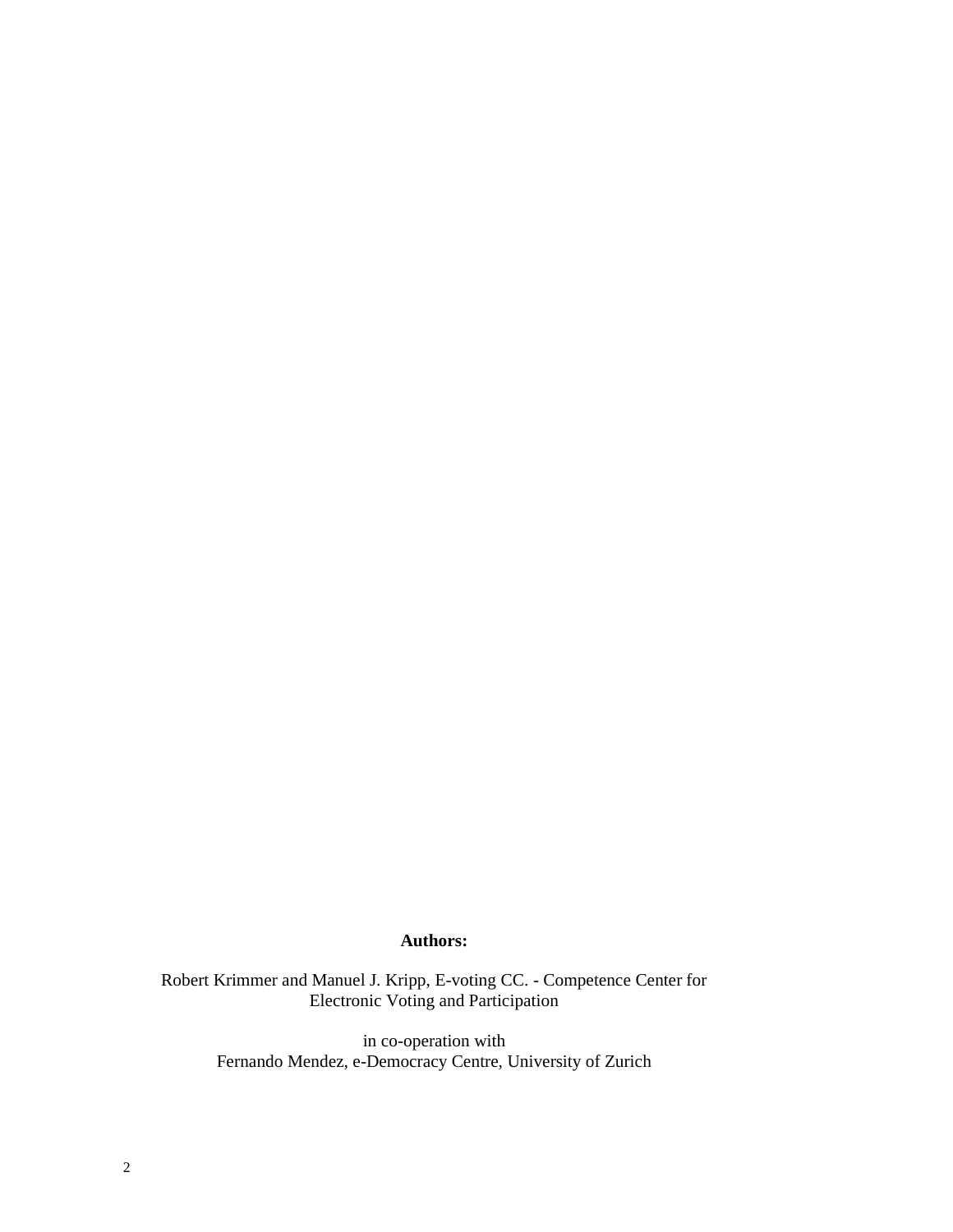# **Abstract**

This description of generic tools and policies for an electronic democracy (edemocracy) is meant to provide an overview on the manifold and diverse opportunities to set up e-democracy. The aim is to provide a guide to all possible stakeholders at all levels for the implementation of a fully supported e-democracy.

For this we generically describe 33 instruments to provision an e-democracy.

# **Keywords**

E-Democracy E-Voting E-Participation Generic Tools Generic Policies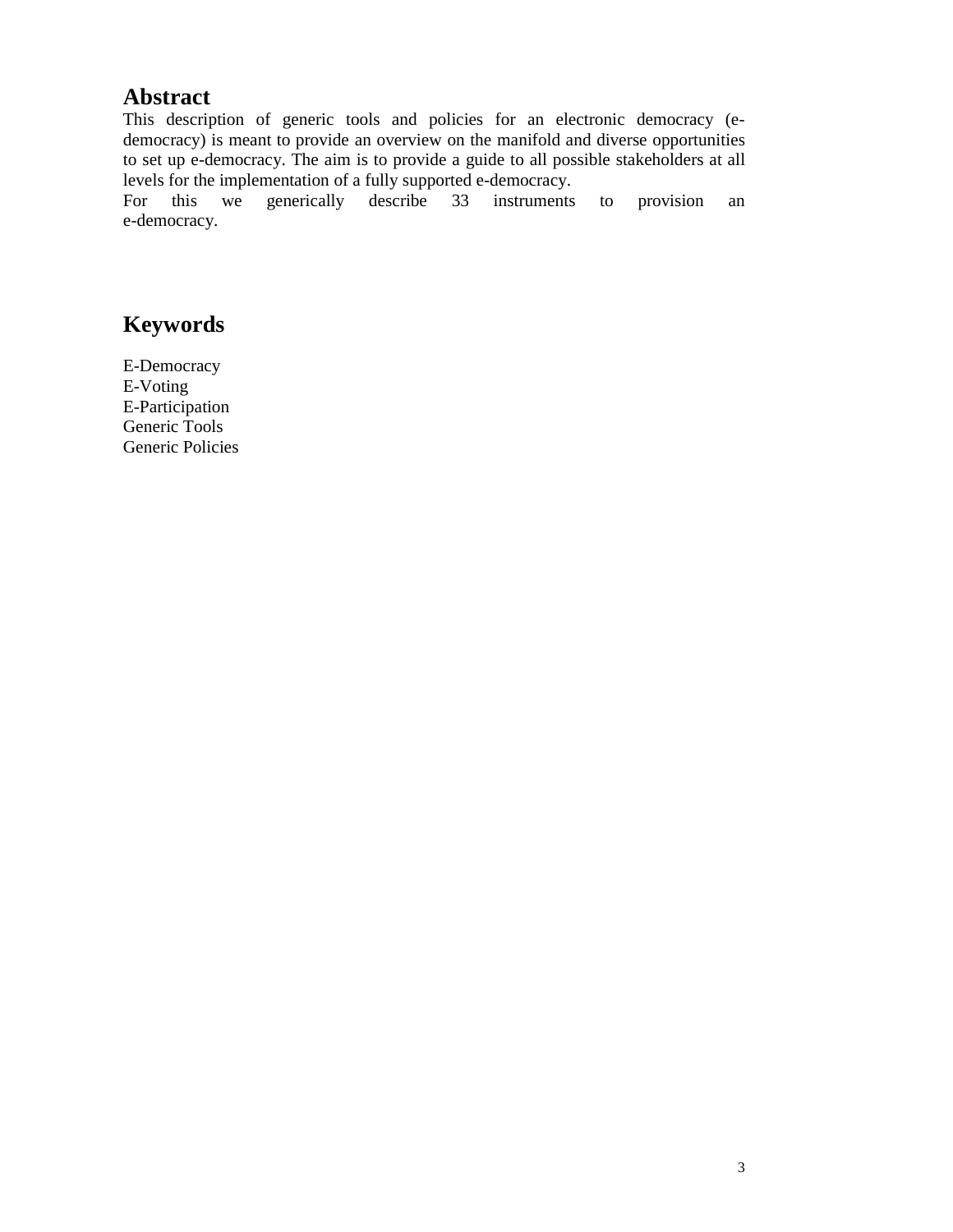# **Content**

| L.  |                                                                      |    |
|-----|----------------------------------------------------------------------|----|
| 1.  |                                                                      |    |
| 2.  |                                                                      |    |
| 3.  |                                                                      |    |
| 4.  |                                                                      |    |
| 5.  |                                                                      |    |
| 6.  |                                                                      |    |
| 7.  |                                                                      |    |
| 8.  |                                                                      |    |
| 9.  |                                                                      |    |
| 10. |                                                                      |    |
| 11. |                                                                      |    |
| 12. |                                                                      |    |
| 13. |                                                                      |    |
| 14. |                                                                      |    |
| 15. |                                                                      |    |
| 16. |                                                                      |    |
| 17. |                                                                      |    |
| 18. |                                                                      |    |
| 19. |                                                                      |    |
| 20. |                                                                      |    |
| 21. |                                                                      |    |
| 22. |                                                                      |    |
| 23. |                                                                      |    |
| 24. |                                                                      |    |
| 25. | Social Networking E-Democracy                                        | 61 |
| 26. |                                                                      |    |
| П.  |                                                                      |    |
| 27. |                                                                      |    |
| 28. |                                                                      |    |
| 29. |                                                                      |    |
| 30. |                                                                      |    |
| 31. | Government Interactivity with Citizens' Initiatives (G2C with C2C)73 |    |
| 32. |                                                                      |    |
| 33. |                                                                      |    |
|     |                                                                      |    |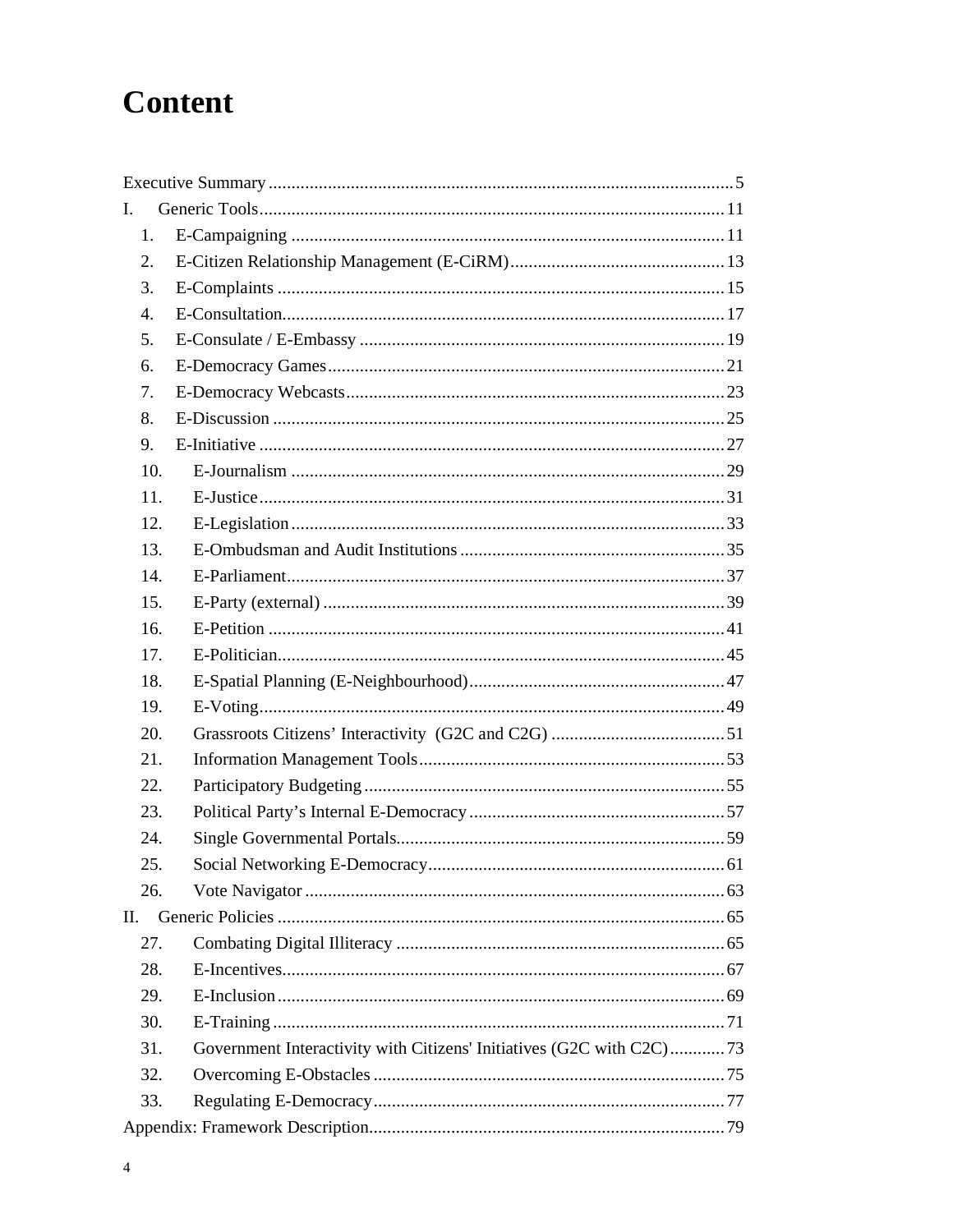# **Executive Summary**

This presentation of generic tools and policies for e-democracy provides an overview on the manifold and diverse opportunities to set up e-democracy. The aim of this paper is to foster knowledge about and to provide a guide for the implementation of a fully supported e-democracy at all levels of government - local, regional, national, inter- /supranational - and in respect of all stakeholders: from public authorities (representative assemblies and administration) to NGOs and single citizens.

Each generic tool or policy is evaluated with the same criteria and structure in order to facilitate the comparison of different tools and policies and to increase the comprehensibility and usability for different users.

The following overview of 33 tools and policies is especially directed to public authorities and other interested stakeholders in electronic democracy. It presents an overview of possible ways and methods of introducing electronic democracy.

The guide provides a comprehensible quick overview about the most common generic tools and policies used for the introduction of electronic democracy. These tools and policies are drawn from research on more than 100 examples of different countries of using electronic means with regard to democracy. This paper is linked to the work and outcome - including on terminology - of the Council of Europe 'Ad hoc Committee on electronic democracy' (CAHDE).<sup>\*</sup>

Each practice is presented on two pages including a short overview containing the most important facts, like initiators, reasons for initiating, function for democracy, timelines, financing and others. Furthermore each practice is clustered in three core areas of research, each covering certain aspects of the described tools. Each area is further structured in the following way:

- Basis of initiative: initiator, reasons, objectives and embedding in democracy;
- Management: partners, key actors, sustainability and follow-up;
- Other aspects: political support, main achievements.

The clustering regarding the function for democracy is based on the aspects of democracy which are supported more specifically through the implementation of the specific tool or policy: increasing the transparency of the political process; enhancing the direct involvement and participation of citizens; and/or improving the quality of opinion formation by opening new spaces of information and deliberation.

The overall clustering technique facilitates the comparison of the practices amongst each other and establishes an opportunity to deduce implications and pre-requisites for development and implementation.

 $\overline{a}$ 

<sup>\*</sup> undertaken from autumn 2006 to the end of 2008, and chaired by Dr. Thomas M. Buchsbaum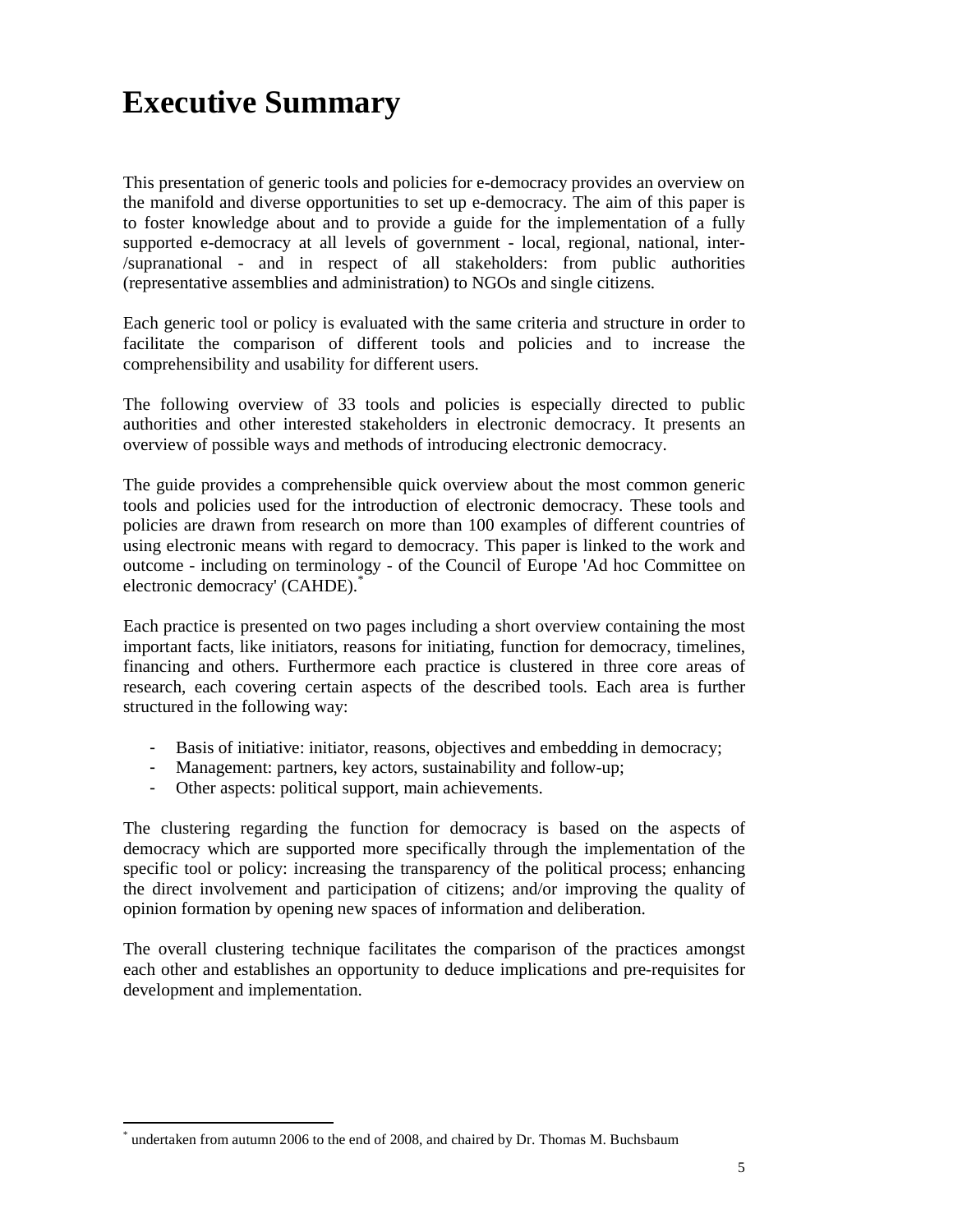| <b>Instrument</b>                                          | <b>Description</b>                                                                                                                                                                                                                                                    | Page |
|------------------------------------------------------------|-----------------------------------------------------------------------------------------------------------------------------------------------------------------------------------------------------------------------------------------------------------------------|------|
| <b>Generic Tools</b>                                       |                                                                                                                                                                                                                                                                       | 11   |
| 1. E-Campaigning                                           | Engaging in a co-ordinated way, by electronic means, with<br>people and encouraging people to engage with each other<br>in order to mobilise and/or convince individuals in<br>political campaigns to promote causes                                                  | 11   |
| 2.<br>E-Citizen<br>Relationship<br>Management (E-<br>CiRM) | Public authorities personalize especially citizens'<br>information to provide citizen-customized information and<br>improve the quality of data of public administration about<br>its citizens                                                                        | 13   |
| E-Complaints<br>3.                                         | In particular public authorities using ICTs to provide<br>citizens with means for complaint, conflict resolution and<br>in combination with other initiatives to establish some<br>citizen relationship management                                                    | 15   |
| E-Consultation<br>4.                                       | Collecting opinions of designated persons or the public at<br>large on a specific policy issue without necessarily<br>mandating the decision maker                                                                                                                    | 17   |
| 5. E-Consulate /<br>E-Embassy                              | The use of electronic means and ICTs to provide services<br>to citizens living or travelling abroad (and aliens) in terms<br>of information, consular support, applications, consultation<br>/ participation and e-voting                                             | 19   |
| 6. E-Democracy<br>Games                                    | Games and simulations developed or implemented by<br>public authorities, NGOs, policy centres or private actors<br>to explain and introduce e-democracy, its processes and<br>tools to citizens, shape the public sphere and foster the<br>knowledge on (e-)democracy | 21   |
| 7. E-Democracy<br>Webcasts                                 | Live streaming / web casting of legislative / executive /<br>judiciary meetings by public authorities in order to provide<br>citizens and other interested stakeholders with information<br>and transparency                                                          | 23   |
| E-Discussion<br>8.                                         | Discussions of issues of citizens' concern among citizens,<br>public authorities and others using ICTs and other e-<br>democracy tools in order to foster citizens' deliberation<br>and participation in democracy                                                    | 25   |
| E-Initiative<br>9.                                         | Using electronic and Internet tools to establish initiatives<br>by citizens in order to participate in or influence political<br>decision-making and engage in political agenda setting                                                                               | 27   |
| 10. E-Journalism                                           | Using electronic and internet tools to publish information<br>and news, report from political (party) events and event<br>blogging by citizens and officials to provide unfiltered<br>information                                                                     | 29   |
| 11. E-Justice                                              | Using ICT in the conduct of justice, by all stakeholders of<br>the judiciary, in order to increase efficiency and quality of<br>public service in particular for citizens and business                                                                                | 31   |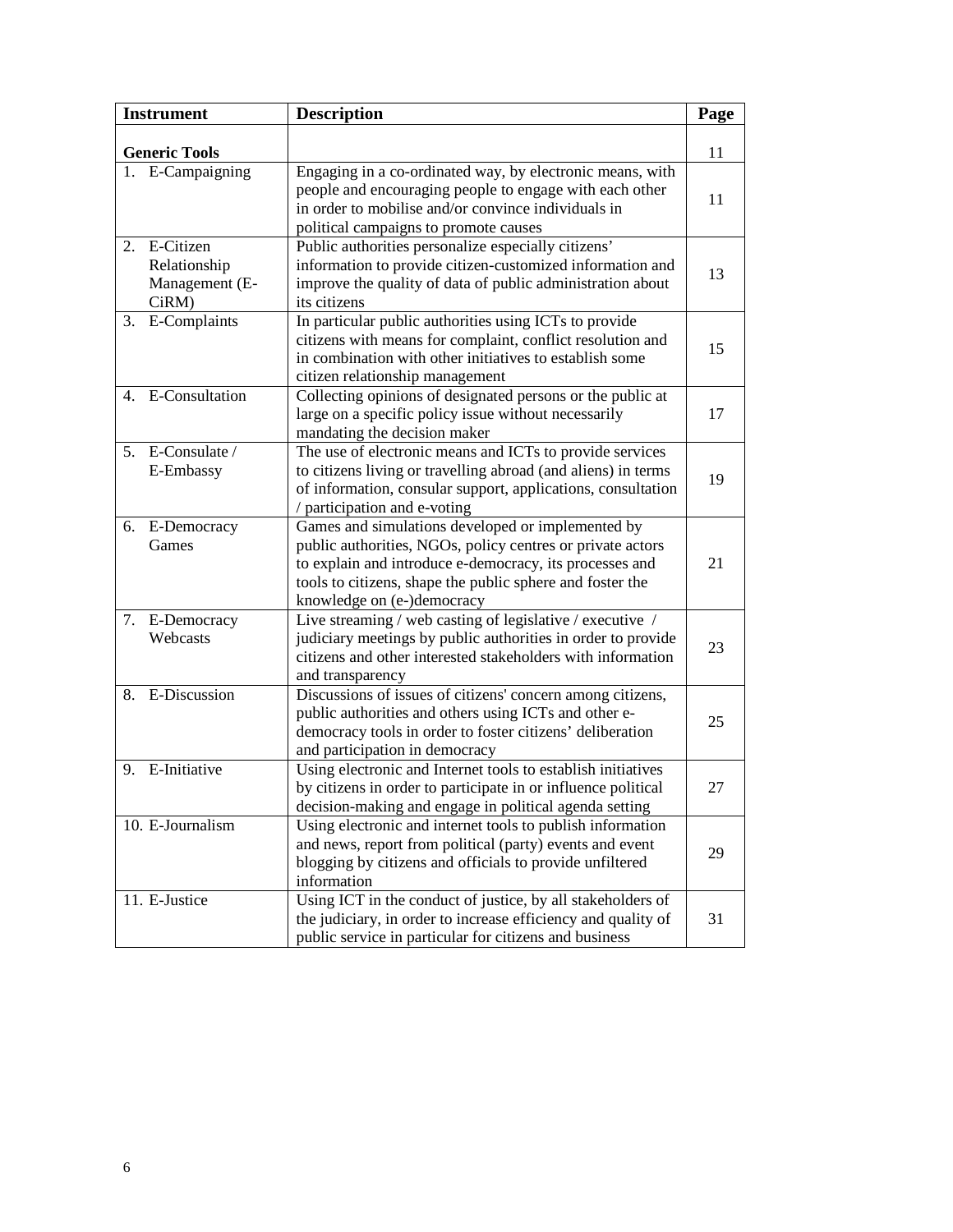| 12. E-Legislation                                 | Using ICT for drafting, commenting upon, consulting,<br>structuring, formatting, submitting, amending, voting and<br>publishing of acts of elected assemblies                                                                                                                            | 33 |
|---------------------------------------------------|------------------------------------------------------------------------------------------------------------------------------------------------------------------------------------------------------------------------------------------------------------------------------------------|----|
| 13. E-Ombudsman<br>and Audit<br>Institutions      | Internet sites of ombudsman and audit institutions<br>publishing information about public authorities'<br>compliance with rules and especially providing citizens<br>with a(n anonymous) possibility to issue a complaint<br>electronically, thus establishing enhanced means of control | 35 |
| 14. E-Parliament                                  | The use of ICT by elected representative assemblies, their<br>members and political and administrative staff, in the<br>conduct of their tasks, actively involving its electorate /<br>citizens                                                                                          | 37 |
| 15. E-Party (external)                            | The use of ICTs by political parties and<br>corporations/associations to provide information about<br>their activities, conventions and campaigns as well as<br>participation opportunities online for its members and<br>interested citizens                                            | 39 |
| 16. E-Petition                                    | Electronic delivery of a protest or recommendation to a<br>democratic institution about a public institution, a law, or<br>to provide the public authorities or representatives with<br>their opinion                                                                                    | 41 |
| 17. E-Politician                                  | Politicians electronically providing information about<br>themselves, their work, decision-making and voting, and<br>interacting and deliberating with their and others' public<br>authorities as well as citizens (constituents) and the media.                                         | 45 |
| 18. E-Spatial<br>Planning                         | Discussion and participation in urban planning in a<br>neighbourhood context initiated by citizens, NGOs and/or<br>public authorities making use of ICTs to foster local<br>participation and find solutions on a local base                                                             | 47 |
| 19. E-Voting                                      | An electronic election or referendum that involves the use<br>of electronic means in at least the casting of the vote,<br>hereby enabling e.g. increasing accessibility for citizens<br>and faster counting                                                                              | 49 |
| 20. Grassroots<br>Interactivity C2C,<br>C2G       | Citizen initiated e-democracy projects among citizens or<br>between citizens and public authorities to foster<br>engagement and awareness regarding public issues and to<br>influence political decisions                                                                                | 51 |
| 21. Information<br>Management<br><b>Tools</b>     | Innovative tools on public information, especially<br>collecting and aggregating available information or news<br>about situations and events, initiated by any stakeholder of<br>democracy to facilitate information and decision-making                                                | 53 |
| 22. Participatory<br><b>Budgeting</b>             | Public participation in the budgeting process through<br>electronic participatory tools and procedures hereby<br>making the budgeting process more inclusive                                                                                                                             | 55 |
| 23. Political Party's<br>Internal E-<br>Democracy | Political parties and associations using e-democracy tools<br>for internal purposes, especially the selection of<br>candidates, decision-making and internal party voting to<br>include absent members and accelerate processes                                                          | 57 |
| 24. Single Government<br>Portal                   | One-stop government Internet websites supporting the<br>citizens in dealing with public authorities by using<br>electronic means - for communicating and transacting with<br>public authorities                                                                                          | 59 |
| 25. Social Networking<br>E-Democracy              | Using Internet based electronic social networks for<br>political debate and initiatives, democratic participation<br>and deliberation primarily among citizens, also with                                                                                                                | 61 |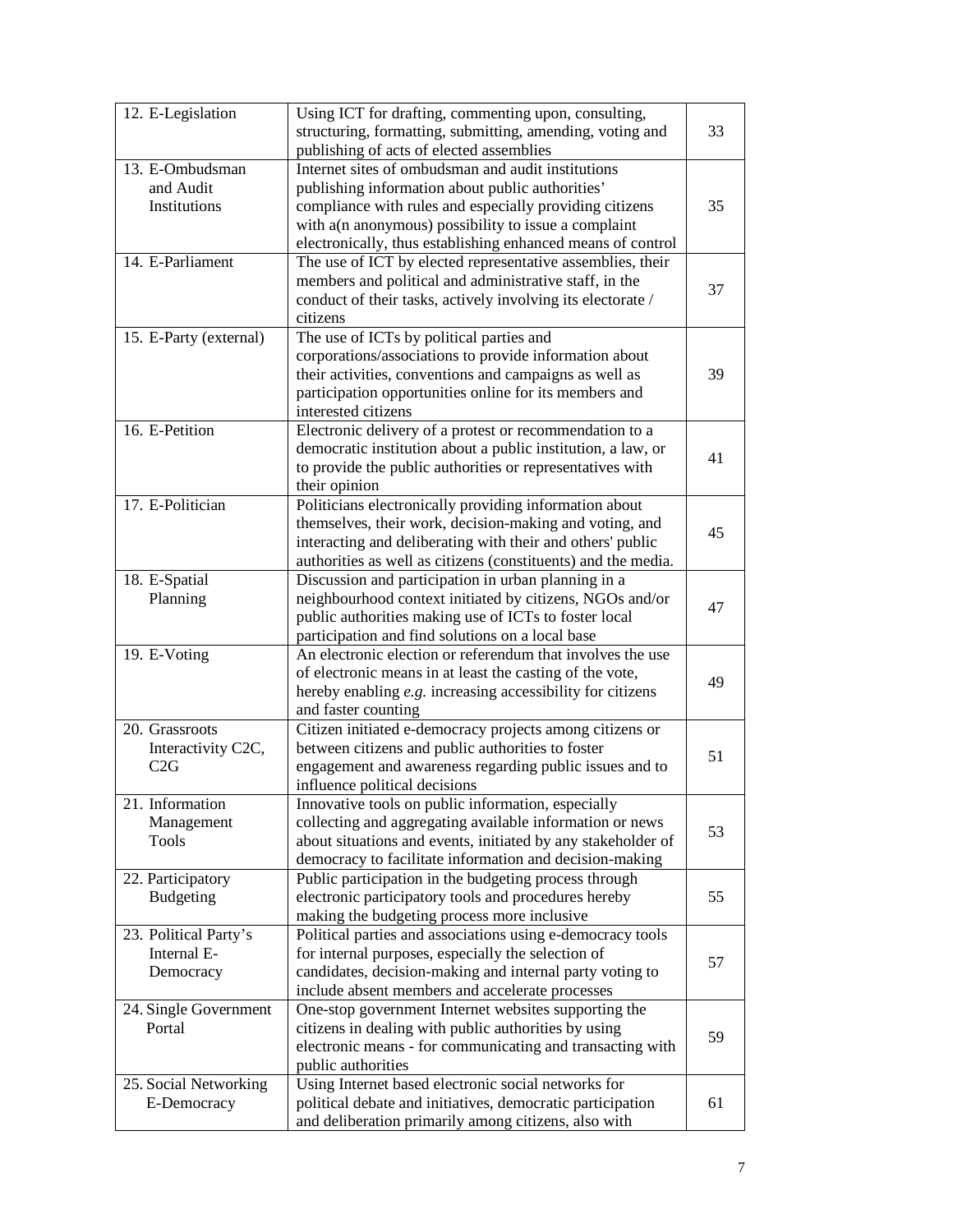|                                                                   | politicians and public authorities, closing the information<br>gap and increasing participation, deliberation and<br>transparency                                                                                                                                              |    |
|-------------------------------------------------------------------|--------------------------------------------------------------------------------------------------------------------------------------------------------------------------------------------------------------------------------------------------------------------------------|----|
| 26. Vote Navigator                                                | A web-based tool to provide an overview of political<br>parties, candidates and their programmes for elections,<br>facilitating transparency and offering the elector an<br>independent opinion in forming his/her decision                                                    | 63 |
| <b>Generic Policies</b>                                           |                                                                                                                                                                                                                                                                                | 65 |
| 27. Combating Digital<br>Illiteracy                               | Activities by public authorities and NGOs to combat<br>digital illiteracy and digital divide, enabling all citizens to<br>actively participate in (e-)democracy                                                                                                                | 65 |
| 28. E-Incentives                                                  | Activities by public authorities to provide financial,<br>political or other rewards to citizens for their participation<br>in e-democracy                                                                                                                                     | 67 |
| 29. E-Inclusion                                                   | Activities by public authorities and NGOs to promote<br>inclusion in (e-)democracy especially of the unconnected,<br>the elderly, minorities, other marginalised socio-economic<br>groups and citizens with special needs                                                      | 69 |
| 30. E-Training                                                    | Initiatives by public authorities and other actors for<br>training in particular elected representatives, politicians<br>and civil servants in using e-democracy methods                                                                                                       | 71 |
| 31. Government<br>Interactivity with<br>Citizens: G2C with<br>C2C | Interaction by public authorities with electronic grassroots<br>initiatives by either integrating them into the political<br>process or providing such grassroots initiatives with<br>administrative or financial support leading to an increased<br>participation of citizens | 73 |
| 32. Overcoming E-<br>Obstacles                                    | Activities to eliminate barriers of access and use of e-<br>democracy, especially the previously elaborated issues of<br>digital divide and digital illiteracy                                                                                                                 | 75 |
| 33. Regulating<br>E-Democracy                                     | Provision of regulatory frameworks and regulations for e-<br>democracy by public authorities, non-governmental<br>authorities, providers or users in order to facilitate e-<br>democracy and to secure the citizens' rights and interests                                      | 77 |

Figure 1: Overview of E-Democracy Generic Tools and Policies

This analysis clusters the practices in two general and broad categories: tools and policies - expressing the top-level character of the initiative and facilitating orientation for the addressee.

Each generic practice contains an implementation stage. This clustering is in addition to the differentiation between policy and tool provided in order to ease the setup of an implementation roadmap. It can be used as a possible scheme of building blocks for the implementation of e-democracy.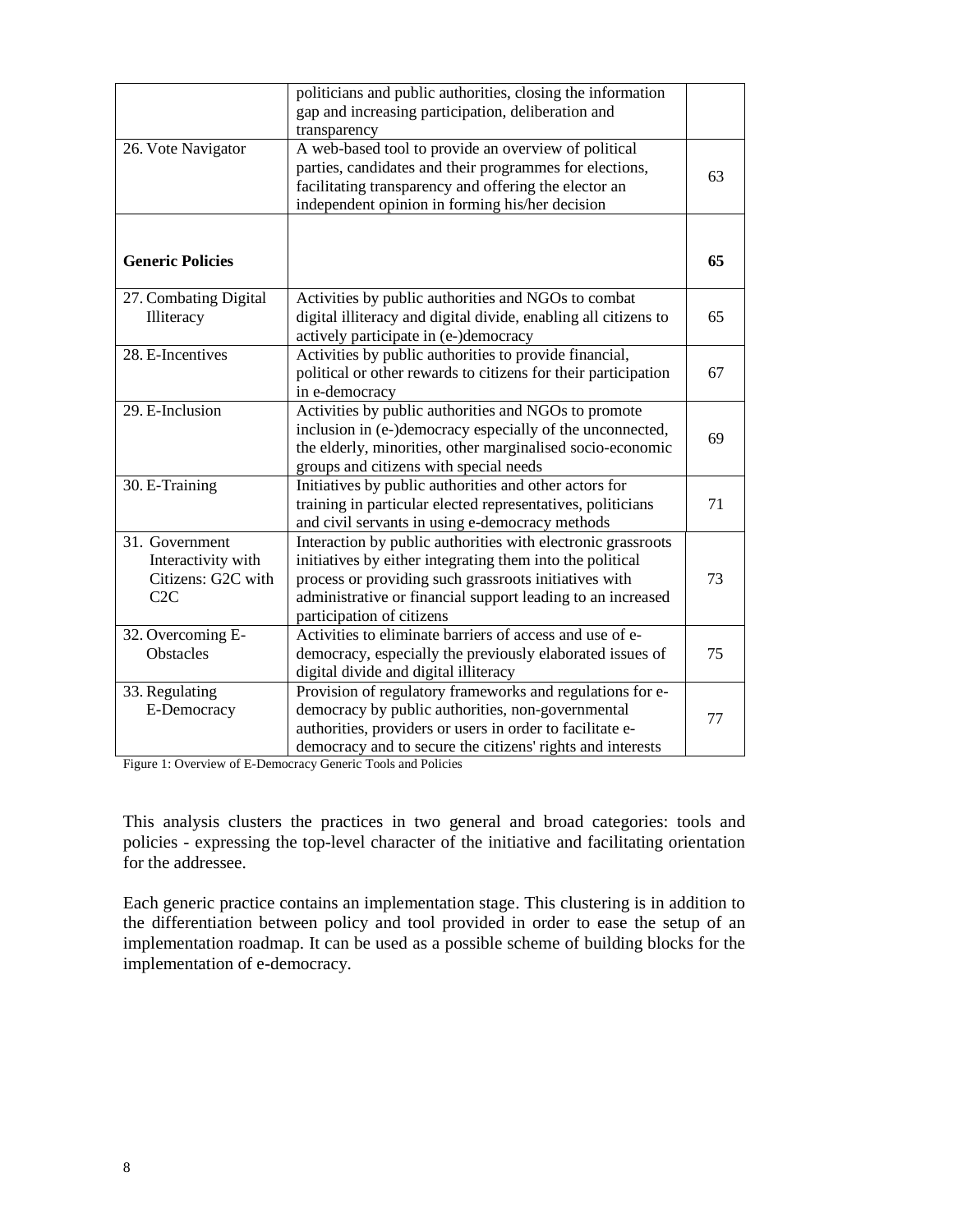The concept of building blocks is reflecting the use of the described generic tool or policy. Policies are mainly driven by public authorities to establish a fundament for the electronic means of democracy and specifically for the described tools.

The generic descriptions should support the planning, development and implementation of the tools. The list which is not complete tries to cover the diversity of available tools and policies to set up e-democracy.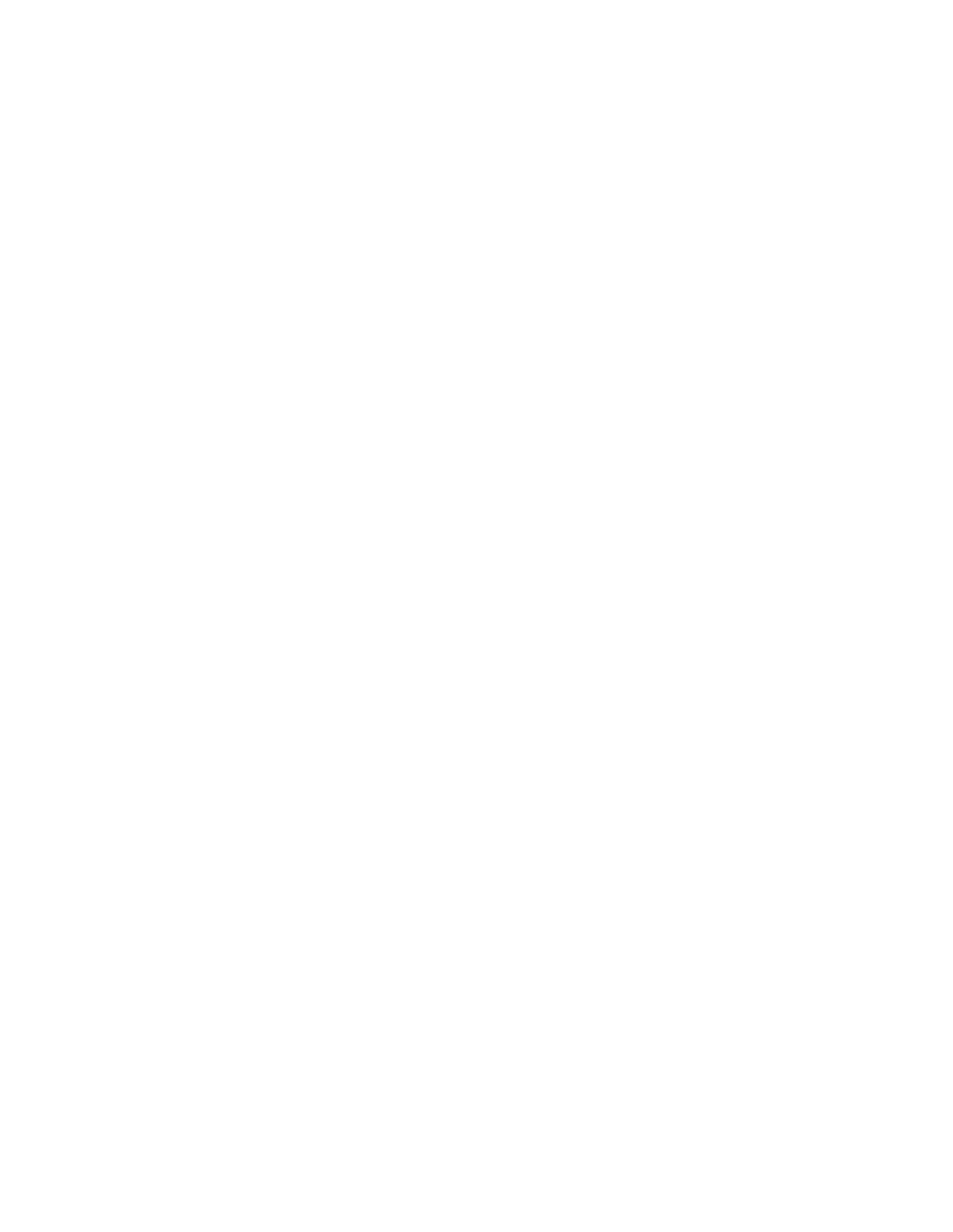# **I. Generic Tools**

# **1. E-Campaigning**

Engaging in a co-ordinated way, by electronic means, with people and encouraging people to engage with each other in order to mobilise and/or convince individuals in political campaigns - electoral and others - to promote causes, endeavouring to directly or indirectly influence the shaping or implementation of public policies.

| Initiator                                   | The political party, the candidate, NGOs                                                                                                                                                                                 |
|---------------------------------------------|--------------------------------------------------------------------------------------------------------------------------------------------------------------------------------------------------------------------------|
| Reason / objective                          | Increasing participation in a political cause including in<br>respect to elections and getting more votes                                                                                                                |
| Function for democracy                      | Participation                                                                                                                                                                                                            |
| Timeline                                    | Up to 6 months, depending on the complexity and the<br>used systems                                                                                                                                                      |
| Responsibility                              | With the initiator, PPP possible                                                                                                                                                                                         |
| Finance                                     | By the initiator, funding and donations                                                                                                                                                                                  |
| Focus                                       | Main driver and focus are the wish to win a cause<br>including elections and convince citizens of the political<br>(party's / candidates') program; the government focus is<br>to get as many people to vote as possible |
| Selected addressed<br>problems of democracy | Low and declining participation in political life including<br>institutions and elections, inflexible (election) systems,<br>the interest of young people in public affairs                                              |
| Mode of interaction                         | Passive and / or interactive                                                                                                                                                                                             |
| Other                                       | Accountability and transparency of the provided<br>information is important for the citizens. Lack of trust<br>could lead to protest activities/voting or apathy.                                                        |

# **1.1. Overview**

# **1.2. Basis of initiative**

#### **Who can initiate the project?**

Parties, candidates and governments can initiate e-campaigning and e-electioneering projects.

#### **Reasons for initiating the project**

Parties and candidates want to spread information about their programs, aims and goals. Governments want to increase awareness for voting. All of them use the electronic channels as additional channels to address the citizens.

# **Main objectives / goals of the initiative**

Main objectives are information and participation in the election.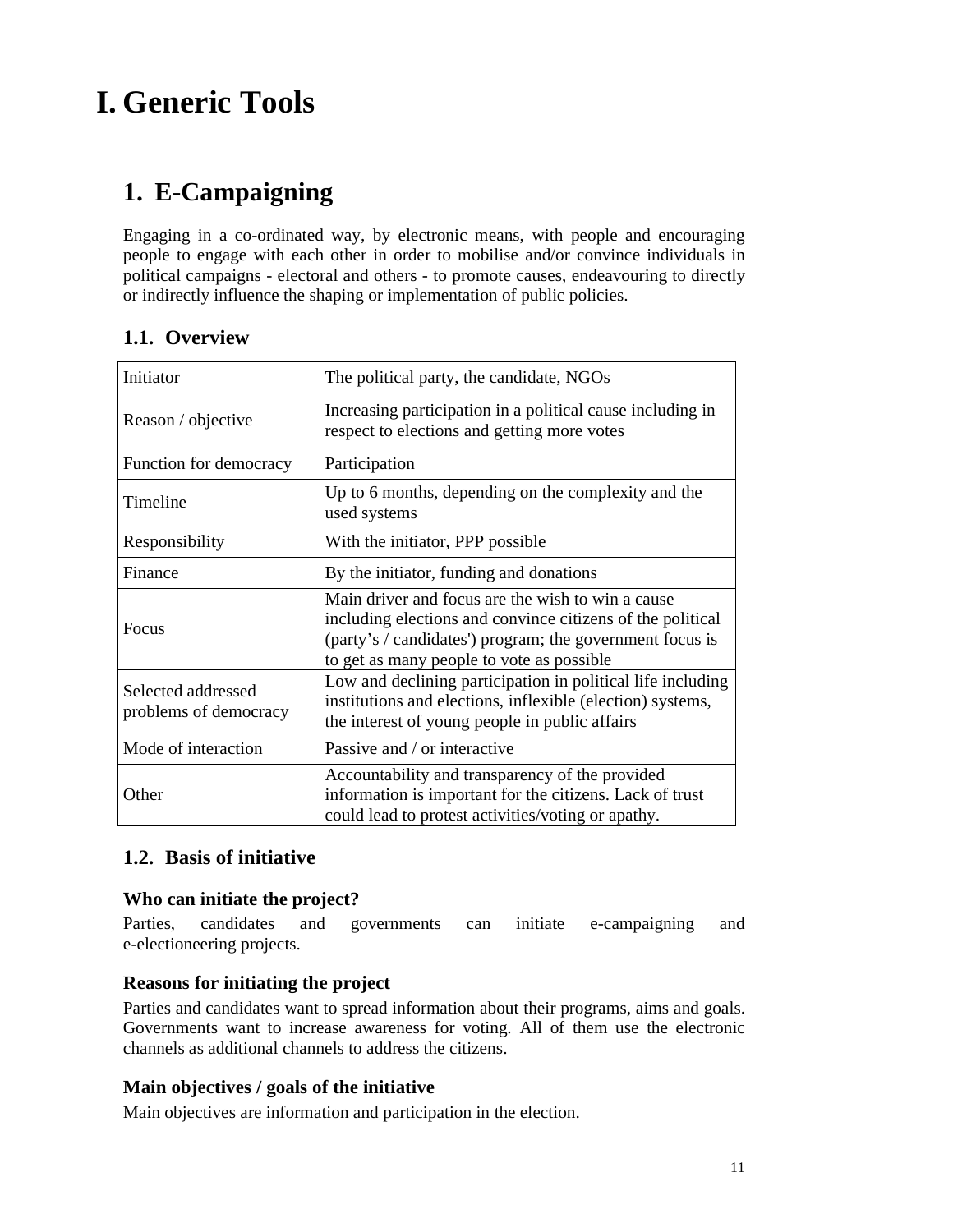## **How can the initiative relate to other democratic initiatives in the area - both online and offline?**

These initiatives are mainly launched during election campaigns but can also relate to other participation initiatives and can be combined with mash-ups or social network activities.

# **1.3. Management**

#### **What partners - including public and private - can there be and what can their roles be?**

Private partners can be used for the development of the tools. Media support alongside other NGOs teaming up with the party can increase awareness of the campaign.

#### **Can there be other key actors besides project partners?**

The key actors are the citizens/voters: if the campaign does not attract them, it will fail.

#### **Implementation stage**

Early stage

# **1.4. Other aspects**

#### **What factors can provide political support for the initiative?**

Political support is given, because it is either parties or candidates that initiate most of the projects. Apart from that the provision of reliable information, gaining an electoral advantage should be impetus enough for any politician.

#### **What can the main achievements of the initiative be?**

A higher turnout at the election and more votes for the candidate or the party.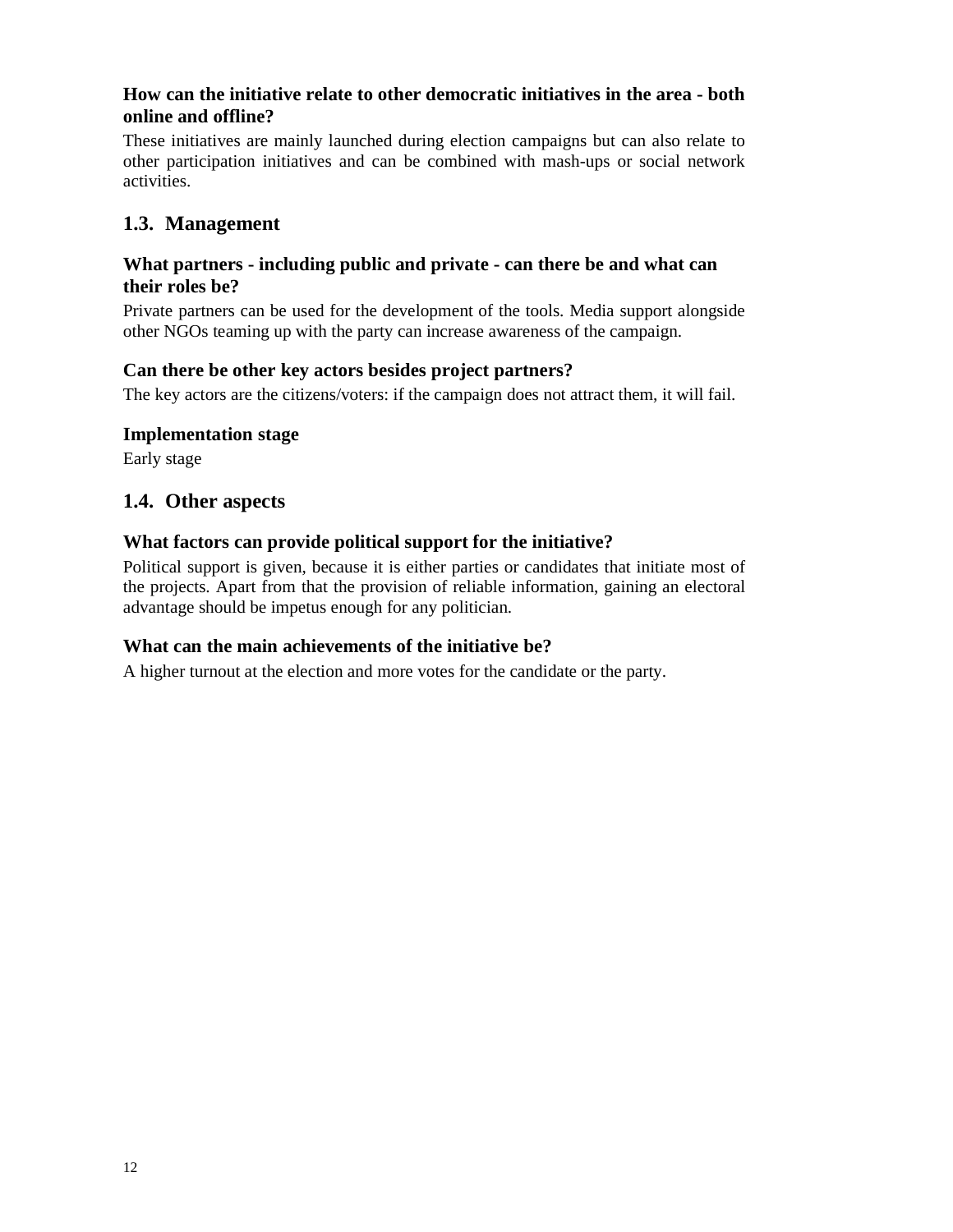# **2. E-Citizen Relationship Management (E-CiRM)**

Public authorities personalize especially citizens' information to provide citizencustomized information and improve the quality of data of public administration about its citizens.

# **2.1. Overview**

| Initiator                                   | The public authority                                                                                                                                                                                                            |
|---------------------------------------------|---------------------------------------------------------------------------------------------------------------------------------------------------------------------------------------------------------------------------------|
| Reason / objective                          | Providing the citizens with customized information,<br>improving the service and data quality                                                                                                                                   |
| Function for democracy                      | Participation                                                                                                                                                                                                                   |
| Timeline                                    | Period of approximately six months, depending on<br>complexity                                                                                                                                                                  |
| Responsibility                              | At the initiating institution: PPP not possible                                                                                                                                                                                 |
| Finance                                     | By the public budget                                                                                                                                                                                                            |
| <b>Focus</b>                                | Customized information on citizen's request                                                                                                                                                                                     |
| Selected addressed<br>problems of democracy | Growing mistrust in politics, lacking rights / involvement<br>and representation of long-term residents of foreign<br>nationality, lack of information on democratic rights and<br>processes in native / minority tongues       |
| Mode of interaction                         | Passive                                                                                                                                                                                                                         |
| Other                                       | Identification, security and stability of the system are the<br>biggest challenges. Given the migration to E-CiRM,<br>"digital divide" issues have become increasingly<br>important and have to be considered at an early stage |

# **2.2. Basis of initiative**

# **Who can initiate the project?**

This project can only be initiated by the administration.

# **Reasons for initiating the project**

Faster response to citizen's input and requests; providing the citizen with customized information; improving the service quality of the administration.

# **Main objectives / goals of the initiative**

Providing citizens with customized information and increasing the quality of data of public administration about its citizens.

# **How can the project relate to other democratic initiatives in the area - both online and offline?**

This project should relate to e-government and can be combined with the establishment of electronic complaint procedures.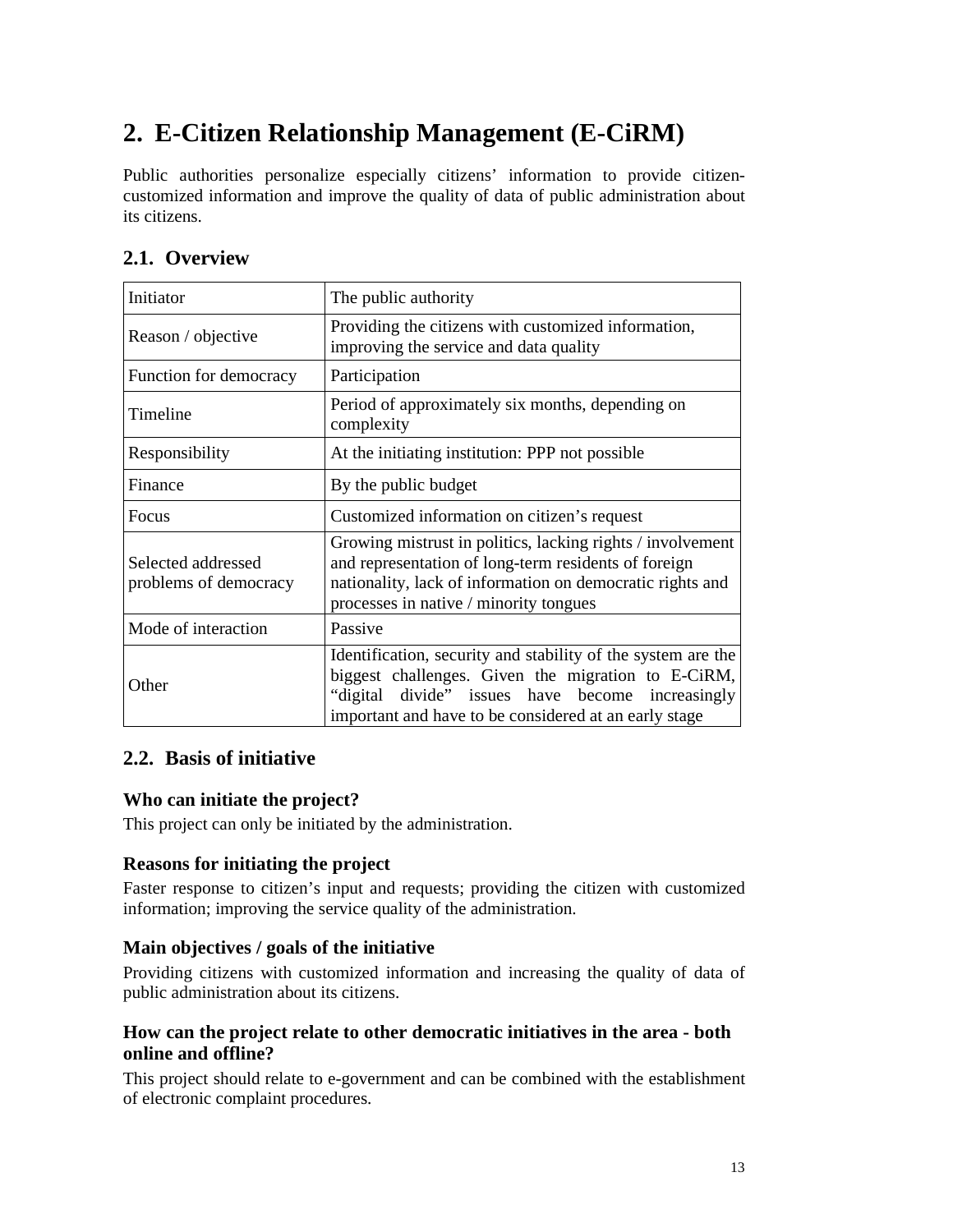# **2.3. Management**

# **What partners - including public and private - can there be and what should their roles be?**

Public partners can be other administrative bodies. Private partners can be found for the development of the system, its integration and its maintenance.

#### **Can there be other key actors besides project partners?**

So far there have been no other key actors involved in this type of initiative; therefore, this cannot be evaluated.

#### **Implementation stage**

Later stage

# **2.4. Other aspects**

#### **What factors can provide political support for the initiative?**

The improved provision of information for citizens should constitute an impetus for politicians and the public administration to support these initiatives.

#### **What can the main achievements of the initiative be?**

The main achievement of the initiative should be a cost-efficient, fast and responsive service that provides customized services and information for the citizen. To establish a tracking system for citizens of the progress and outcomes of their inquiry, which means also increasing the accountability and transparency.

#### **What criteria can be used to evaluate the initiative?**

The initiatives can be evaluated according to the number of procedures managed electronically and the number of citizens that have been successfully served.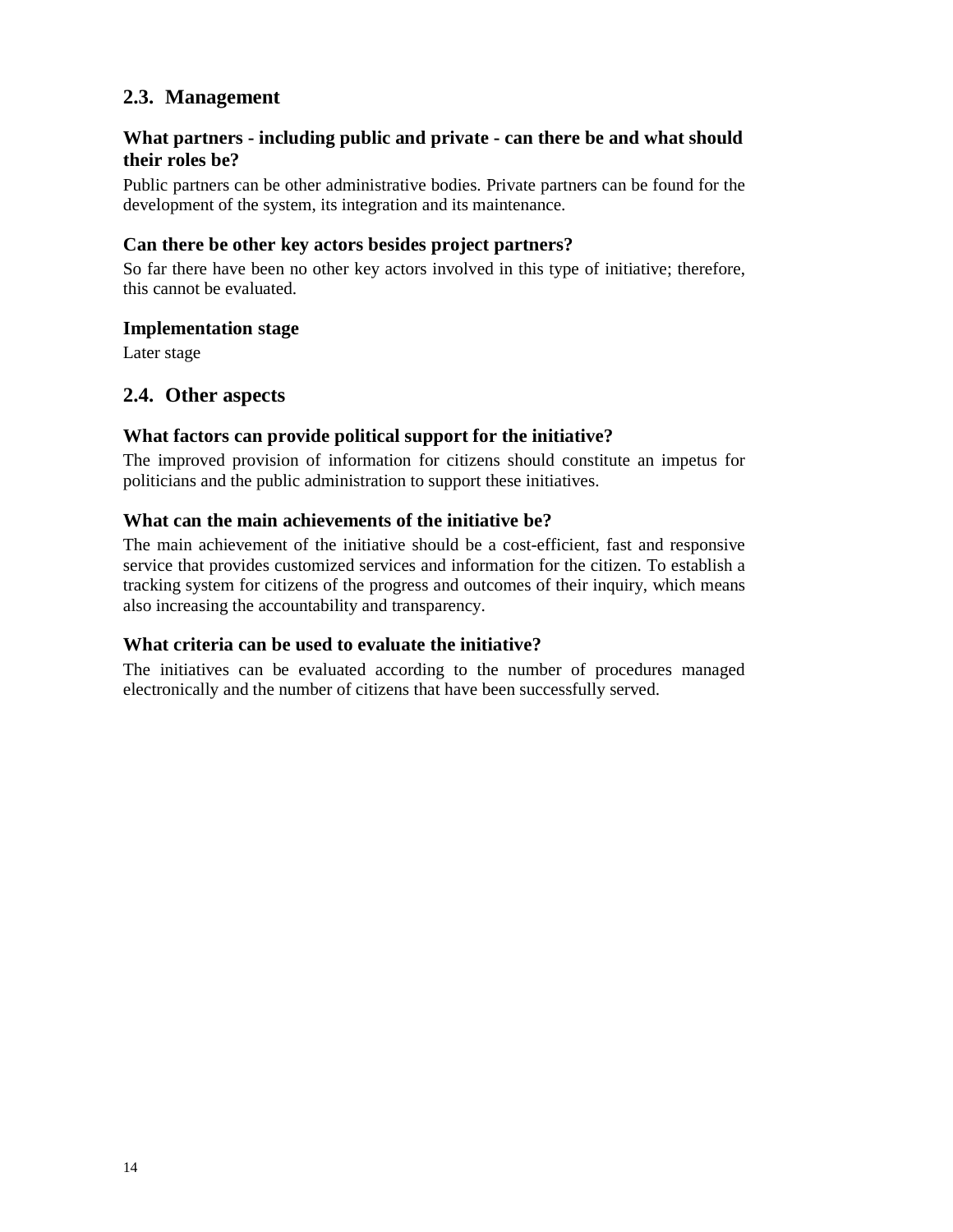# **3. E-Complaints**

In particular public authorities are using ICTs to provide citizens with means for complaint, conflict resolution and in combination with other initiatives to establish some citizen relationship management. Non-public actors could use this e-democracy method as well, both with respect to issues in the public domain and to issues of private institutions.

# **3.1. Overview**

| Initiator                                   | In particular public authorities                                                                                                                                                                           |
|---------------------------------------------|------------------------------------------------------------------------------------------------------------------------------------------------------------------------------------------------------------|
| Reason / objective                          | To establish an independent, direct and sustainable<br>communication channel for citizens.                                                                                                                 |
| Function for democracy                      | Participation                                                                                                                                                                                              |
| Timeline                                    | Up to one year for development and implementation.                                                                                                                                                         |
| Responsibility                              | With the initiating institution, though dependent on the<br>level of establishment (local, regional, national). PPP<br>possible for development and maintenance                                            |
| Finance                                     | Public initiatives: Public budget. Private initiatives:<br>donations, initiator.                                                                                                                           |
| <b>Focus</b>                                | Introducing a 24/7 complaint and feedback channel for<br>citizens                                                                                                                                          |
| Selected addressed<br>problems of democracy | Little impact of citizens will beyond elections, corruption<br>by state organs, non-transparent dependencies within<br>democratic institutions                                                             |
| Mode of interaction                         | Proactive                                                                                                                                                                                                  |
| Other                                       | Such initiatives are heavily dependent on political will,<br>the satisfaction and direct communication through G2C<br>and C2G should be a strong impetus to establish such<br>systems as soon as possible. |

# **3.2. Basis of initiative**

# **Who can initiate the project?**

Such initiatives can be introduced either by governments to channel and properly handle citizen complaints and improve citizens' relationship management. Private initiatives introduce an independent control and complaints body.

# **Reasons for initiating the project**

To establish a sustainable communication channel for the citizen independent of elections or other electronic consultation procedures like e-petitions.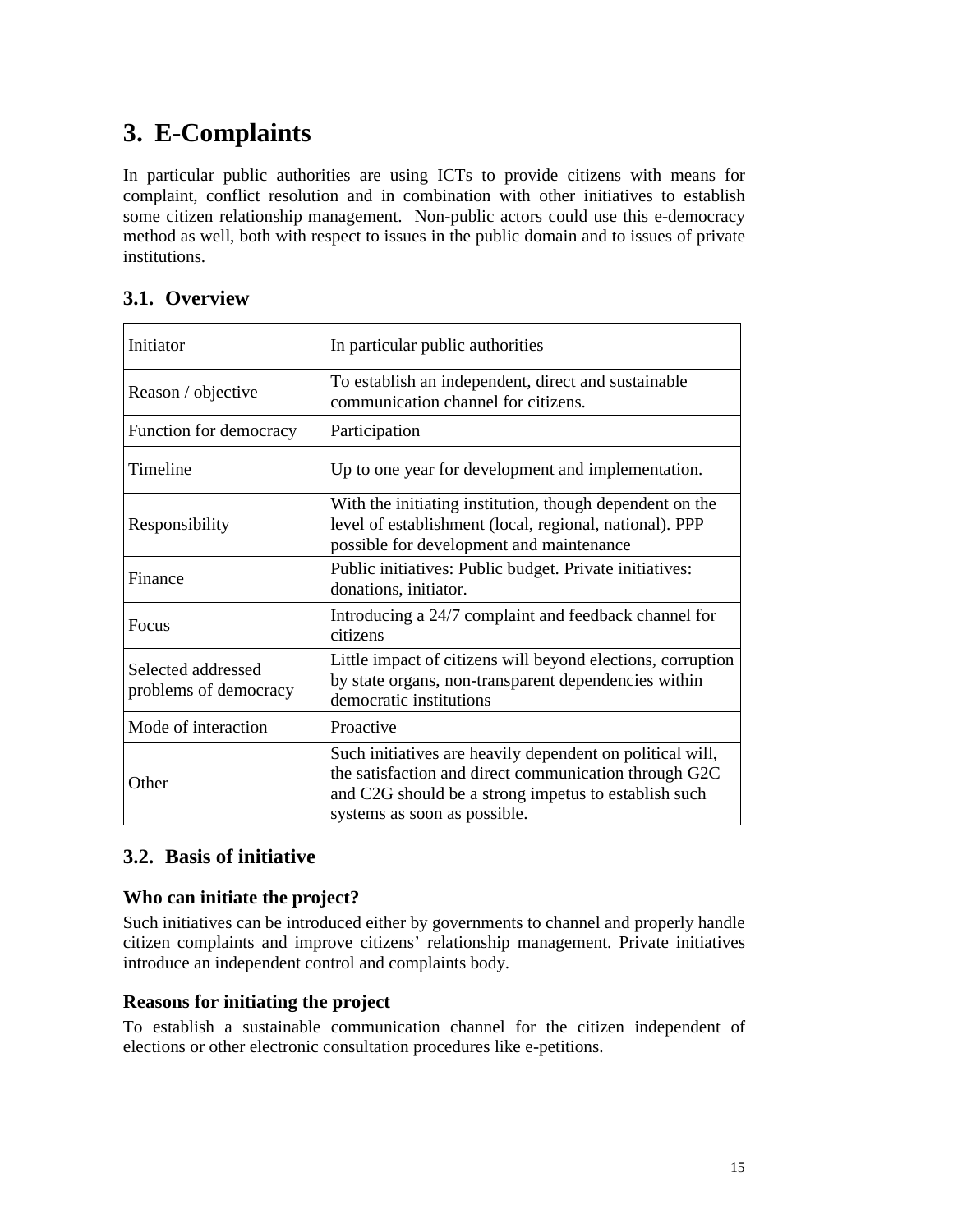#### **Main objectives / goals of the initiative**

Providing an electronic complaint procedure for citizens and increasing their satisfaction with the public authorities. Private projects aim to expose official misbehaviour and provide citizens with a forum for complaints independent of established authorities.

### **How can the project relate to other democratic initiatives in the area - both online and offline?**

Electronic complaint procedures can operate in conjunction with telephone service centres for citizens. Furthermore, these initiatives can be combined with elections to establish an independent control mechanism for citizens to report counterfeits, pressurising, etc.

#### **3.3. Management**

#### **What partners - including public and private - can there be and what should their roles be?**

For the development and implementation of the system, private companies can act as partners. Furthermore, the media is always a key partner for the promotion of such systems among the citizens. Parties, unions and NGOs can also be useful partners in this regard.

#### **Can there be other key actors besides project partners?**

The citizens, who are not project partners, are the most important key actors in the establishment of the system. The consequences of their not-using the system could be fatal to the project.

#### **Implementation stage**

Advanced stage

#### **3.4. Other aspects**

#### **What factors can provide political support for the initiative?**

The increased satisfaction of citizens should constitute a strong impetus for politicians to implement such systems. Furthermore, this general satisfaction could contribute toward a higher turnout at following elections.

#### **What can the main achievements of the initiative be?**

The main achievement should be the citizens' greater satisfaction with politicians and the administration.

#### **What criteria can be used to evaluate the initiative?**

Satisfaction polls and participation in electronic complaint procedures in comparison to electronic petition systems can be used as evaluation criteria.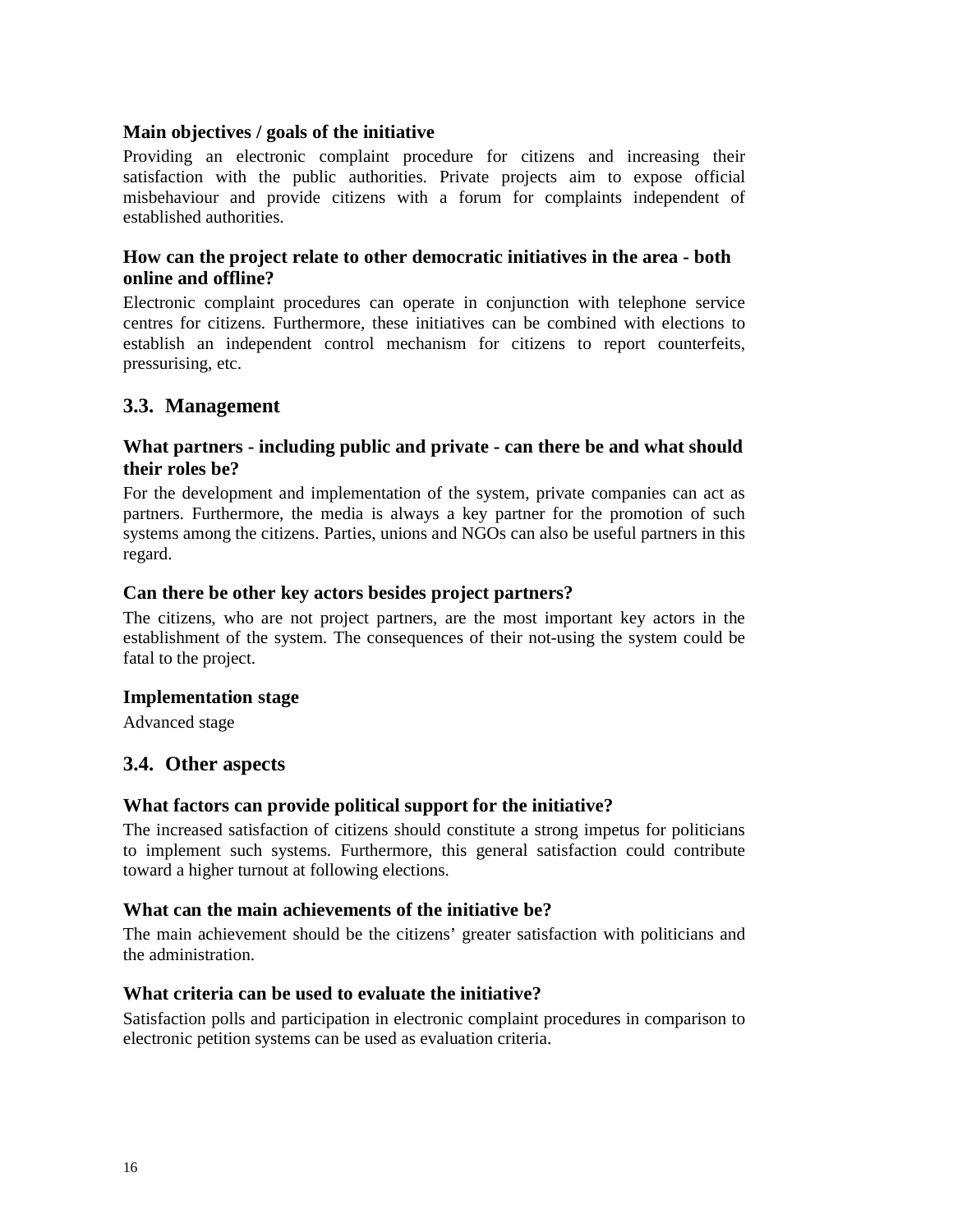# **4. E-Consultation**

Collecting opinions of designated persons or the public at large on a specific policy issue without necessarily mandating the decision maker. There are various forms of econsultation, formal and informal, public authority-regulated and unregulated.

| Initiator                                  | Mainly public authorities                                                                                                                                                                                                                    |
|--------------------------------------------|----------------------------------------------------------------------------------------------------------------------------------------------------------------------------------------------------------------------------------------------|
| Reason / objective                         | Bridging the communication gap, collecting citizens'<br>opinions at the grass roots level.                                                                                                                                                   |
| Function for democracy                     | Deliberation                                                                                                                                                                                                                                 |
| Timeline                                   | Depending on the scale of the initiative, between 3 to 12<br>months.                                                                                                                                                                         |
| Responsibility                             | Government, PPP not possible                                                                                                                                                                                                                 |
| Finance                                    | Public funding / budget                                                                                                                                                                                                                      |
| Focus                                      | Accelerating citizens' access to information and<br>establishing a direct, fast and convenient feedback<br>channel.                                                                                                                          |
| Selected addressed<br>problem of democracy | Little impact of citizens will beyond elections, lacking<br>citizens inclusion and empowerment, low and declining<br>participation in politics including political institutions and<br>elections, growing mistrust in political institutions |
| Mode of interaction                        | Active                                                                                                                                                                                                                                       |
| Other                                      | Can be used to improve the political culture by enabling<br>direct communication between citizenry and politicians                                                                                                                           |

# **4.1. Overview**

# **4.2. Basis of initiative**

# **Who can initiate the project?**

The initiators are mainly administrative or government bodies. Academics initiated a few projects on behalf of public authorities.

# **Reasons for initiating the project**

Encouraging discussion and consultation of citizens on different levels, bridging the communication gap between politicians and citizens, and gauging opinions on issues of day-to-day life are the impetus to start initiatives.

#### **Main objectives / goals of the initiative**

The main objectives are getting information directly from the citizens, involving citizens in the policy-making process at an early stage, establishing a dialogue with the citizens about policies, highlighting issues of their concern and opening a channel for direct feedback, especially for politicians.

### **How can this project relate to other democratic initiatives in the area - both online and offline?**

Such participatory projects and initiatives can be used in conjunction with larger political or democratic initiatives concerning elections and referenda. These initiatives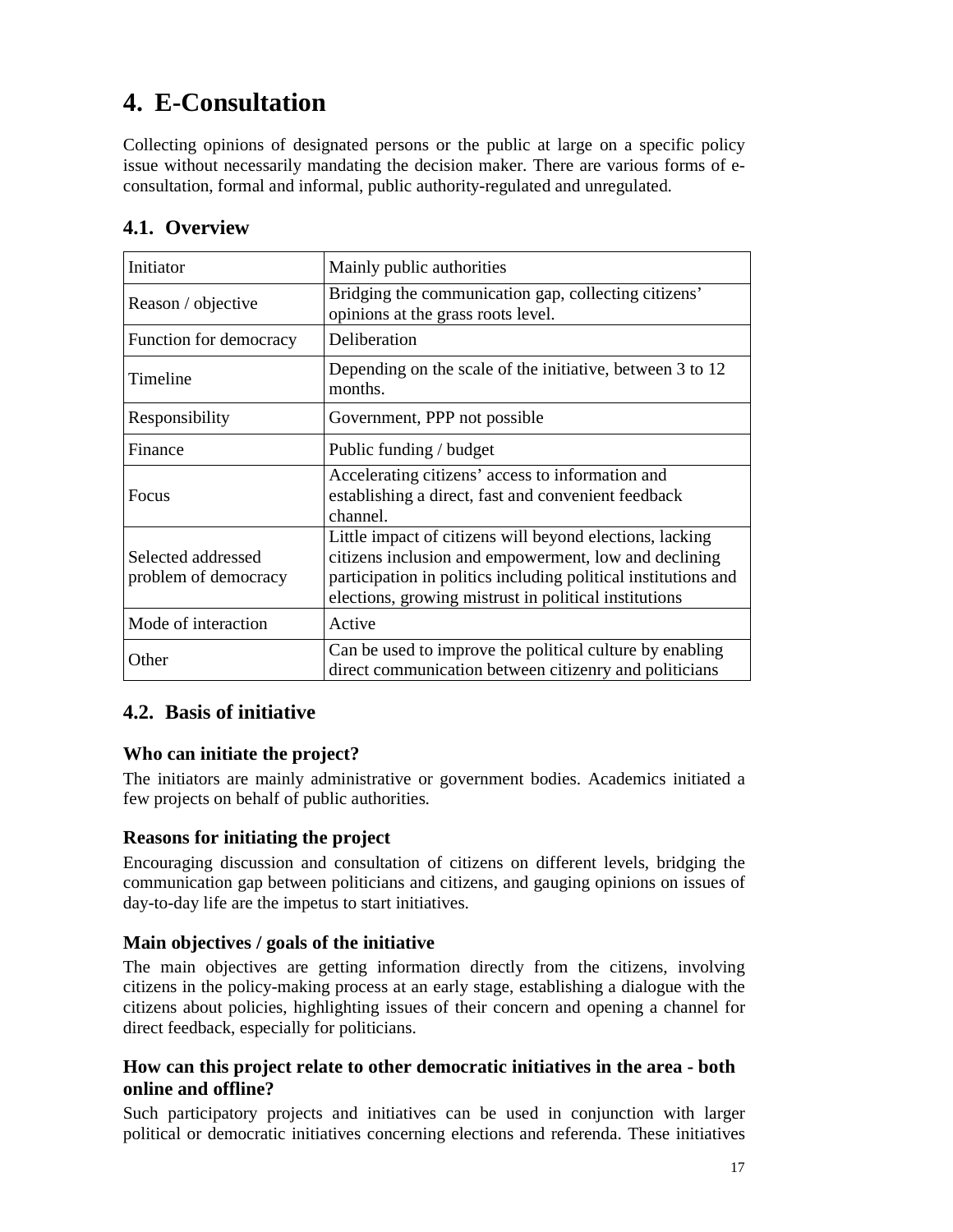could also be used to collect and evaluate general positions and opinions of the citizenry unrestricted to a certain political topic or democratic issue.

# **4.3. Management**

#### **What partners - including public and private - can there be and what can their roles be?**

Choosing partners for initiatives in these areas largely depends on the topic and its scope. The media should certainly be sought as a partner in informing citizens on the nature of these topics and the relevant background information. Public partners can be other departments at the same level, or, in a multi-level system, partners can co-operate vertically on certain issues. Private partners can be used for developing the platform, marketing and PR support.

#### **Can there be other key actors besides project partners?**

Yes, there can. These include, above all, the political parties, unions and other NGOs and the media who hold a large stake in the development and acceptance of such econsultation initiatives.

#### **Implementation stage**

Advanced stage

#### **4.4. Other aspects**

#### **What factors can provide political support for the initiative?**

The next generations that come to the political fore will have grown up with the Internet. Electronic consultation procedures recognise this fact and can begin to bridge the gap in the real world.

Given the growing importance of local topics and the increasingly well-informed citizenry, these initiatives will also enable politicians to quickly receive their valuable input on the important issues, which affect them.

#### **What can the main achievements of the initiative be?**

The main achievement of such initiatives should be to improve the quality of participatory political culture and opening the world of politics to new groups in society.

#### **What criteria can be used to evaluate the initiative?**

Participation rates, the number of laws and regulations introduced based on the initiatives, and the satisfaction of citizens and politicians after a certain period of time after the introduction of the law or regulation in comparison to one, which was not introduced based on such initiatives.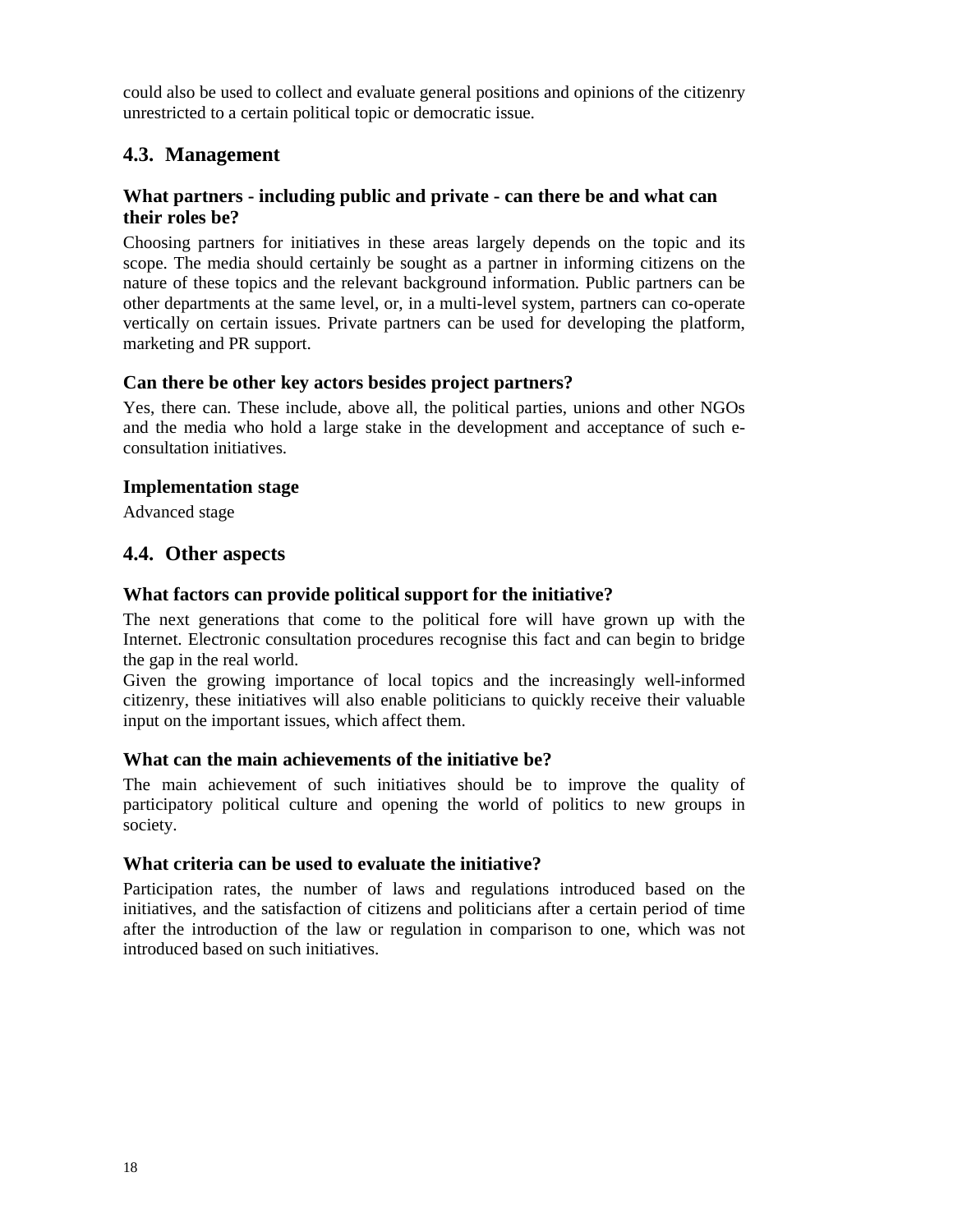# **5. E-Consulate / E-Embassy**

The use of electronic means and ICTs to provide services to citizens living or travelling abroad (and aliens) in terms of information, consular support, applications, consultation / participation and e-voting.

# **5.1. Overview**

| Initiator                                   | Governments, embassies                                                                                                    |
|---------------------------------------------|---------------------------------------------------------------------------------------------------------------------------|
| Reason / objective                          | Enabling citizens living or working or travelling abroad<br>with an easy-to-access and comprehensible service<br>platform |
| Function for democracy                      | Participation                                                                                                             |
| Timeline                                    | Up to 6 months, depending on the complexity and the<br>used systems                                                       |
| Responsibility                              | With the initiator: PPP possible                                                                                          |
| Finance                                     | By the initiator                                                                                                          |
| <b>Focus</b>                                | Main driver and focus are providing citizens abroad and<br>aliens with accessible services, with part                     |
| Selected addressed<br>problems of democracy | Little appreciation of democratic institutions, low and<br>declining participation in elections                           |
| Mode of interaction                         | Passive and / or interactive                                                                                              |
| Other                                       | System performance, transparency and usability are<br>crucial for the success of such tools.                              |

# **5.2. Basis of initiative**

# **Who can initiate the project?**

Governments and embassies can initiate such e-consulate projects.

#### **Reasons for initiating the project**

Integration and participation of citizens living abroad

#### **Main objectives / goals of the initiative**

Main objectives are information and participation of citizens living abroad.

### **How can the initiative relate to other democratic initiatives in the area - both online and offline?**

These initiatives can provide access to citizens abroad in political initiatives and elections in there home country by a combination with e.g. e-voting, e-participation and e-petition.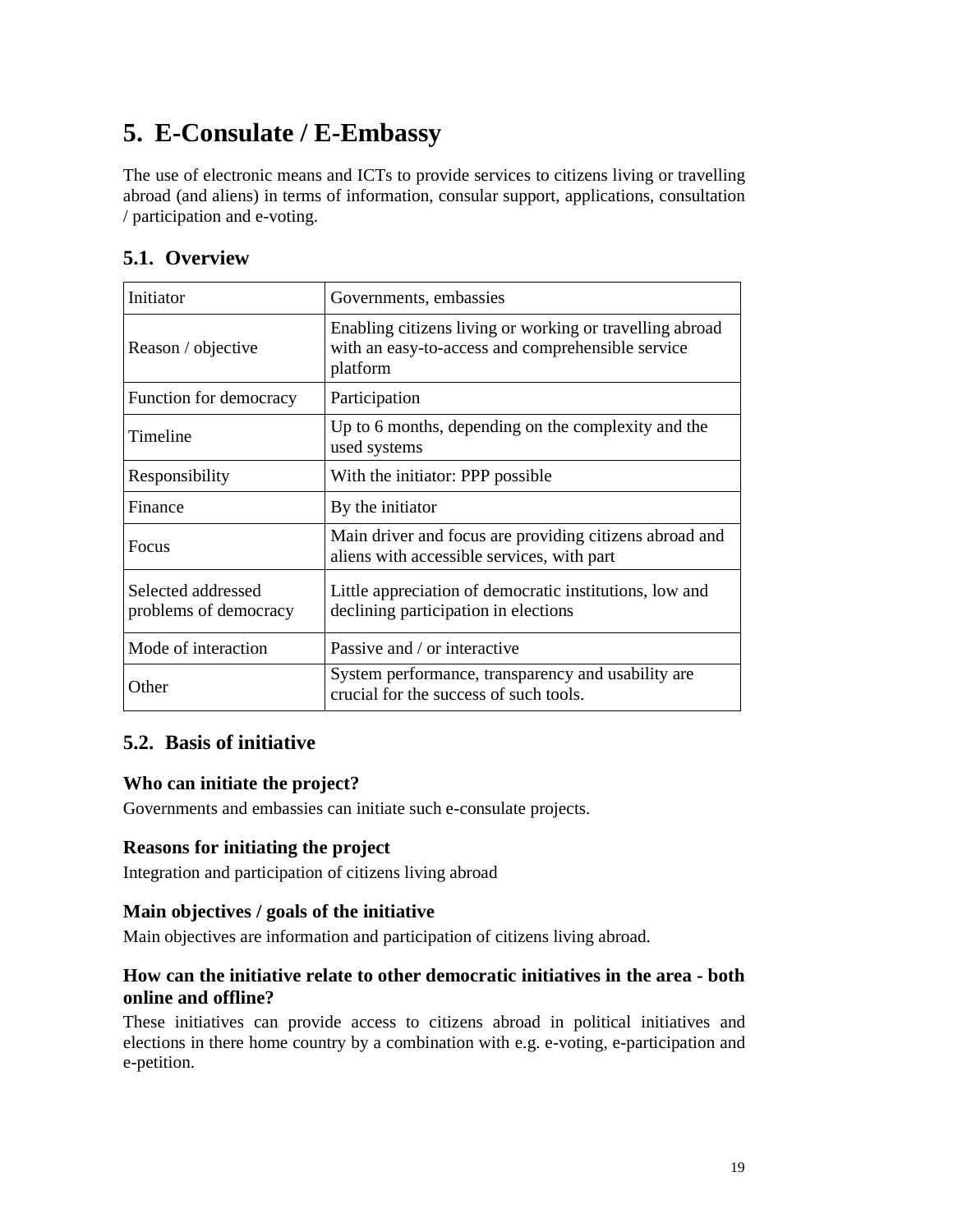# **5.3. Management**

# **What partners - including public and private - can there be and what can their roles be?**

Private partners can be used for the development of the tools. Media support alongside teaming up with the party can increase awareness of the tools and inform about using it.

## **Can there be other key actors besides project partners?**

The key actors are the citizens abroad, because the system fails if they are not using it.

#### **Implementation stage**

Early stage

# **5.4. Other aspects**

#### **What factors can provide political support for the initiative?**

Such a system should not need political support, as it is a necessity to include citizens abroad in the political process of their home country. Political support could stem from an increase in information and participation of citizens abroad in elections and other political initiatives.

#### **What can the main achievements of the initiative be?**

Higher satisfaction with government service among citizens abroad and possibly a higher turnout of them in elections and participation initiatives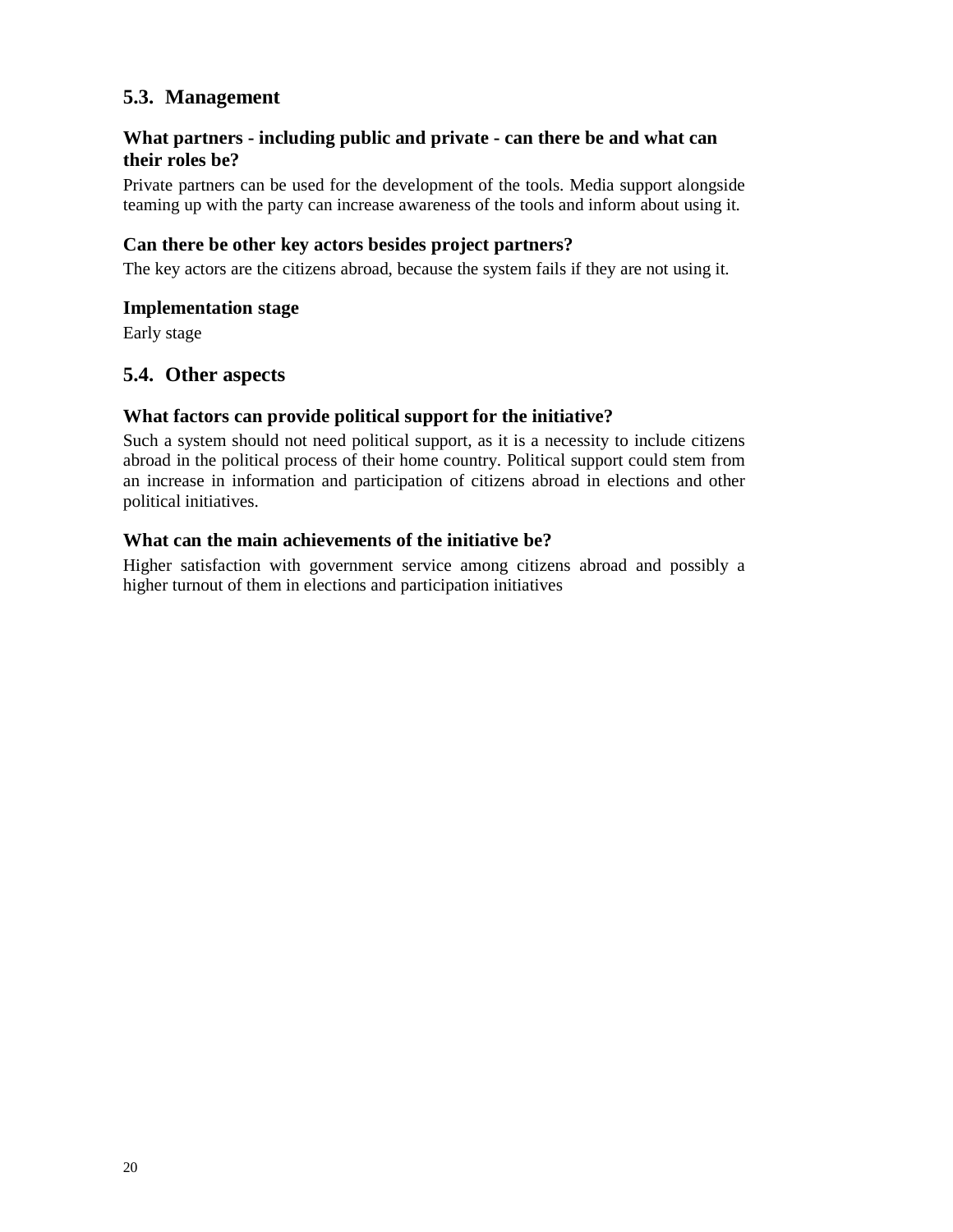# **6. E-Democracy Games**

Games and simulations developed or implemented by public authorities, NGOs, policy centres or private actors to explain and introduce e-democracy, its processes and tools to citizens, shape the public sphere and foster the knowledge on (e-)democracy.

# **6.1. Overview**

| Initiator                                   | Government, policy centres, NGOs, private actors                                                                                                                                                                                                                                    |
|---------------------------------------------|-------------------------------------------------------------------------------------------------------------------------------------------------------------------------------------------------------------------------------------------------------------------------------------|
| Reason / objective                          | Facilitating introduction of e-democracy and shaping the<br>public sphere                                                                                                                                                                                                           |
| Function for democracy                      | Participation                                                                                                                                                                                                                                                                       |
| Timeline                                    | Up to one year, depending on scope and complexity of<br>the game                                                                                                                                                                                                                    |
| Responsibility                              | Initiating institution has overall responsibility                                                                                                                                                                                                                                   |
| Finance                                     | By the initiating organization                                                                                                                                                                                                                                                      |
| <b>Focus</b>                                | Information, education and training with e-democracy<br>tools                                                                                                                                                                                                                       |
| Selected addressed<br>problems of democracy | Low and declining participation in politics including<br>political institutions and elections, lacking transparency<br>of the voting systems, little interest of young persons in<br>public affairs, limited access to modern means of<br>communication and information by citizens |
| Mode of interaction                         | Interactive                                                                                                                                                                                                                                                                         |
| Other                                       | Such simulations and games are success factors for the<br>introduction and acceptance of citizens, a long-term<br>approach is required, because e-democracy cannot be<br>established over night                                                                                     |

# **6.2. Basis of initiative**

# **Who can initiate the project?**

Government, policy centres, NGOs and private actors can initiate the project.

# **Reasons for initiating the project**

Facilitating access to electronic democracy, getting citizens used to new channels of democracy and uncovering hidden and informal feedback, opinions and comments on public and political issues directly from the citizens are all valid reasons for initiating the project.

#### **Main objectives / goals of the initiative**

The main objectives of the initiative involve introducing e-democracy tools and bridging the communication and interaction gap between citizens and governments.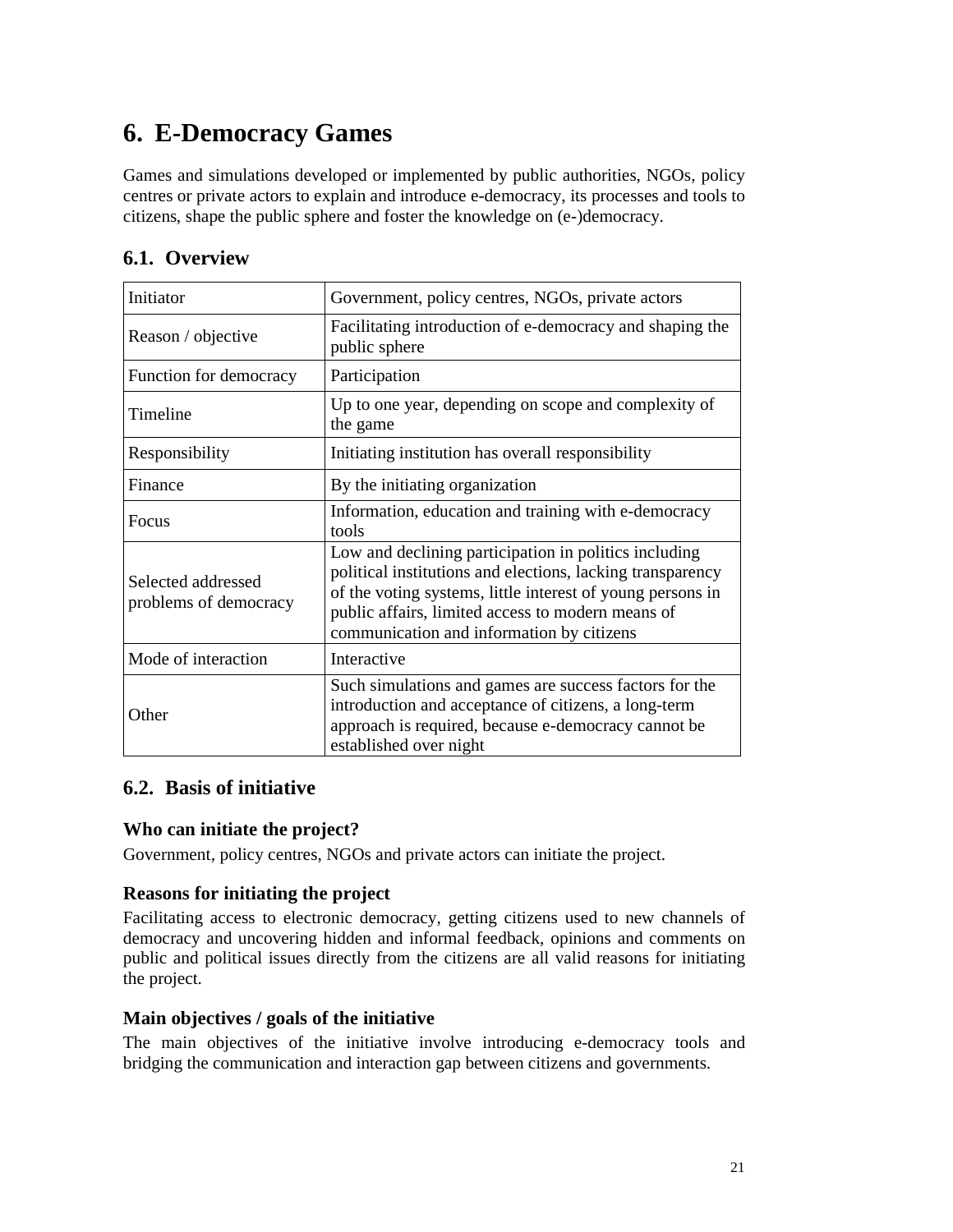## **How can the initiative relate to other democratic initiatives in the area - both online and offline?**

The launch of the game can relate to democracy initiatives surrounding elections and referenda for example. In fact, it can relate to almost every e-democracy tool.

# **6.3. Management**

#### **What partners - including public and private - can there be and what can their roles be?**

Private partners can develop and operate the system; governments can team up with existing initiatives and support them with funding, for example. Citizens can act as betatesting partners.

#### **Can there be other key actors besides project partners?**

Games heavily depend on their recognition and popularity among users; the media therefore has an important role to play in publicising these projects.

### **6.4. Other aspects**

#### **What factors can provide political support for the initiative?**

The enhancement and development of democracy should be a strong impetus for politicians to support such initiatives.

#### **What can the main achievements of the initiative be?**

A positive attitude towards electronic democracy and increased participation and deliberation

#### **What criteria can be used to evaluate the initiative?**

Possible criteria include the turnout at the next election, participation rates in the games and in the real initiatives that follow.

#### **Implementation stage**

Schedule independent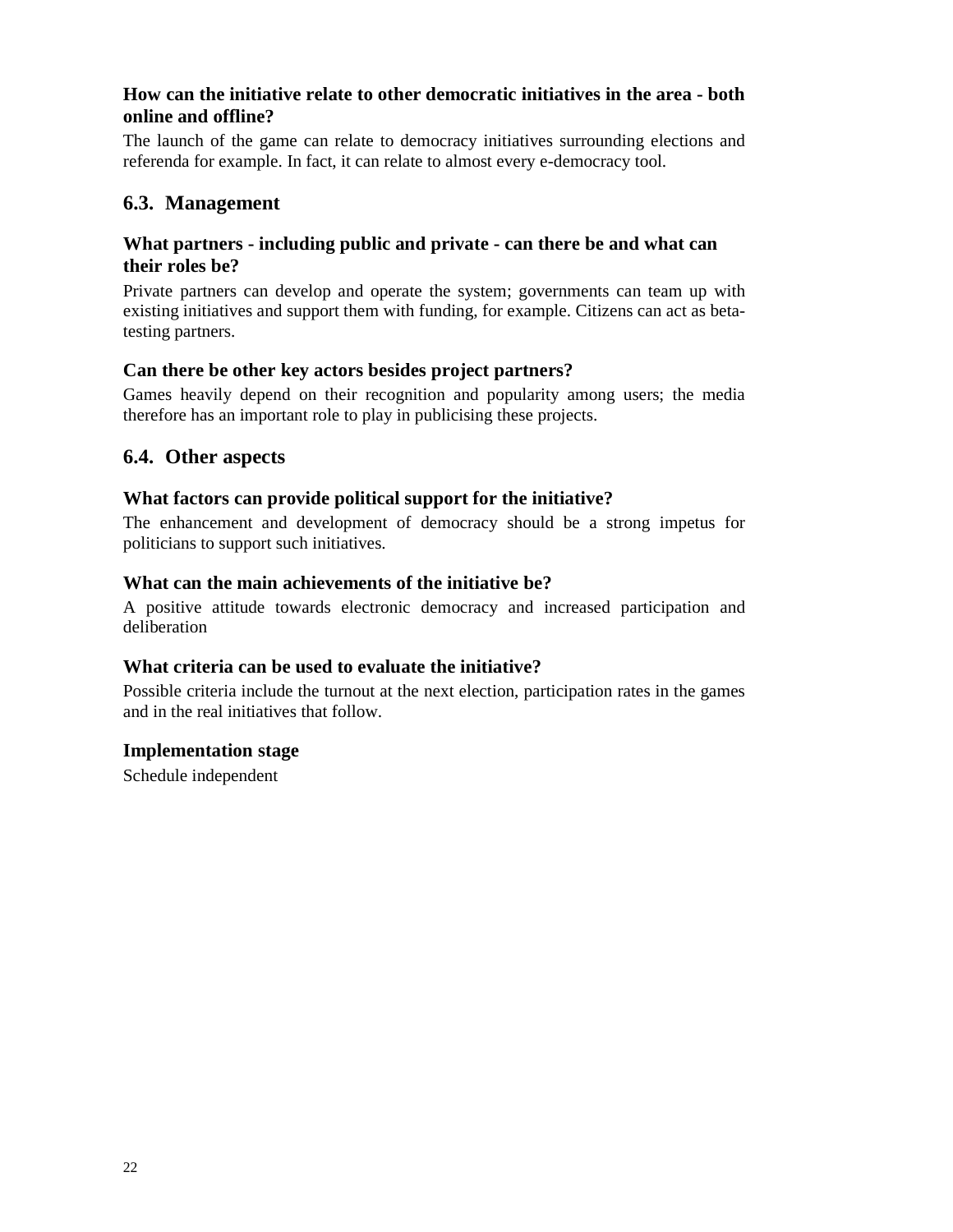# **7. E-Democracy Webcasts**

Live streaming / web casting of legislative / executive / judiciary meetings over the Internet by public authorities, providing citizens and other interested stakeholders with information and increasing transparency.

| Initiator                                   | The institutions themselves                                                                                                             |
|---------------------------------------------|-----------------------------------------------------------------------------------------------------------------------------------------|
| Reason / objective                          | Increasing transparency by providing information for the<br>citizens about processes inside political institutions                      |
| Function for democracy                      | Transparency                                                                                                                            |
| Timeline                                    | Between three and six months                                                                                                            |
| Responsibility                              | Overall responsibility should lie with the initiating<br>institutions                                                                   |
| Finance                                     | By the institution's budget or public budget                                                                                            |
| <b>Focus</b>                                | Information for citizens about decision-making in<br>political and judicial institutions                                                |
| Selected addressed<br>problems of democracy | Growing mistrust in politics, little appreciation of<br>democratic institutions, doubts on the legitimacy of<br>parliamentary decisions |
| Mode of interaction                         | Passive                                                                                                                                 |
| Other                                       | Such initiatives greatly depend on systemic capabilities.<br>"Digital divide" issues need to be carefully considered.                   |

# **7.1. Overview**

# **7.2. Basis of initiative**

# **Who can initiate the project?**

The government, legislative bodies or judicial bodies can initiate such projects. Public Private Partnerships can originate these projects, too.

#### **Reasons for initiating the project**

The project is initiated to increase the transparency of government, legislative or judicial activities through broadcasting meetings and sessions.

#### **Main objectives / goals of the initiative**

The main objectives involve the idea that the availability of such systems will satisfy the citizens' desire to look behind the walls of the political apparatus. If transparency increases, so will confidence in the institutions.

### **How can the projects relate to other democratic initiatives in the area - both online and offline?**

The initiative can relate to a number of other democratic initiatives without being bound to any. It can also be implemented as a stand-alone initiative.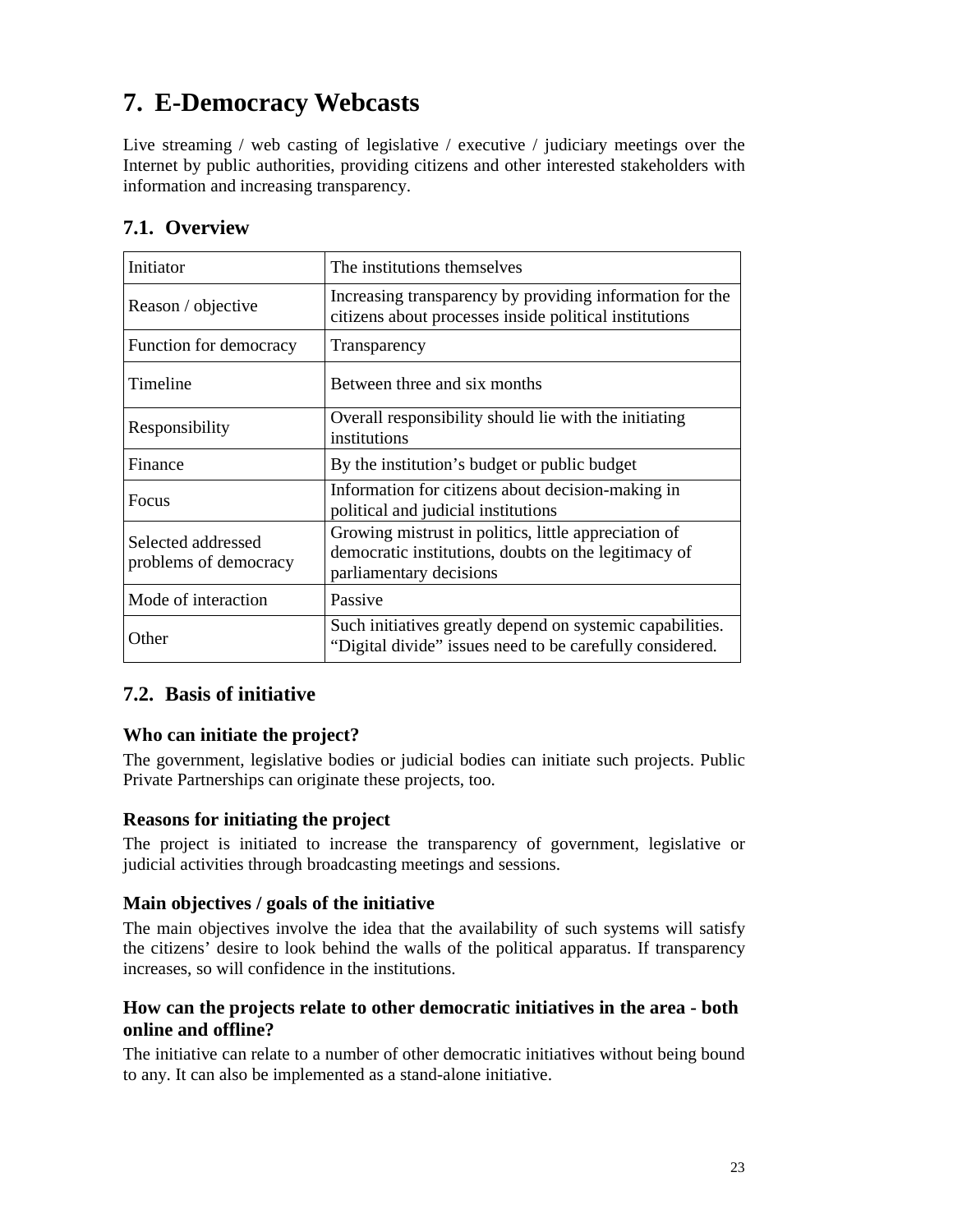# **7.3. Management**

# **What partners - including public and private - can there be and what should their roles be?**

Private partners can be those offering live stream and web cast solutions, or those operating hosting and maintenance services. Public partners can be other institutions and bodies using the same system, which would reduce the relatively high cost of these systems.

#### **Can there be other key actors besides project partners?**

Other actors can be, for example, the media and parties who could promote the use of these systems.

#### **Implementation stage**

Schedule independent

### **7.4. Other aspects**

#### **What factors can provide political support for the initiative?**

Satisfying the citizens' demand for information regarding political decisions should be a strong impetus for politicians to support the creation of these services.

#### **What can the main achievements of the initiative be?**

The main achievements should be the greater satisfaction of citizens, an increased transparency and a more receptive political culture that is open to new generations.

#### **What criteria can be used to evaluate the initiative?**

The number of hits on the website and the number of viewed videos can be used to evaluate these initiatives.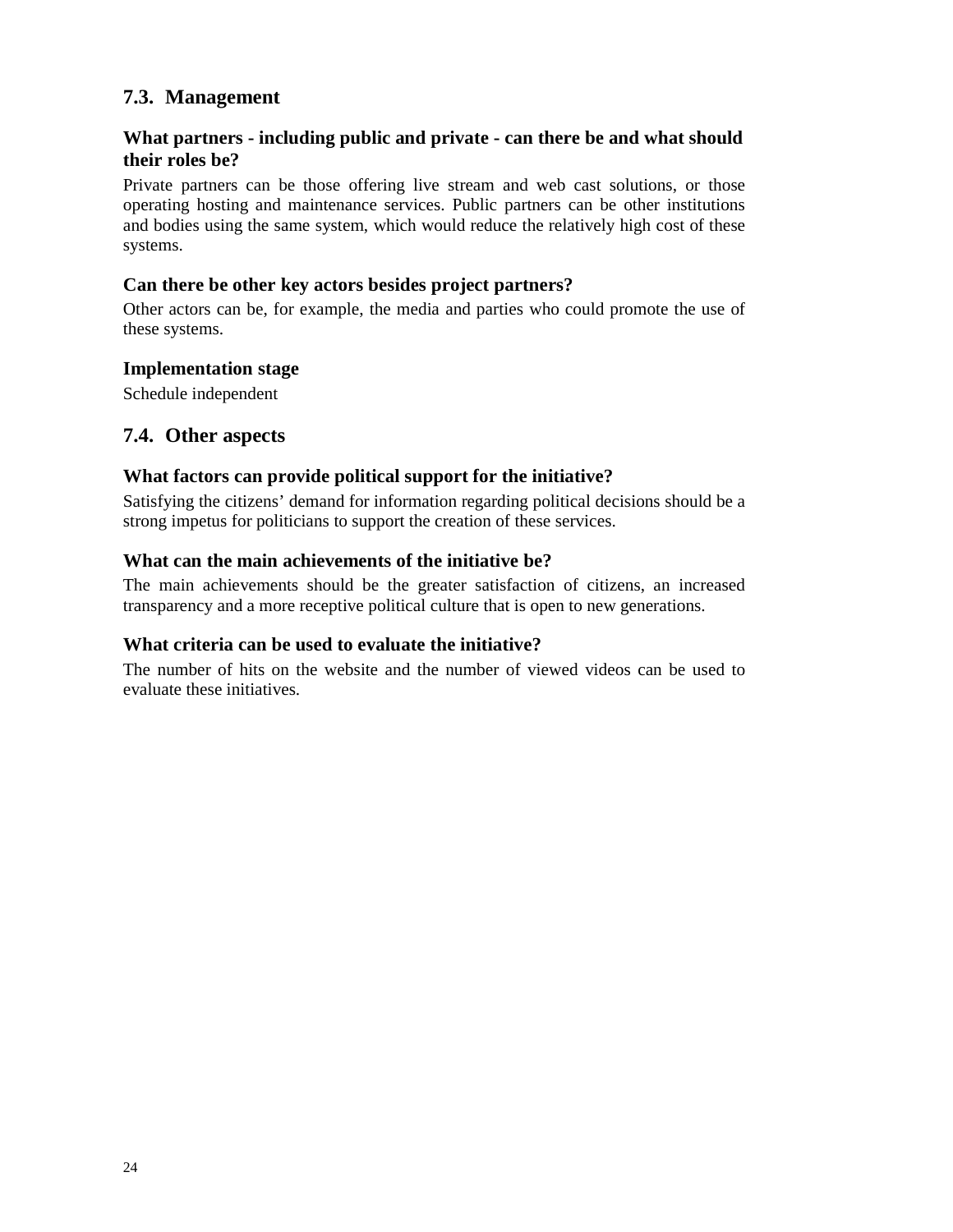# **8. E-Discussion**

Discussions of issues of citizens' concern among citizens, public authorities and others using ICTs and other e-democracy tools in order to foster citizens' deliberation and participation in democracy.

# **8.1. Overview**

| Initiator                                   | Government, citizens, NGOs and parties                                                                                    |
|---------------------------------------------|---------------------------------------------------------------------------------------------------------------------------|
| Reason / objective                          | Enabling and fostering deliberation and participation in<br>democracy                                                     |
| Function for democracy                      | Participation, Deliberation                                                                                               |
| Timeline                                    | One week to 6 months, depending on complexity, scope<br>and reach of the initiative                                       |
| Responsibility                              | With the initiating institutions, PPP possible.                                                                           |
| Finance                                     | By the initiator, donations, funding and sponsoring                                                                       |
| Focus                                       | Any political issue of citizen concern; enabling<br>participation and deliberation                                        |
| Selected addressed<br>problems of democracy | Lacking citizens inclusion and empowerment, negative<br>public appreciation of democracy, growing mistrust in<br>politics |
| Mode of interaction                         | Active                                                                                                                    |
| Other                                       | Such initiatives require moderation and monitoring.<br>Challenges include transparency, accountability and<br>censorship  |

# **8.2. Basis of initiative**

# **Who can initiate the project?**

Governments, citizens, NGOs and parties can all initiate the project.

#### **Reasons for initiating the project**

Stimulating political discussion and fostering political culture are reasons for initiating the project.

#### **Main objectives / goals of the initiative**

Main objectives of the initiative include enabling and strengthening deliberation and participation among citizens.

## **How can the initiative relate to other democratic initiatives in the area - both online and offline?**

These initiatives can act as a springboard for other democratic initiatives such as epetitions, e-participation, e-voting and more.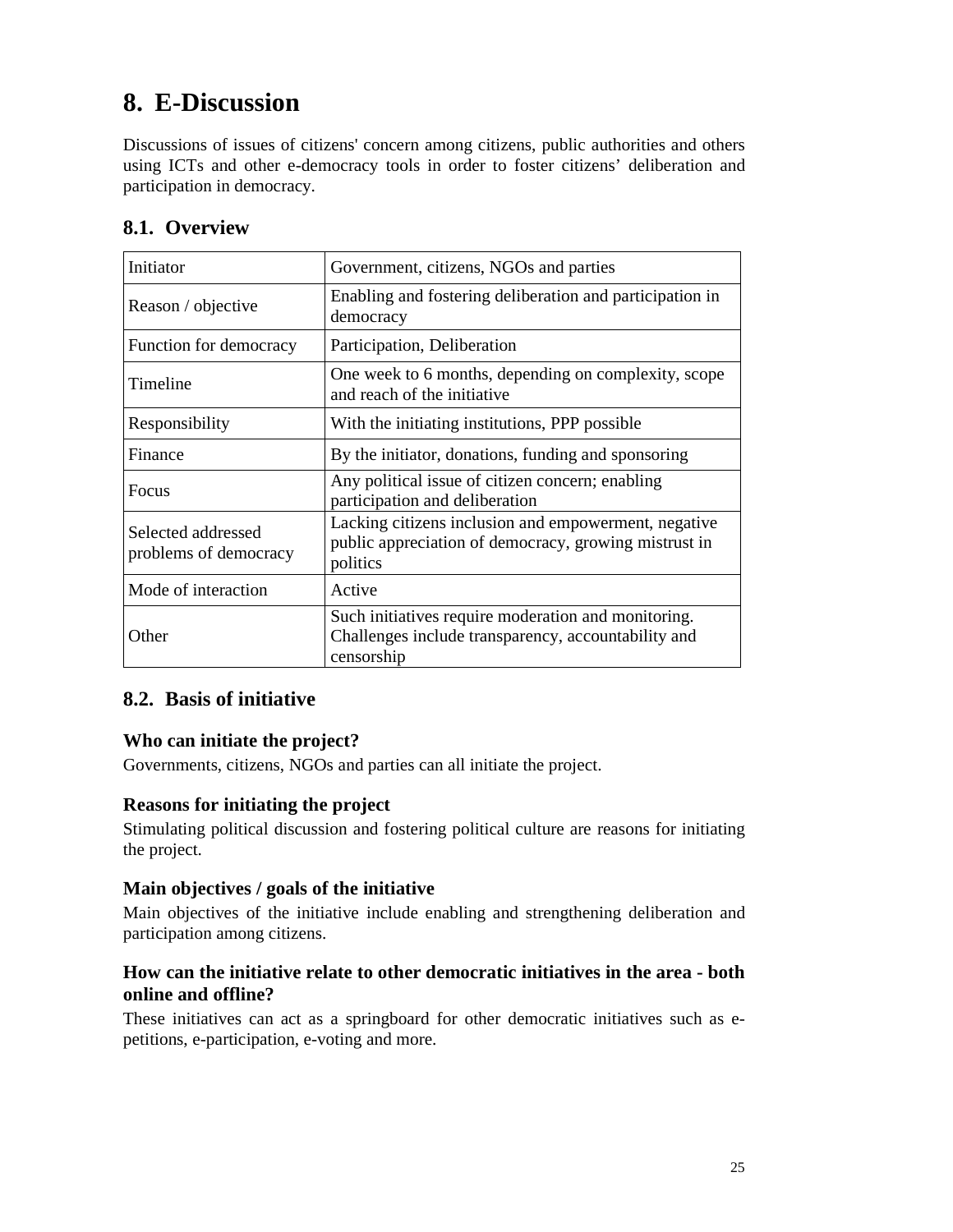# **8.3. Management**

# **What partners - including public and private - can there be and what can their roles be?**

Partners largely depend on the scope of the initiative; the government, political parties and other public and private actors have a stake in it as soon as it involves a topic of their concern.

#### **Can there be other key actors besides project partners?**

The media is an especially important tool in increasing awareness of such initiatives.

#### **Implementation stage**

Early stage

#### **8.4. Other aspects**

#### **What factors can provide political support for the initiative?**

The topics under discussions are of great importance in attracting users and political support.

#### **What can the main achievements of the initiative be?**

The main achievement of e-discussion initiatives is fostering a deliberative civic culture by providing training and experience with e-democracy tools.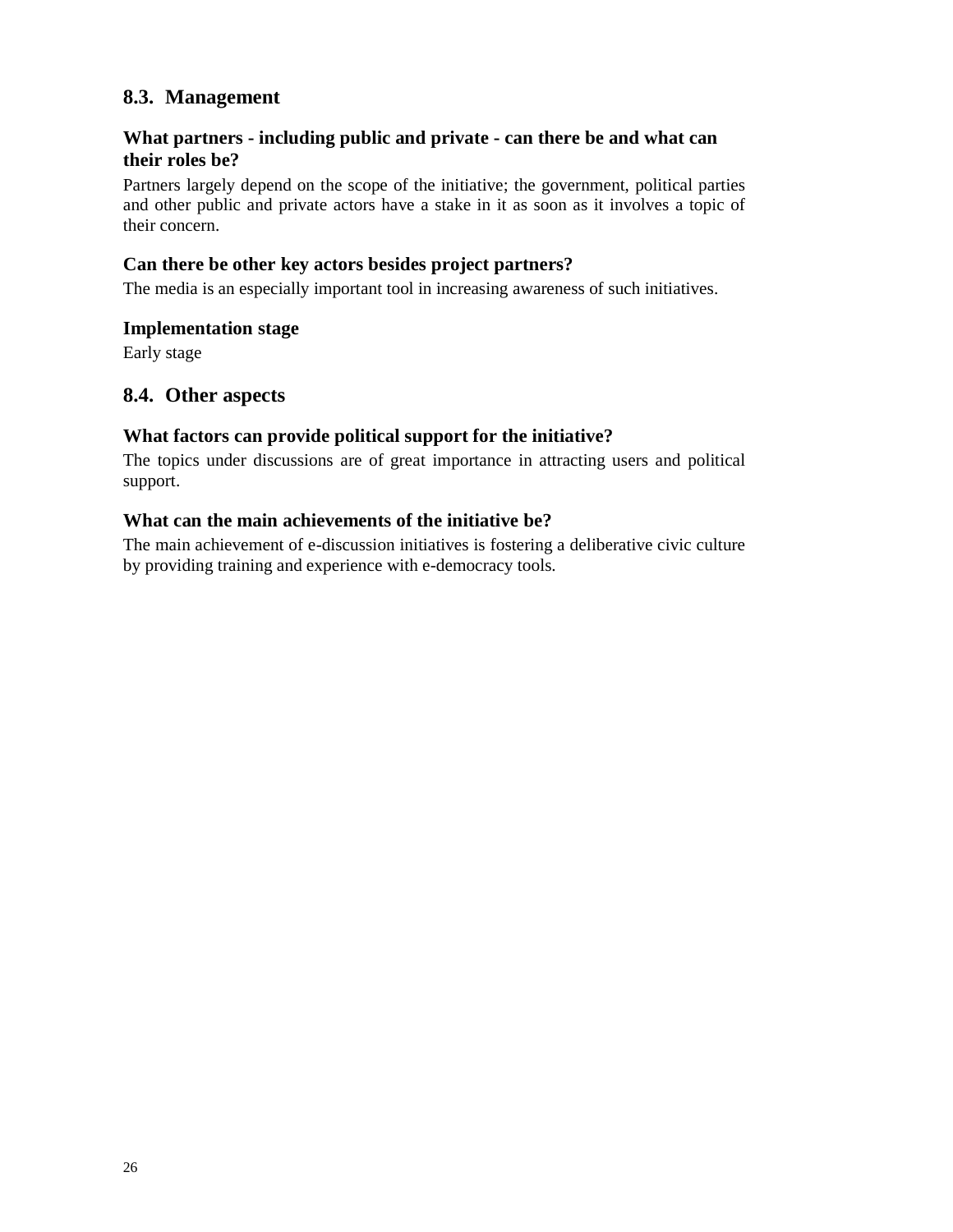# **9. E-Initiative**

Using electronic and Internet tools to establish initiatives by citizens in order to participate in or influence political decision-making and engage in political agenda setting.

| Initiator                                   | Citizens only                                                                                                                                                                                                               |
|---------------------------------------------|-----------------------------------------------------------------------------------------------------------------------------------------------------------------------------------------------------------------------------|
| Reason / objective                          | Increasing participation and deliberation of issues of<br>citizens' concern, creating a platform for citizens to<br>politically communicate                                                                                 |
| Function for democracy                      | Deliberation, Participation                                                                                                                                                                                                 |
| Timeline                                    | Depending on complexity, from 1 day to 1 months                                                                                                                                                                             |
| Responsibility                              | With the initiator                                                                                                                                                                                                          |
| Finance                                     | By the initiator, public funding, sponsoring, donations<br>from other citizens                                                                                                                                              |
| <b>Focus</b>                                | Creating an independent participatory forum for citizens<br>by citizens                                                                                                                                                     |
| Selected addressed<br>problems of democracy | Low and declining participation in politics including<br>institutions and processes, frustration over false<br>promises, negative public appreciation of democracy,<br>lacking public contestation between political elites |
| Mode of interaction                         | Active                                                                                                                                                                                                                      |
| Other                                       | Such initiative are mainly related to local issues, the<br>biggest challenge is to reach the critical mass to be heard<br>by politicians                                                                                    |

# **9.1. Overview**

# **9.2. Basis of initiative**

#### **Who can initiate the project?**

Such projects are mainly initiated by citizens.

#### **Reasons for initiating the project**

The main reasons are increasing participation among citizens and creating awareness for local political issues. The consecutive reason is to increase the awareness of politicians for local concerns.

#### **Main objectives / goals of the initiative**

Enabling citizens to increase participation and deliberation.

# **How can the initiative relate to other democratic initiatives in the area - both online and offline?**

Such initiative relate to a number of other democratic and especially e-democratic initiatives. E-spatial planning, e-participation and e-discussion initiatives can be related or even a part or a follow-up of e-initiatives.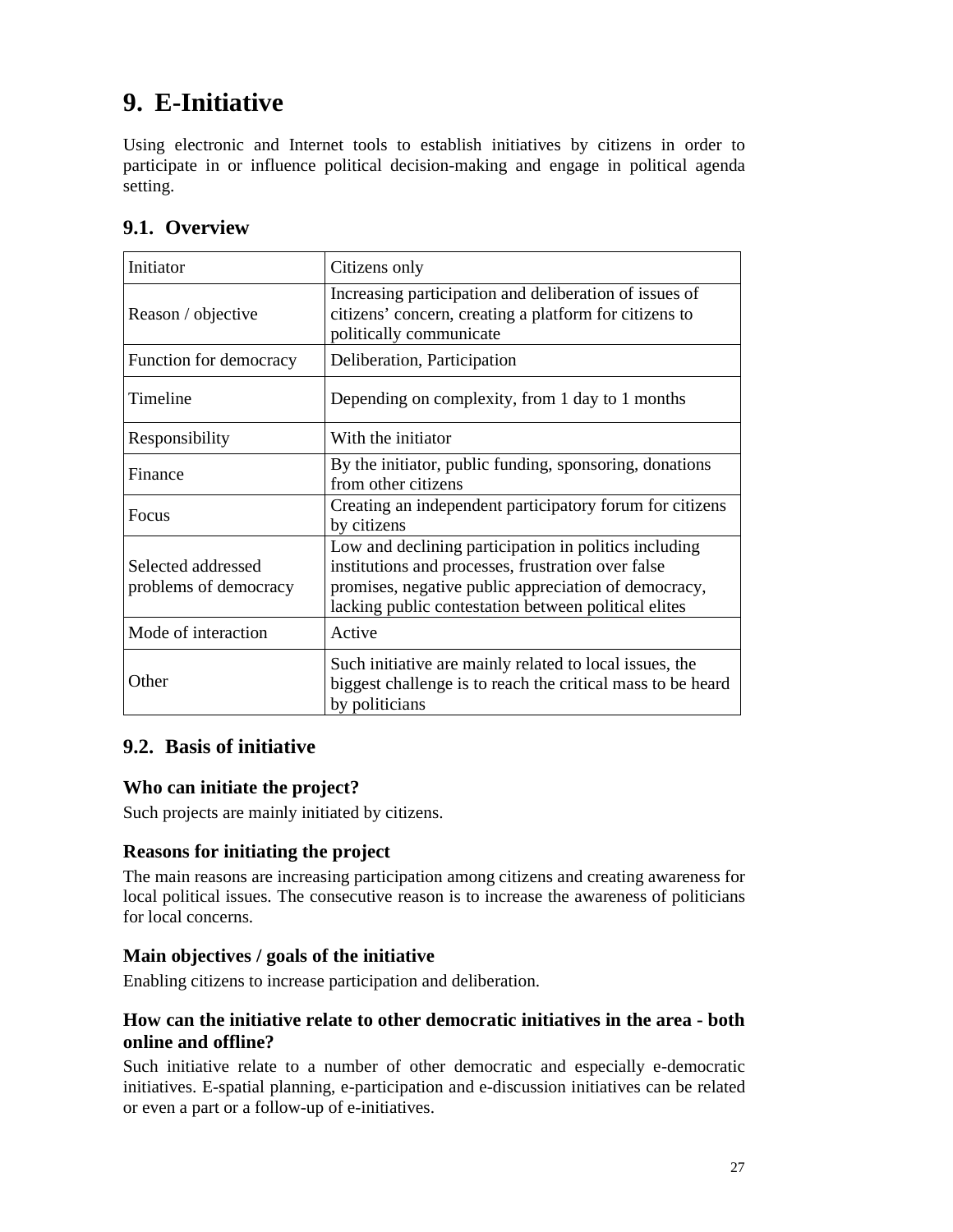# **9.3. Management**

# **What partners - including public and private - can there be and what can their roles be?**

There can be a wide range of project partners from politicians on local or upper levels to business or other stakeholders in society and public life for development, implementation, financing or communicating such initiatives.

### **Can there be other key actors besides project partners?**

The media and the citizens are key actors. Media creates awareness and public recognition and citizens are users and drivers of such projects.

#### **Implementation stage**

Early stage

### **9.4. Other aspects**

#### **What factors can provide political support for the initiative?**

Political support is depending on participation of a critical mass of citizens in such initiatives. Public reception and media coverage can significantly increase political support for such initiatives.

#### **What can the main achievements of the initiative be?**

The main achievement should be to create a vital, deliberative community and enabling a participatory public sphere.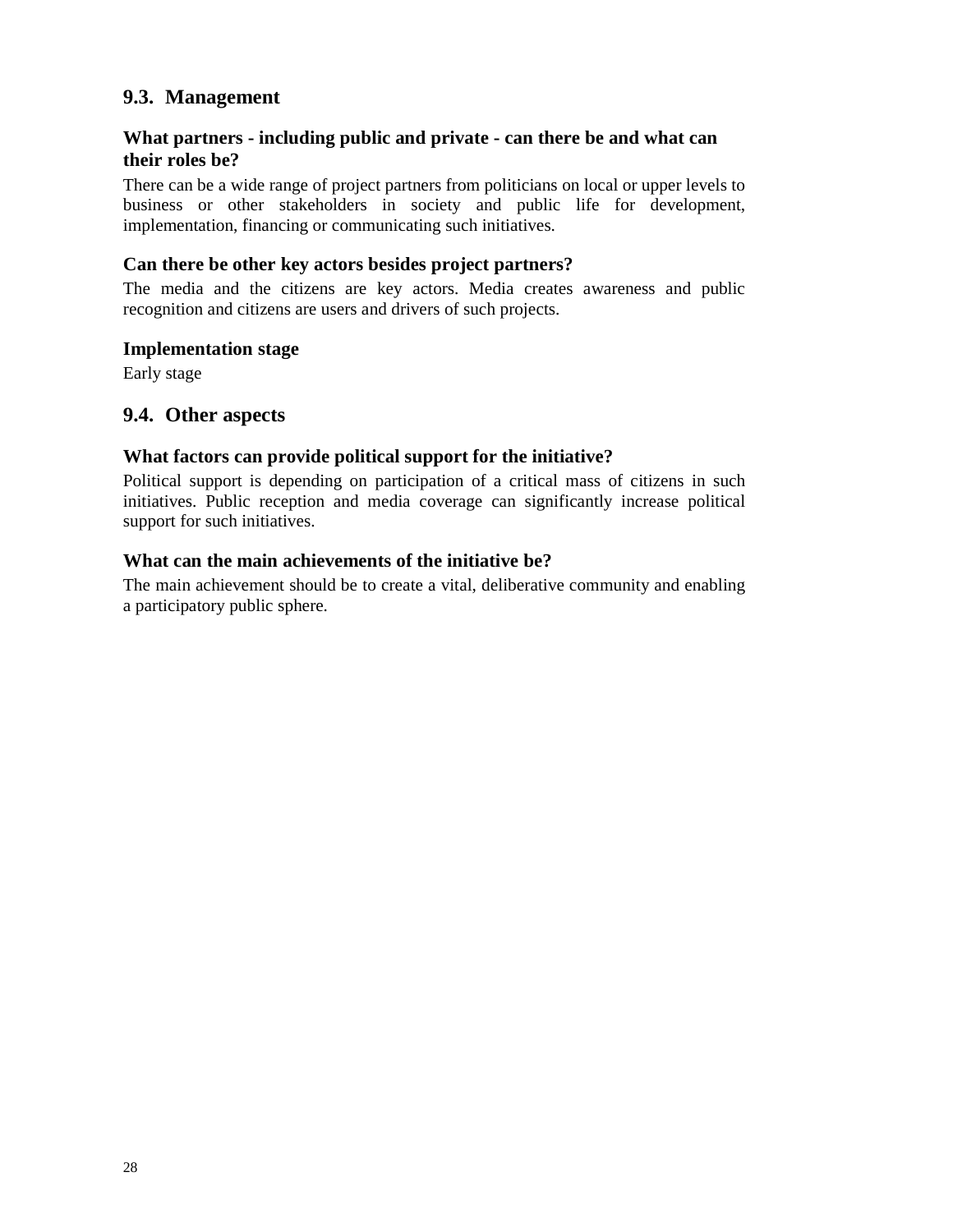# **10. E-Journalism**

Using electronic and internet tools to publish information and news, report from political (party) events and event blogging by citizens and officials in order to provide unfiltered information and increase transparency and accountability.

| Initiator                                   | Mainly citizens                                                                                                                        |
|---------------------------------------------|----------------------------------------------------------------------------------------------------------------------------------------|
| Reason / objective                          | Citizen generated content, independent of government<br>and established media sources                                                  |
| Function for democracy                      | Deliberation, Transparency                                                                                                             |
| Timeline                                    | Easy to establish, one blog takes one day                                                                                              |
| Responsibility                              | With the initiator                                                                                                                     |
| Finance                                     | By the initiator, public funding, sponsoring, donations<br>from other citizens                                                         |
| <b>Focus</b>                                | Creating an independent, reliable media source, freedom<br>of speech and information                                                   |
| Selected addressed<br>problems of democracy | Frustration over false promises, negative public<br>appreciation of democracy, lacking public contestation<br>between political elites |
| Mode of interaction                         | Ranges form passive to interactive                                                                                                     |
| Other                                       | Both censorship and complete freedom of speech can<br>pose serious threats to such initiatives.                                        |

# **10.1.Overview**

# **10.2.Basis of initiative**

# **Who can initiate the project?**

Such projects are mainly initiated by citizens. Sometimes party or the media initiate such projects to enable public discussions.

#### **Reasons for initiating the project**

The main reason is creating an independent platform or channel for information and communication of citizens.

#### **Main objectives / goals of the initiative**

Enabling citizens to generate content about political issues of public concern is the main goal of such initiatives.

# **How can the initiative relate to other democratic initiatives in the area - both online and offline?**

Such initiatives can be connected to almost any offline and online democracy initiative.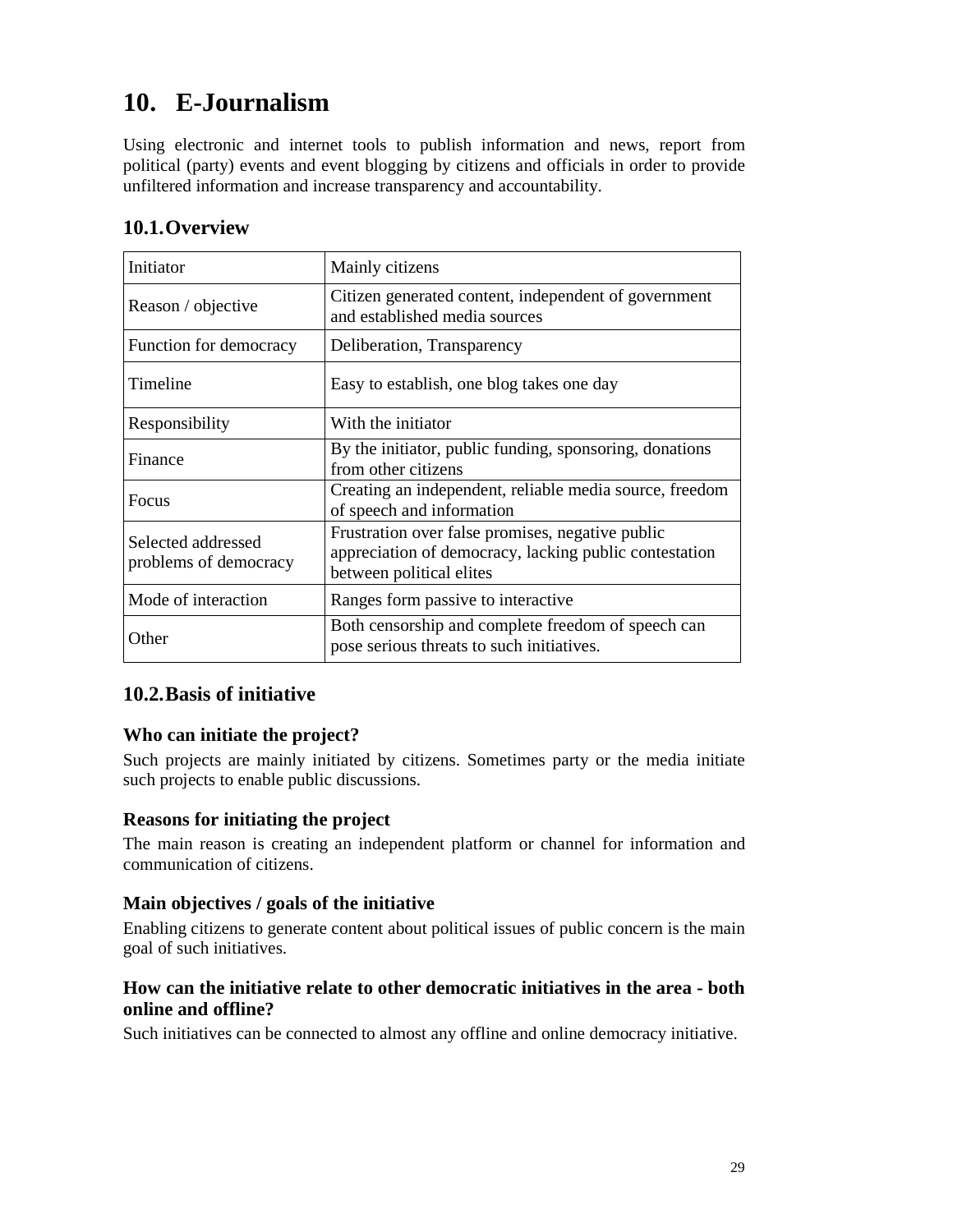# **10.3.Management**

## **What partners - including public and private - can there be and what can their roles be?**

Public partners can be found in governments, parties or associations supporting the establishment of such an initiative or providing funding. Private partners can be developers or providers of certain platforms and technologies and funding.

#### **Can there be other key actors besides project partners?**

The media and the users are other key actors.

#### **Implementation stage**

Early stage

#### **10.4.Other aspects**

#### **What factors can provide political support for the initiative?**

For a large number of initiatives, the quality of the provided information and the power / influence of the author / initiator / project within the community are the most important factors in securing political support.

#### **What can the main achievements of the initiative be?**

The main achievement should be to create a vital, deliberative community and enabling a participatory public sphere.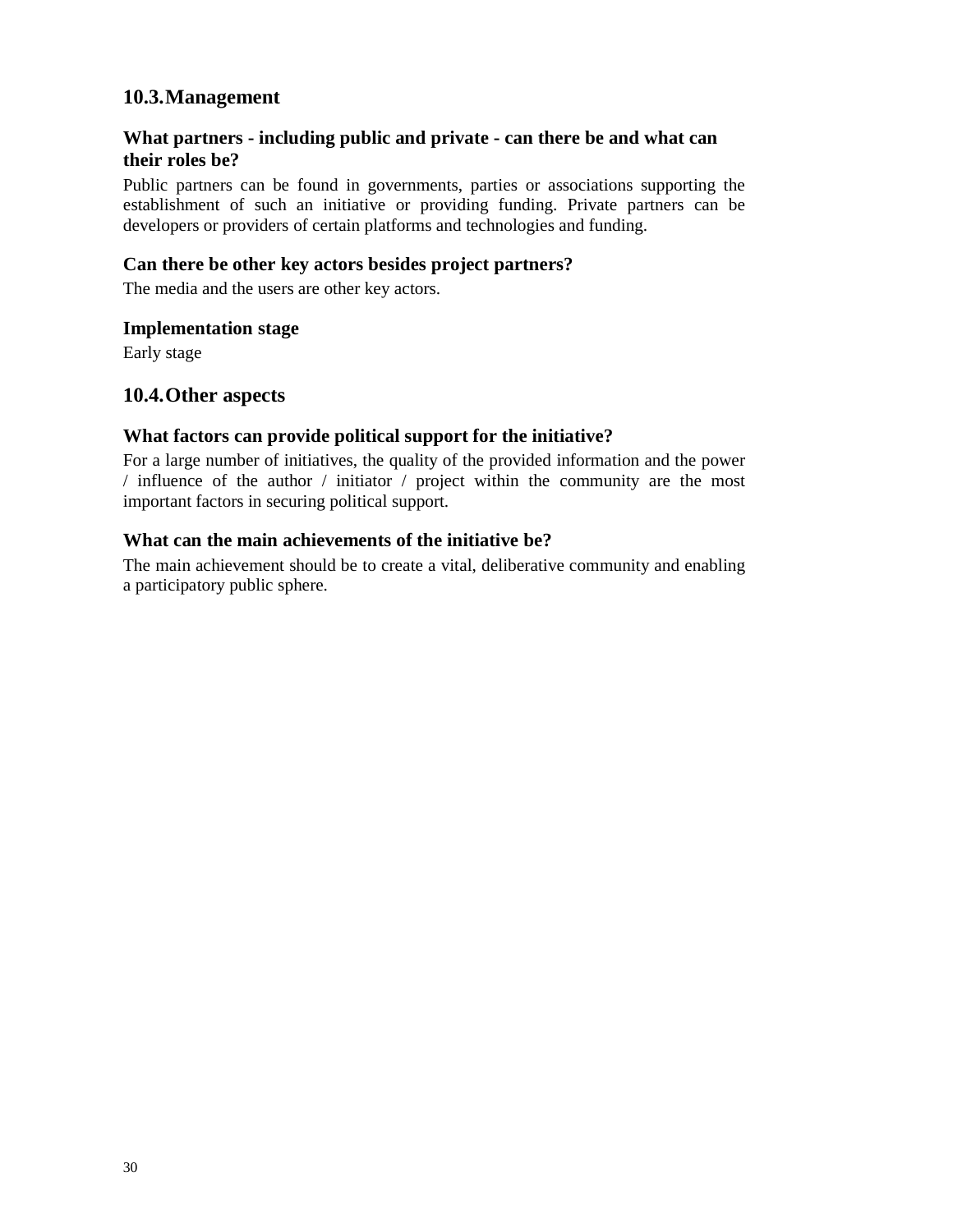# **11. E-Justice**

Using ICT in the conduct of justice, by all stakeholders of the judiciary, in order to increase efficiency and quality of public service in particular for citizens and business.

# **11.1.Overview**

| Initiator                                   | Public authorities                                                                                                                                                                |
|---------------------------------------------|-----------------------------------------------------------------------------------------------------------------------------------------------------------------------------------|
| Reason / objective                          | Transparency and better information                                                                                                                                               |
| Function for democracy                      | Deliberation                                                                                                                                                                      |
| Timeline                                    | Depending on complexity, approximately 3 months                                                                                                                                   |
| Responsibility                              | With the initiating institutions, PPP possible                                                                                                                                    |
| Finance                                     | By the initiator                                                                                                                                                                  |
| Focus                                       | Increasing efficiency and quality of public service in the<br>judiciary                                                                                                           |
| Selected addressed<br>problems of democracy | Little appreciation of democratic institutions, growing<br>mistrust in politics                                                                                                   |
| Mode of interaction                         | Passive                                                                                                                                                                           |
| Other                                       | The biggest challenge is ensuring the transparency and<br>accountability of the provided information and the<br>development and implementation of flexible efficient<br>processes |

# **11.2.Basis of initiative**

# **Who can initiate the project?**

Governments or the administrative bodies can initiate such a project.

# **Reasons for initiating the project**

The project is initiated to increase efficiency in judicial processes between the various stakeholders resulting in higher quality and faster responding public service.

# **Main objectives / goals of the initiative**

The initiative aims to increase transparency and better inform citizens, which in turn promotes the development of civic culture.

# **How can the initiative relate to other democratic initiatives in the area - both online and offline?**

Such initiatives can be part of a bigger digitalization strategy of public administration with the aim of providing the citizens and the civil servants with a highly integrated and efficient ICT environment - especially initiatives in the area of e-legislation or eparliament.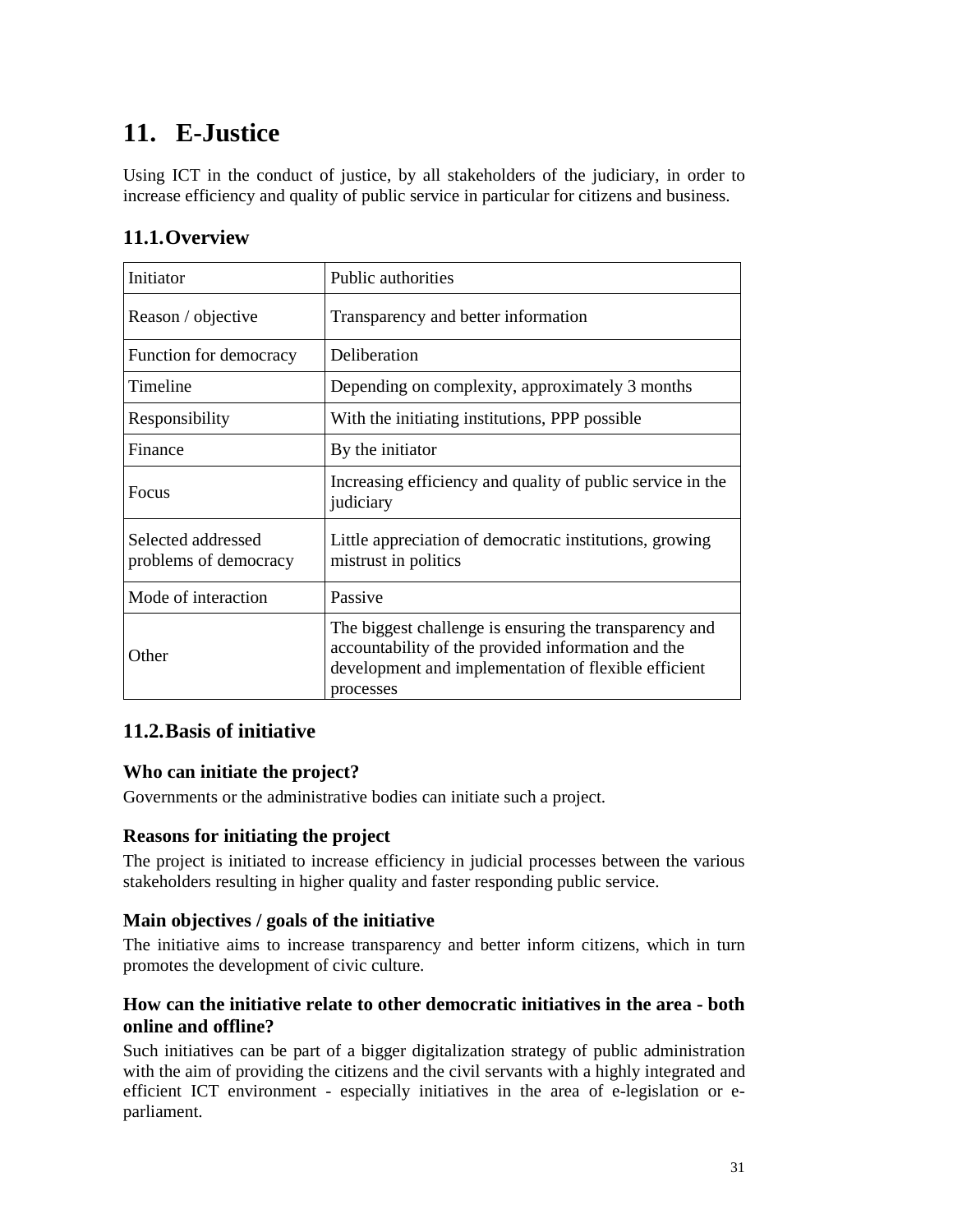# **11.3.Management**

# **What partners - including public and private - can there be and what can their roles be?**

Project partners can be other public institutions with a stake in judiciary and private partners for development, implementation and maintenance.

### **Can there be other key actors besides project partners?**

Other actors are the civil servants and stakeholders in judiciary, because they need to use the system and the citizens as the final beneficial addressee of such a system, their interests and demands should be considered.

#### **Implementation stage**

Early stage

### **11.4.Other aspects**

#### **What factors can provide political support for the initiative?**

A transparent and comprehensible architecture generates public support in such a system. A benchmark of the processes before and after the introduction can further increase public and consequently political support as soon as the electronic processes are increasing efficiency and quality of judiciary.

#### **What can the main achievements of the initiative be?**

Increasing the efficiency and the quality of communication and data exchange among the stakeholders in judiciary should be the main achievement.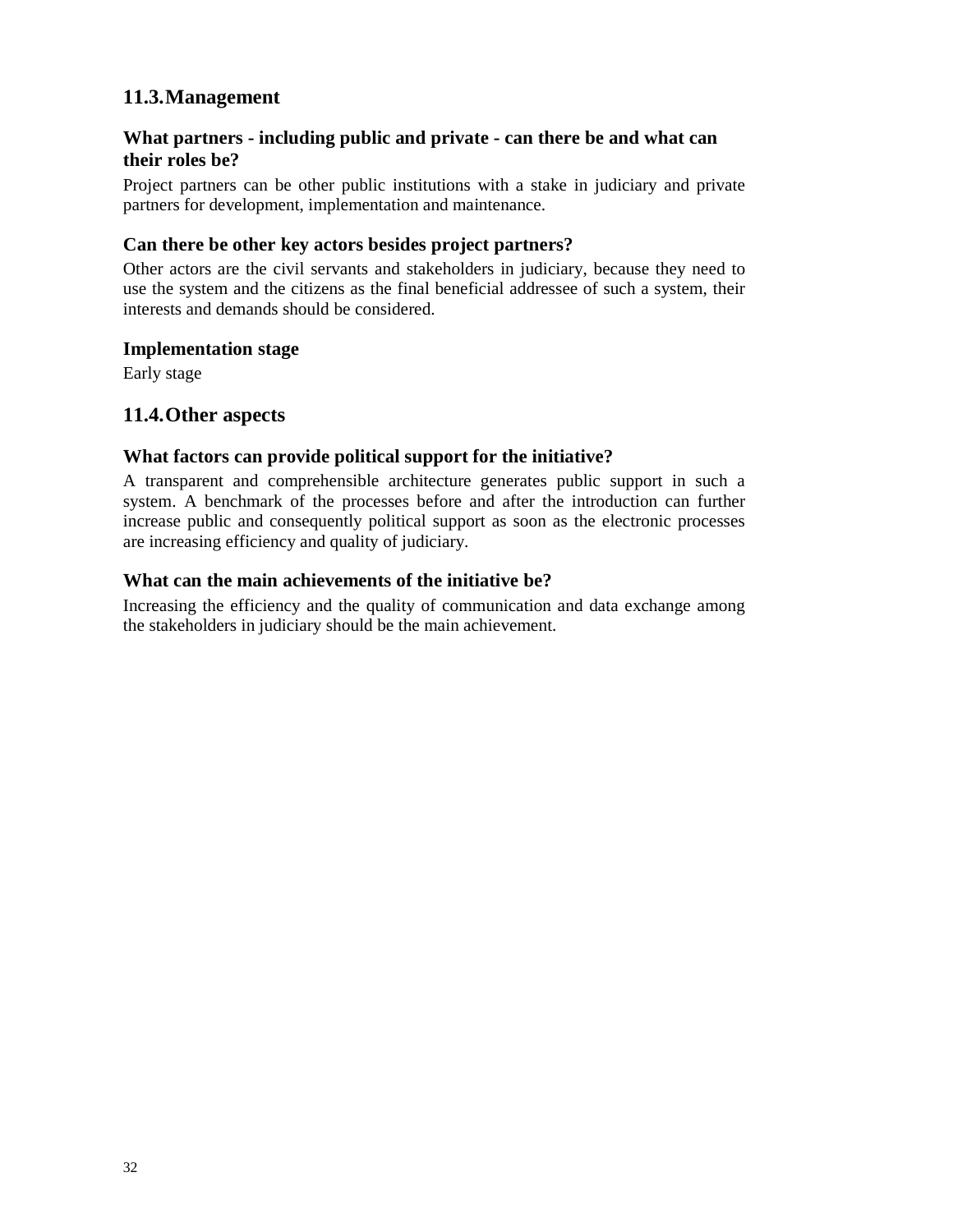# **12. E-Legislation**

Using ICT for drafting, commenting upon, consulting, structuring, formatting, submitting, amending, voting and publishing of acts of elected assemblies.

# **12.1.Overview**

| Initiator                                   | Government, especially legislative bodies                                                                                                                                   |
|---------------------------------------------|-----------------------------------------------------------------------------------------------------------------------------------------------------------------------------|
| Reason / objective                          | Improving processes within the legislation through<br>digitalization of a set of processes related to bill-making<br>and -enacting.                                         |
| Function for democracy                      | Transparency                                                                                                                                                                |
| Timeline                                    | Depending on complexity, approximately 6 months                                                                                                                             |
| Responsibility                              | With the initiator                                                                                                                                                          |
| Finance                                     | By the initiator                                                                                                                                                            |
| Focus                                       | Increasing efficiency and communication processes with<br>in the legislation                                                                                                |
| Selected addressed<br>problems of democracy | Declining legitimacy of the parliamentary system, doubts<br>on the legitimacy of parliamentary decisions, lack of<br>stability of legislation                               |
| Mode of interaction                         | Passive                                                                                                                                                                     |
| Other                                       | The biggest challenge is the communication of higher<br>efficiency and transparency to the citizen. Citizens are<br>indirect beneficial addressees of such a system change. |

# **12.2.Basis of initiative**

# **Who can initiate the project?**

Such projects are initiated by governments or legislative bodies

# **Reasons for initiating the project**

The main reason is improving the internal processes within the legislation in making bills and enacting laws and the external process of communicating the new legislation.

#### **Main objectives / goals of the initiative**

Faster, better and efficient internal law-making processes and better informed citizens.

### **How can the initiative relate to other democratic initiatives in the area - both online and offline?**

Such initiatives can be part of a bigger ICT strategy of public institutions and can especially be connected with e-justice or e-parliament initiatives.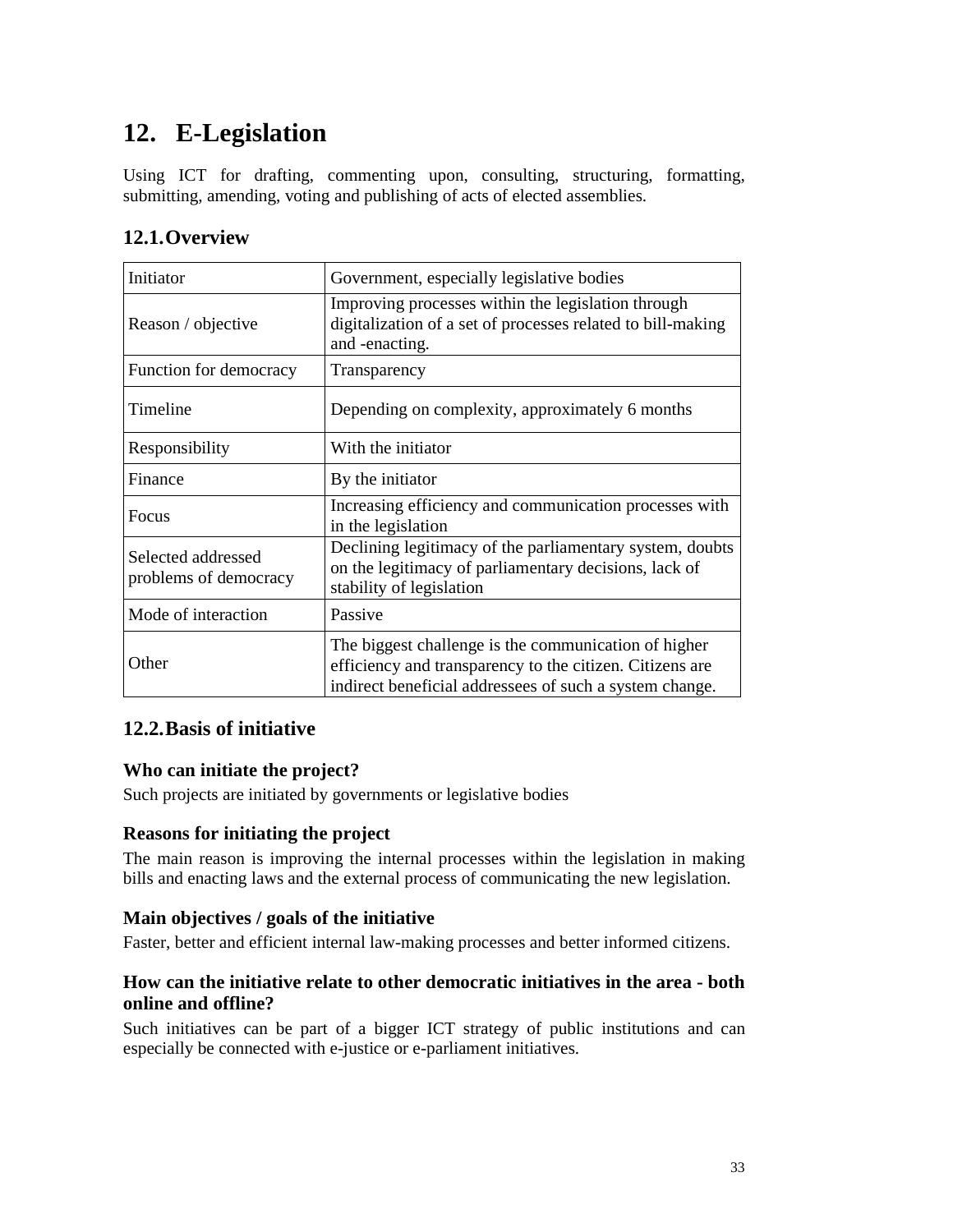# **12.3.Management**

## **What partners - including public and private - can there be and what can their roles be?**

Private partners can be developers or providers of certain platforms and technologies.

#### **Can there be other key actors besides project partners?**

The media can be a partner in communicating such new processes and increasing citizens' trust in and understanding of such systems.

#### **Implementation stage**

Early stage

# **12.4.Other aspects**

#### **What factors can provide political support for the initiative?**

Comprehensibility and user friendliness are the key factor to get support from the users, mainly politicians and civil servants.

#### **What can the main achievements of the initiative be?**

The main achievement should be to establish an efficient and transparent law-making process with a comprehensible and easy-to-use interface for citizens to access legislations.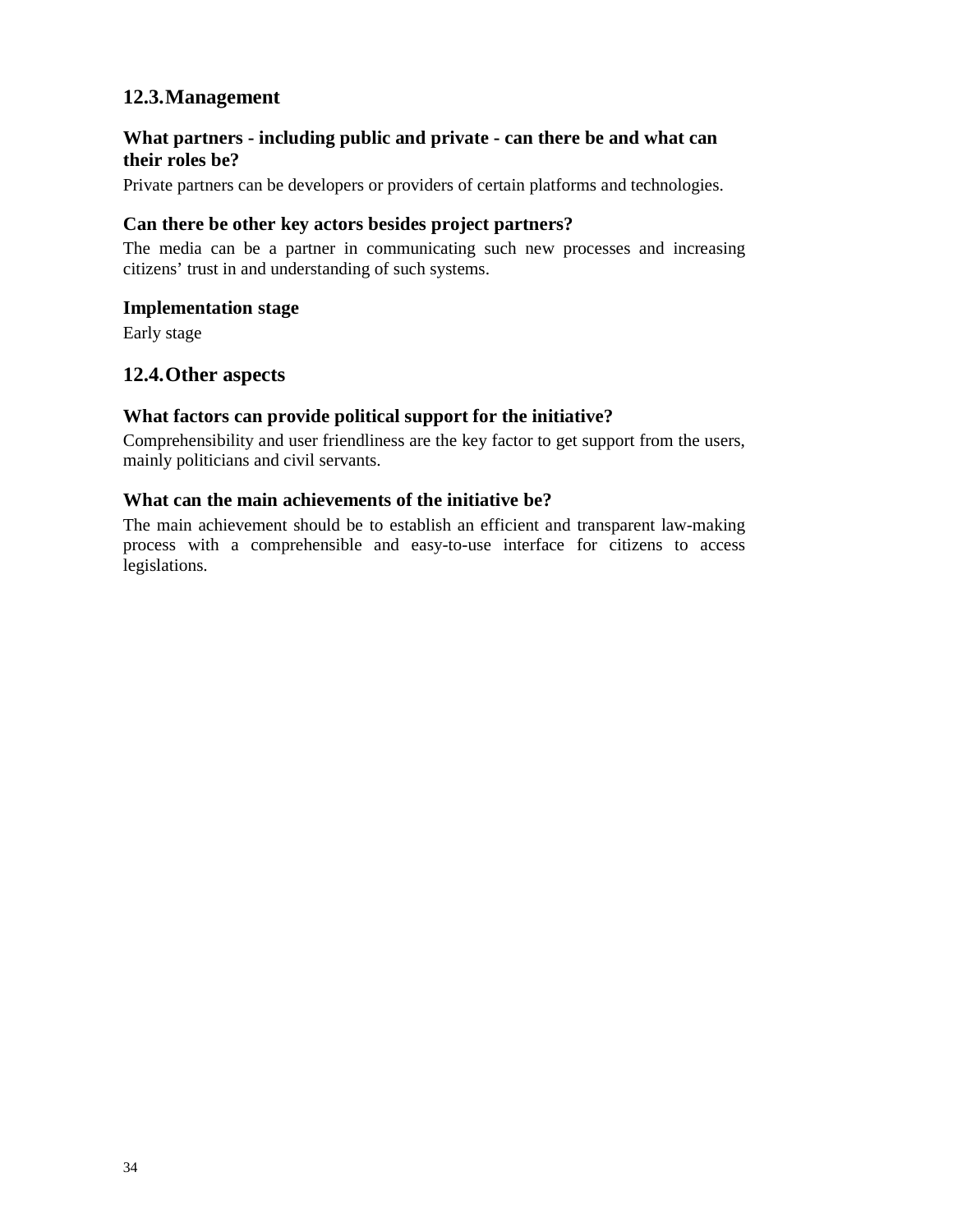# **13. E-Ombudsman and Audit Institutions**

Internet sites of ombudsman and audit institutions publishing information about public authorities' compliance with rules and especially providing citizens with a(n anonymous) possibility to issue a complaint electronically, thus establishing enhanced means of control and increasing the transparency of the political system.

| Initiator                                   | The ombudsman and/or audit institution(s)                                                                                                                                                     |
|---------------------------------------------|-----------------------------------------------------------------------------------------------------------------------------------------------------------------------------------------------|
| Reason / objective                          | Publishing information, increasing transparency,<br>facilitating complaints                                                                                                                   |
| Function for democracy                      | Transparency                                                                                                                                                                                  |
| Timeline                                    | Approximately three months                                                                                                                                                                    |
| Responsibility                              | With the initiating institution                                                                                                                                                               |
| Finance                                     | By the public budget or the institution's budget                                                                                                                                              |
| <b>Focus</b>                                | Increasing transparency and fostering trust in public and<br>political institutions.                                                                                                          |
| Selected addressed<br>problems of democracy | Negative public appreciation of democracy, declining<br>legitimacy of parliamentary decisions, lacking effective<br>control by parliament and audit institutions                              |
| Mode of interaction                         | Proactive                                                                                                                                                                                     |
| Other                                       | Accountability and transparency are the pillars of<br>democracy; therefore, any modern democratic system<br>should possess a strong impetus towards establishing<br>such electronic services. |

# **13.1.Overview**

# **13.2.Basis of initiative**

# **Who can initiate the project?**

These projects are initiated by the Ombudsman or the audit institution itself.

#### **Reasons for initiating the project**

The project is initiated to publish important reports and documents as well as general information about the institution's work and remit. Secondly, the project is initiated to facilitate the complaint procedure for reporting malpractice within administrative or government bodies.

#### **Main objectives / goals of the initiative**

The initiative should publish information in order that citizens can better assess the work of public authorities and also provide a channel through which they can file complaints about malpractice.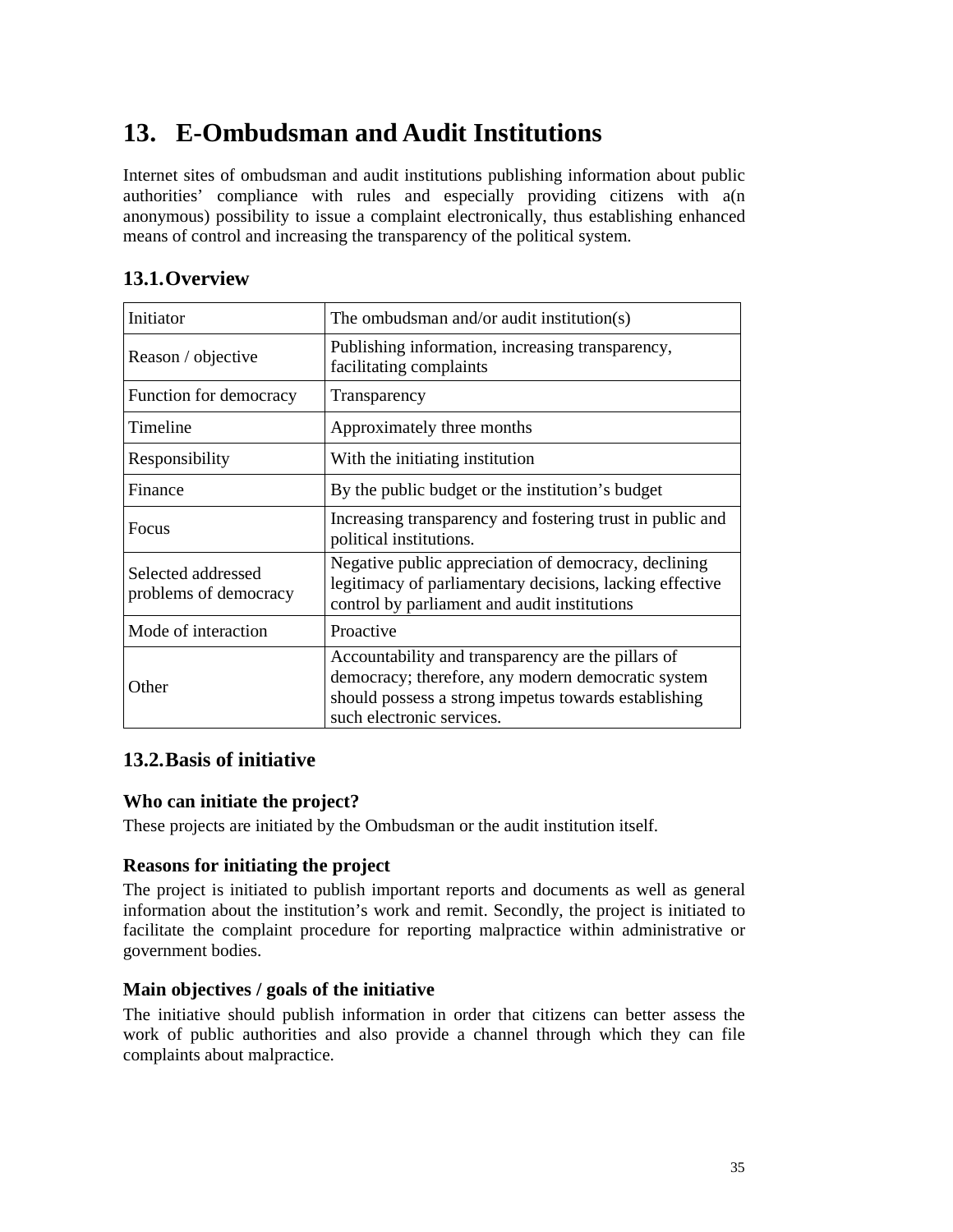### **How can the project relate to other democratic initiatives in the area - both online and offline?**

It is unlikely that these projects can be carried out in conjunction with other, more political, democratic initiatives given the imperative of independence in this case. However, they can conceivably be launched alongside other e-complaint initiatives or epetitions.

# **13.3.Management**

#### **What partners - including public and private - can there be and what should their roles be?**

Public partners can include other ombudsmen from regional and local levels or from other nations. Private partners can be useful for the development, implementation and maintenance of the system.

#### **Can there be other key actors besides project partners?**

As always, the media and the people themselves play a crucial role in promoting, adopting and, in this sense, validating the system.

#### **Implementation stage**

Schedule independent

### **13.4.Other aspects**

#### **What factors can provide political support for the initiative?**

Accountability and transparency are central pillars of any democratic system. Consequently, politicians should possess a strong drive to establish and promote any new initiative that bolsters these principles. Furthermore, the integration of the e-literate adolescent generation into political culture is a serious challenge for modern political systems.

#### **What should the main achievements of the initiative be?**

The main achievement of such an initiative should be the increased transparency of the political system and better-informed citizens.

#### **What criteria can be used to evaluate the initiative?**

The number of complaints and the number of hits on the relevant web pages can be used to evaluate this initiative.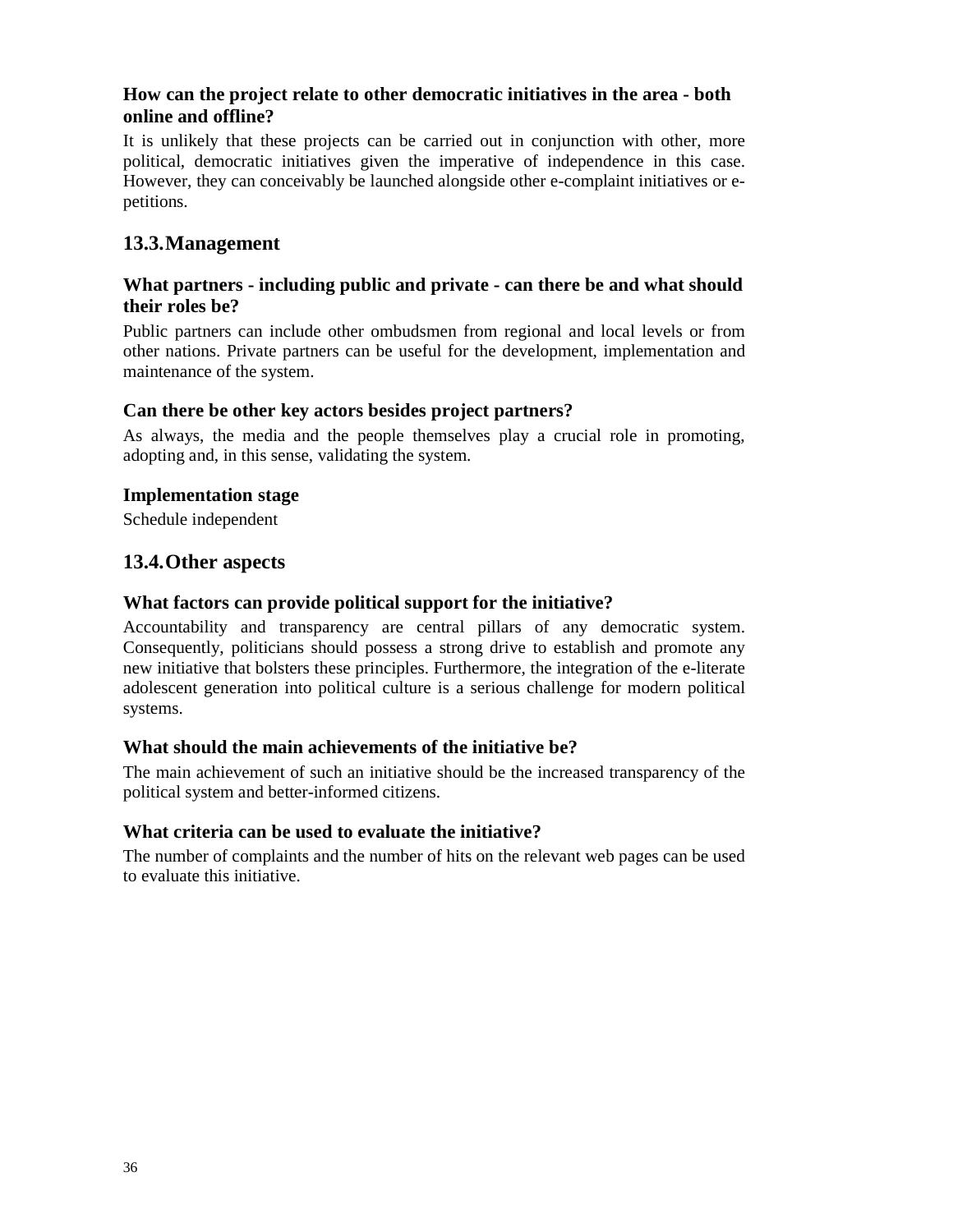# **14. E-Parliament**

The use of ICT by representative, consultative or deliberative assemblies, their members and political and administrative staff, in the conduct of their tasks, actively involving its electorate / citizens.

| Initiator                                   | Mainly parliaments - at local, regional, national,<br>European, international levels                                                                                                                                 |
|---------------------------------------------|----------------------------------------------------------------------------------------------------------------------------------------------------------------------------------------------------------------------|
| Reason / objective                          | Increasing transparency and efficiency of parliamentary<br>work and the availability of information for citizens                                                                                                     |
| Function for democracy                      | Participation, Transparency                                                                                                                                                                                          |
| Timeline                                    | Depending on the complexity, three to 12 months for<br>development and implementation                                                                                                                                |
| Responsibility                              | With the initiating institution, limited PPP possible                                                                                                                                                                |
| Finance                                     | The public budget                                                                                                                                                                                                    |
| <b>Focus</b>                                | Streamlining intra-parliamentary processes and workload<br>of public authorities and politicians and providing<br>information for citizens, increasing awareness and<br>satisfaction with parliament's work          |
| Selected addressed<br>problems of democracy | Low and declining participation in politics including<br>political institutions, doubts on the legitimacy of the<br>parliamentary system, non-transparent dependencies<br>within democratic / political institutions |
| Mode of interaction                         | Passive for the citizens, proactive for member of<br>parliaments and members of the administration                                                                                                                   |
| Other                                       | Connected MPs, cost advantages of electronically<br>available and published information in comparison to<br>print, though the issue of the "digital divide" must be<br>taken seriously.                              |

# **14.1.Overview**

# **14.2.Basis of initiative**

# **Who can initiate the project?**

Such initiatives can only be initiated out of the parliament or the government itself.

# **Reasons for initiating the project**

Better-connected members of parliament to the Internet, improving the communication, collaboration and efficiency of internal processes and as a consequence of the internal improvements increasing the accessibility, accountability and transparency of processes and decision for citizens.

## **Main objectives / goals of the initiative**

The main goal is to improve internal processes and workflow and increase transparency and accountability to the outside / citizens.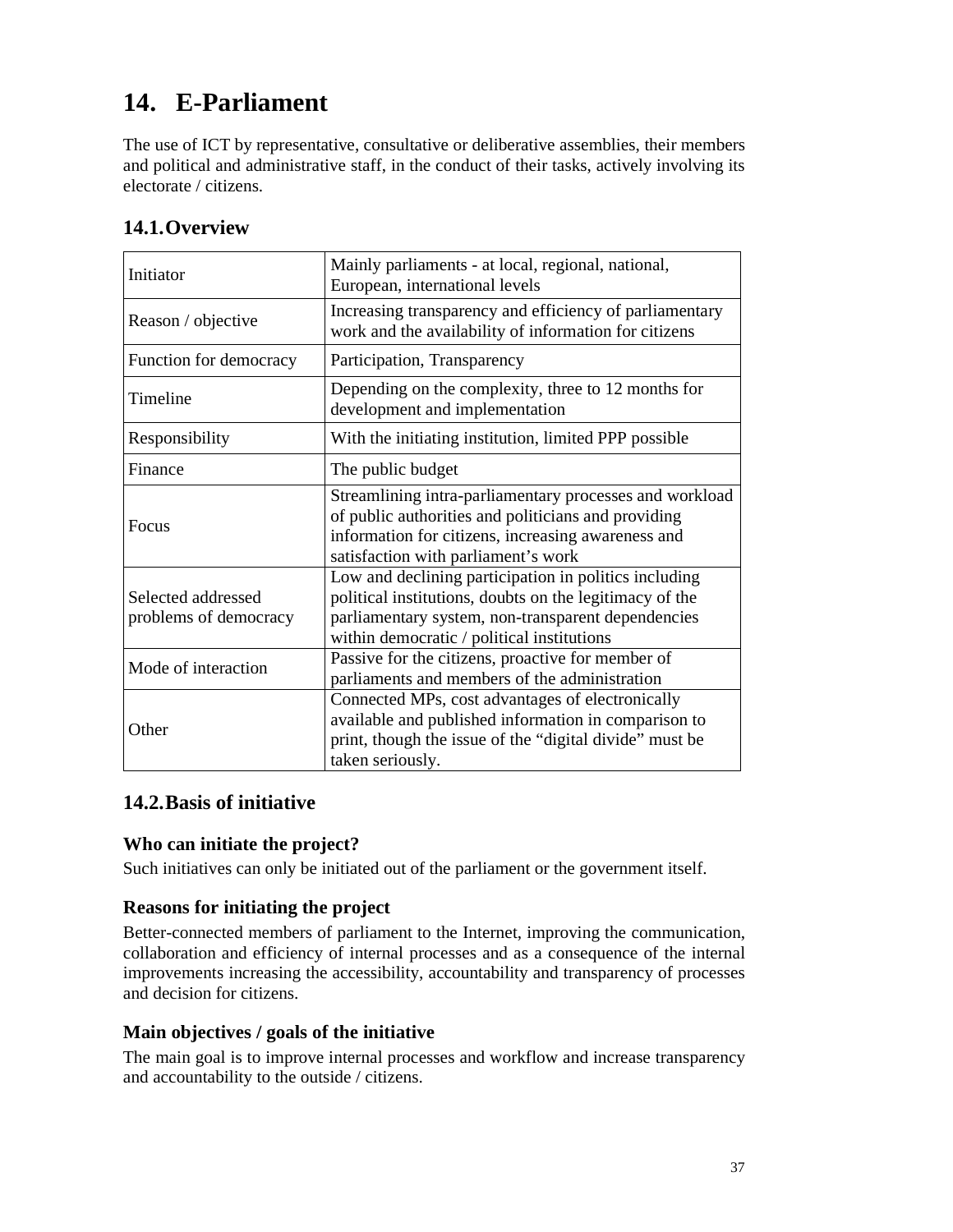# **How can the project relate to other democratic initiatives in the area - both online and offline?**

The here described E-Parliament is not obviously related to other democratic initiatives. Its development and implementation should not be subject of any campaign or election. But such system influences indirectly almost any democratic initiative, because members of parliament can more easily interact with citizens and the transparency of parliamentarian processes increases.

# **14.3.Management**

## **What partners - including public and private - can there be and what should their roles be?**

Together with other institutions and administrative bodies, it is possible to create interinstitutional and administrative information portals for members, administration and citizens. Private partners can be useful for the development, operation, training and maintenance of the platform.

# **Can there be other key actors besides project partners?**

Besides project partners, the members of the parliament are key actors, if they are not using it, there is no need for such a system. Furthermore the citizenry and the media are indirect key actors as they are benefiting from better internal communication and working processes.

## **Implementation stage**

Early stage

## **14.4.Other aspects**

## **What factors can provide political support for the initiative?**

Such a system should improve the communication and collaboration among and between the parliamentarians and the administration. This can lead to the creation of new points of contact especially with younger generations, which are growing up with the Internet.

## **What can the main achievements of the initiative be?**

The main achievement should be a better-coordinated and faster working parliament and administration and secondly a better-informed citizenry who is better satisfied with its politicians.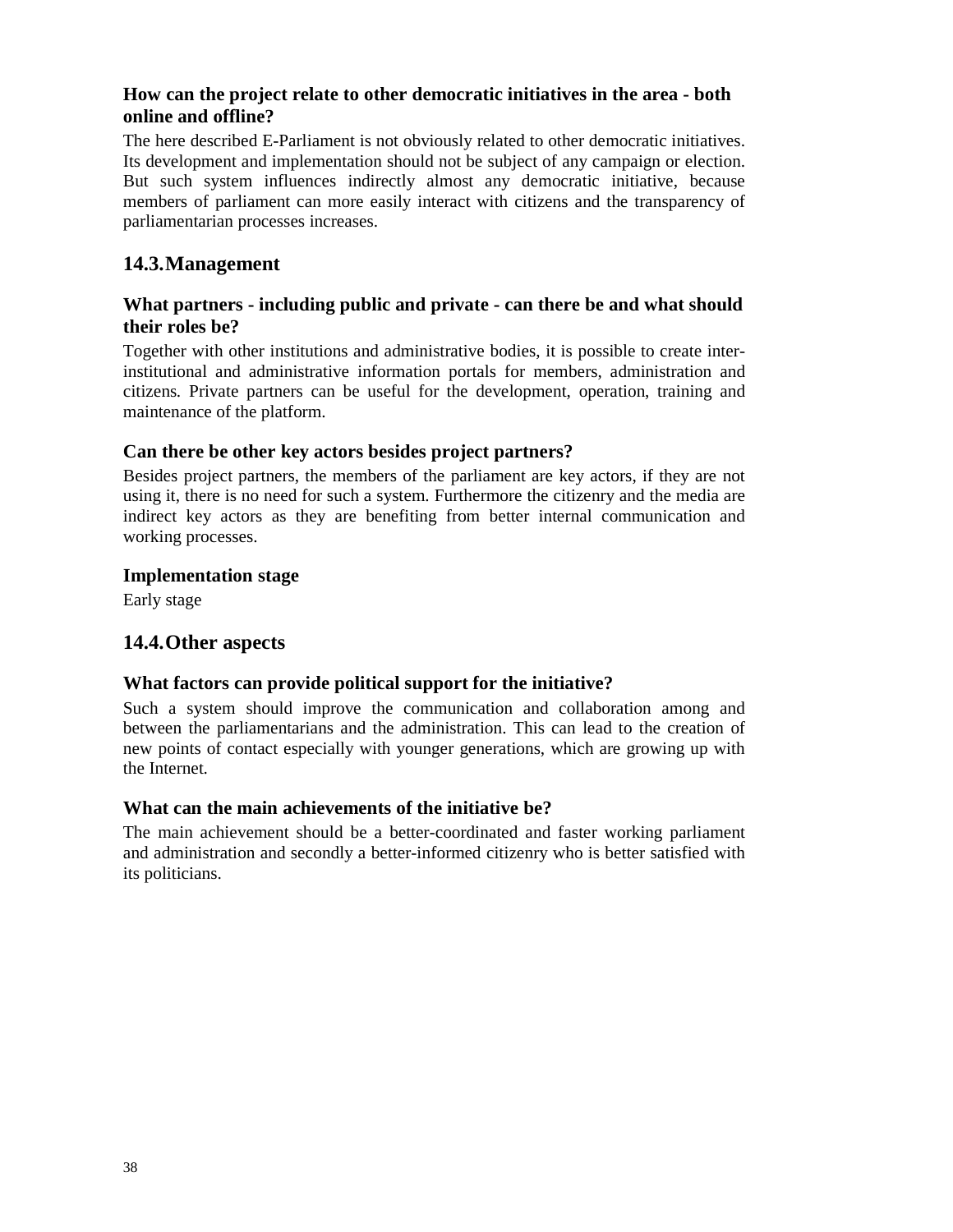# **15. E-Party (external)**

The use of ICTs by political parties and corporations/associations to provide information about their activities, conventions and campaigns as well as participation opportunities online for its members and interested citizens - can include asking the members and non-members for feedback and establishing a deliberative communication channel.

| Initiator                                   | Political parties and associations, and public law<br>corporations                                                                                                                                                                 |
|---------------------------------------------|------------------------------------------------------------------------------------------------------------------------------------------------------------------------------------------------------------------------------------|
| Reason / objective                          | Increasing participation and information of members and<br>potential supporters                                                                                                                                                    |
| Function for democracy                      | Participation                                                                                                                                                                                                                      |
| Timeline                                    | Up to 3 months, depending on complexity                                                                                                                                                                                            |
| Responsibility                              | With the initiator; PPP possible                                                                                                                                                                                                   |
| Finance                                     | By the initiators budget, sponsoring and public funding                                                                                                                                                                            |
| Focus                                       | Public recognition for the activities and policies of a<br>party; encouraging support and awareness among<br>citizens                                                                                                              |
| Selected addressed<br>problems of democracy | Low and declining participation in politics including<br>political institutions and elections, negative public<br>appreciation of democracy, declining legitimacy of the<br>parliamentary system                                   |
| Mode of interaction                         | Passive, opportunities to become interactive                                                                                                                                                                                       |
| Other                                       | Presenting a political party to the outside world<br>electronically opens a new channel for dynamic and<br>interactive communication. Younger generations and<br>would-be supporters can be approached more easily and<br>directly |

# **15.2.Basis of initiative**

# **Who can initiate the project?**

Parties and associations are the initiators of such projects.

## **Reasons for initiating the project**

To increase electoral turnout, keep party members well informed and attract new members, are reasons for initiating this kind of project.

## **Main objectives / goals of the initiative**

The initiative should increase participation and provide information to party members.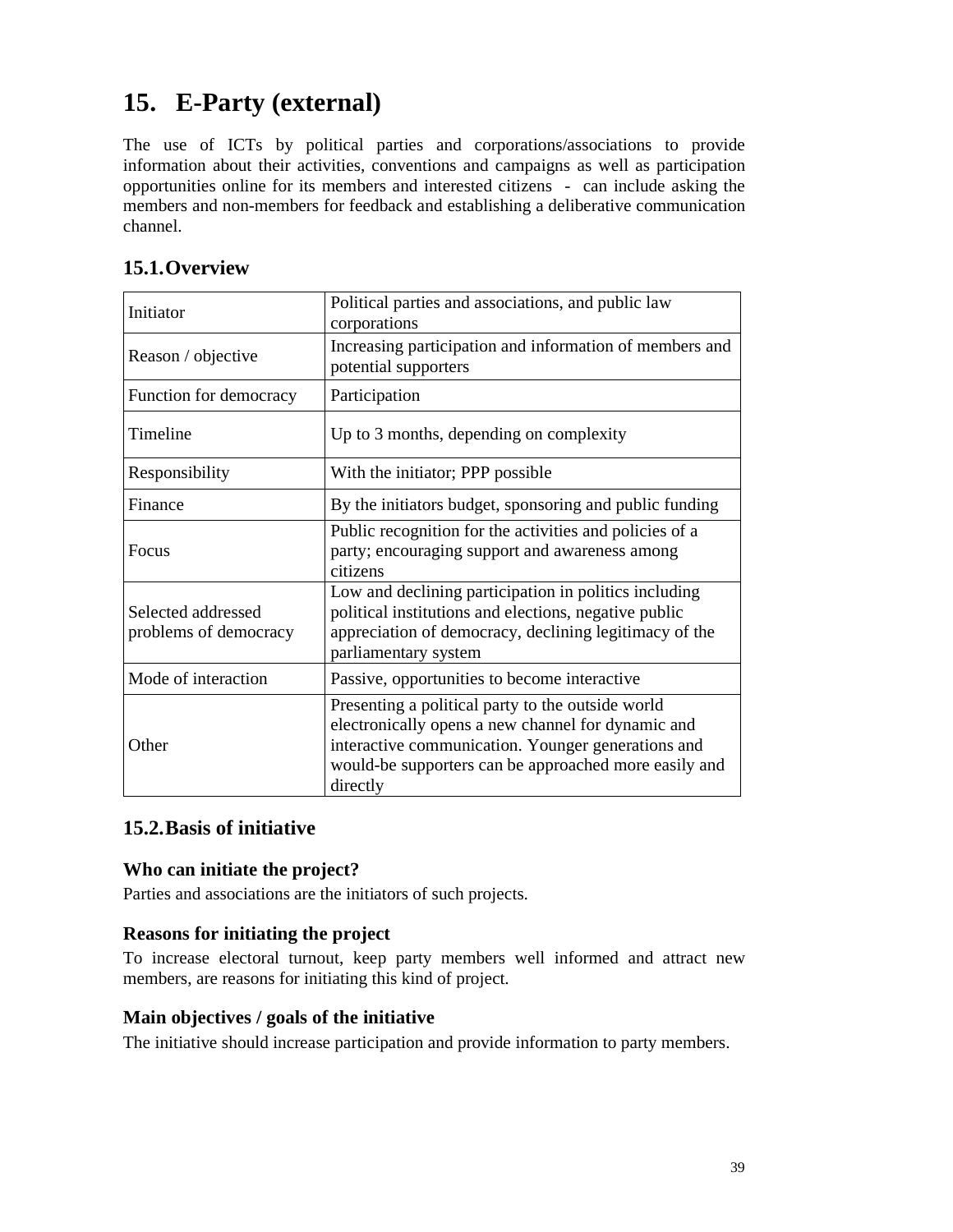# **How can the initiative relate to other democratic initiatives in the area - both online and offline?**

Elections, participation projects and petition initiatives can be part of or a starting point for such projects. In many cases, these initiatives are related to election campaigns.

# **15.3.Management**

## **What partners - including public and private - can there be and what can their roles be?**

Public partners, excluding the party and its associated organizations, are not feasible. Private partners for the development of the system and its maintenance are possible.

## **Can there be other key actors besides project partners?**

Media and sponsors are other key actors for such a system.

#### **Implementation stage**

Early stage

## **15.4.Other aspects**

#### **What factors can provide political support for the initiative?**

Mobilising new voters and the creation of a new channel for political communication should encourage political support for such an initiative.

#### **What can the main achievements of the initiative be?**

Opening a new channel of communication that reaches out to citizens and attracts new generations to party work, and which altogether benefits the civic culture, are the main achievements of the initiative.

## **What criteria can be used to evaluate the initiative?**

Measuring access rates to the website is the first method of evaluation. In addition, the electoral turnout can measure the long-term effect of such project.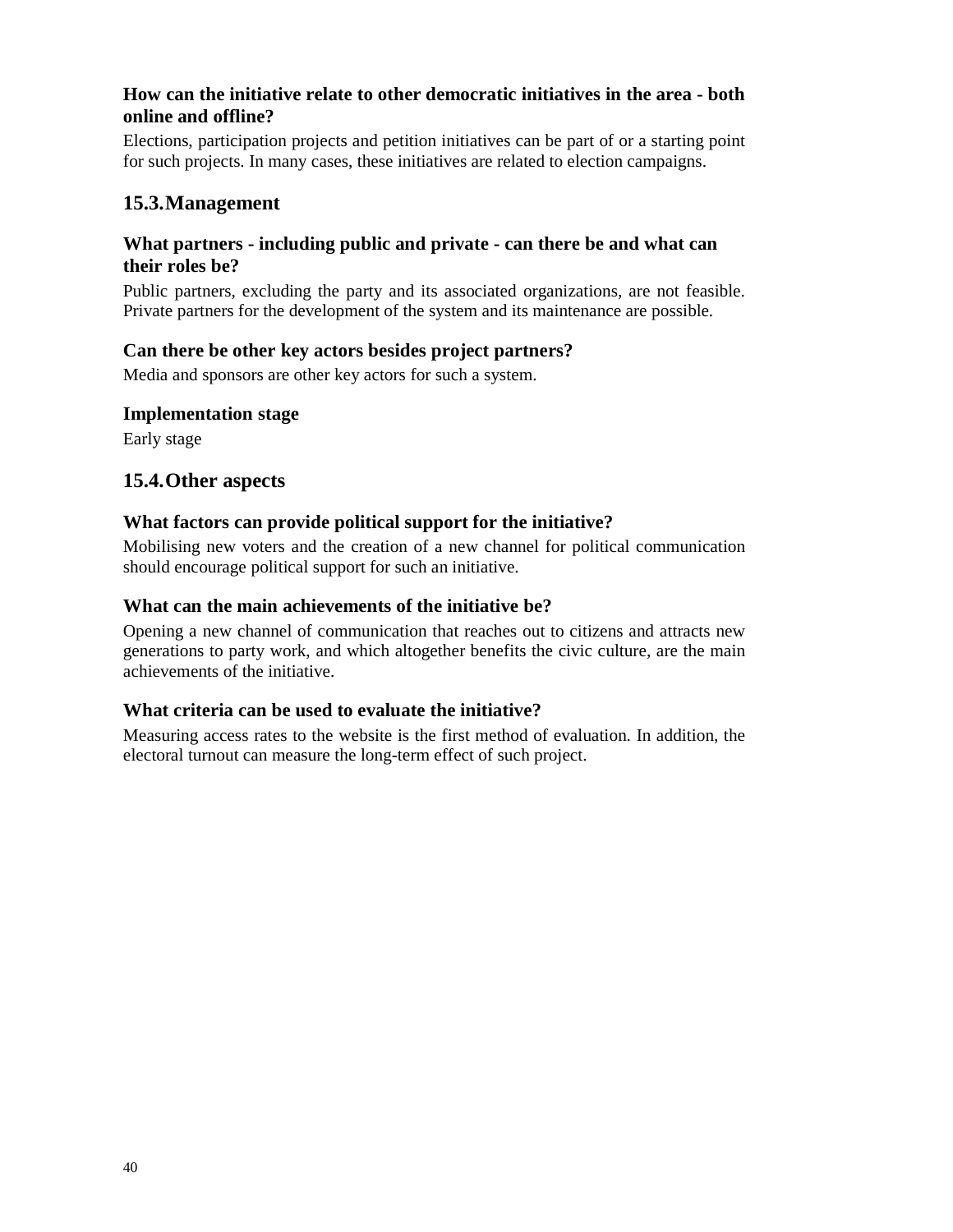# **16. E-Petition**

Electronic delivery of a protest or recommendation to a democratic institution about a public institution, a law, or to provide the public authorities or representatives with their opinion.

| Initiator                                   | Government and administrative bodies, esp. parliaments<br>and city councils                                                                                                                                                                         |
|---------------------------------------------|-----------------------------------------------------------------------------------------------------------------------------------------------------------------------------------------------------------------------------------------------------|
| Reason / objective                          | Establishing a direct electronic petition channel, raising<br>public participation and interest in daily politics                                                                                                                                   |
| Function for democracy                      | Deliberation                                                                                                                                                                                                                                        |
| Timeline                                    | Minimum three months for development and<br>implementation                                                                                                                                                                                          |
| Responsibility                              | Committee for Petitions, selected members of a public<br>authority, NGOs. PPP possible for development and<br>maintenance                                                                                                                           |
| Finance                                     | Public initiatives through the public budget, private<br>initiatives through the initiator or donations                                                                                                                                             |
| <b>Focus</b>                                | Depending on the local, regional or national level there<br>were different scopes, issues and outcomes                                                                                                                                              |
| Selected addressed<br>problems of democracy | Low and declining participation in politics including<br>political processes, frustration over false promises,<br>imbalance of / lacking implementation of separation of<br>power, lacking effective control by parliament or audit<br>institutions |
| Mode of interaction                         | Active and proactive                                                                                                                                                                                                                                |
| Other                                       | Follow-up procedures are of great concern; such<br>initiatives can be easily combined with other political e-<br>initiatives                                                                                                                        |

# **16.2.Basis of initiative**

# **Who can initiate the project?**

E-petitions can only be initiated by citizens. The democratic institutions, however, can have initiated most of the formalized e-petition platforms. The top platform providers are national and regional parliaments as well as city councils.

## **Reasons for initiating the project**

Reasons include, amongst others, gauging opinion, criticising a current situation or political decision, facilitating decision-making at local, regional and national levels, opening another channel of direct communication from G2C and vice versa, and facilitating interaction between citizen and public authorities.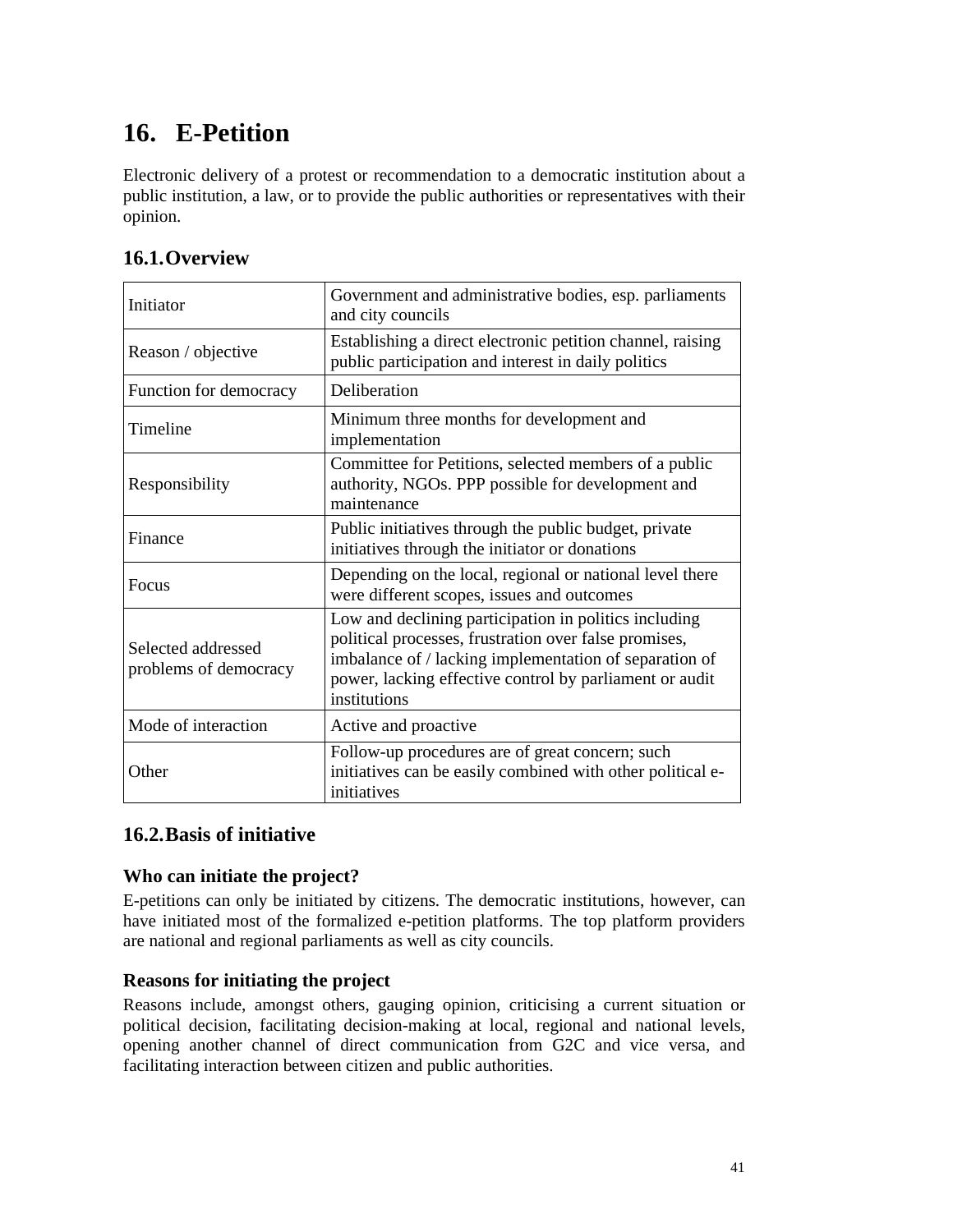## **Main objectives / goals of the initiative**

E-petition platforms initiated by public authorities aim to establish a direct line of communication between the public authority and the citizen, raising public interest in daily politics and, consequently, participation.

The goals are to create an uncensored, easily evaluated system for petitions to provide opinions regarding specific topics and issues. Fundamentally, the main objective is the realisation of the principles of sharing power, accountability, access, participation, and equal opportunities.

# **How can the project relate to other democratic initiatives in the area - both online and offline?**

The time period is, in some cases, related to other political initiatives if e-petitions were used as a part of a larger political or democratic project.

In large restructuring projects, e-petitions could be used to collect and evaluate the position or opinion of the citizens. Otherwise, e-petitions are widely used and not restricted to a certain political topic or democratic issue.

# **16.3.Management**

## **What partners - including public and private - can there be and what can their roles be?**

Partners depend on the scope and topic of the e-petition. Certainly the media can be used for informing citizens about the possibility of providing their opinion. Public partners can include other departments within the administration at the same level or, in a multi-level system, partners can co-operate vertically on a given issue. Co-operation in private and public e-petition initiatives is issue-driven. Private companies can be partners in developing the platform, providing financial funding, marketing and PR support.

## **Can there be other key actors besides project partners?**

Depending on which stakeholder approach is taken, stakeholder representatives can play an important role as project partners.

## **Implementation stage**

Advanced stage

## **16.4.Other aspects**

## **What factors can provide political support for the initiative?**

The utility of e-petitions to gauge public opinion on specific issues, in particular on those relating to forthcoming election campaigns, is the key consideration for political supporters of the initiative.

## **What can the main achievements of the initiative be?**

The initiative should be a new law or the revision of laws and regulations introduced by public administration or the government.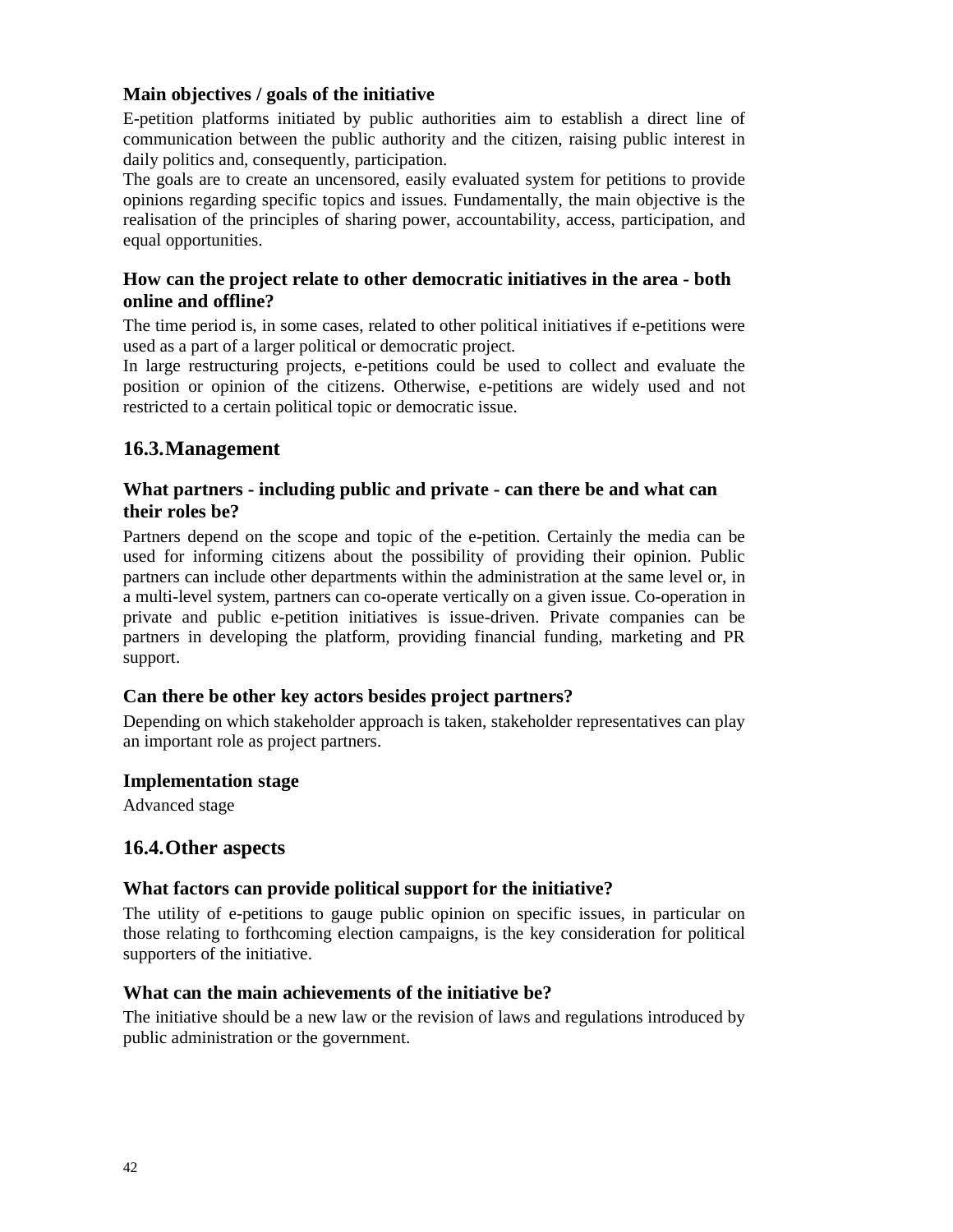# **What criteria can be used to evaluate the initiative?**

The number of laws introduced or revised after a petition, the extent of citizen participation and the number of petitions per citizen / community / county or region in historical comparison are possible evaluation criteria.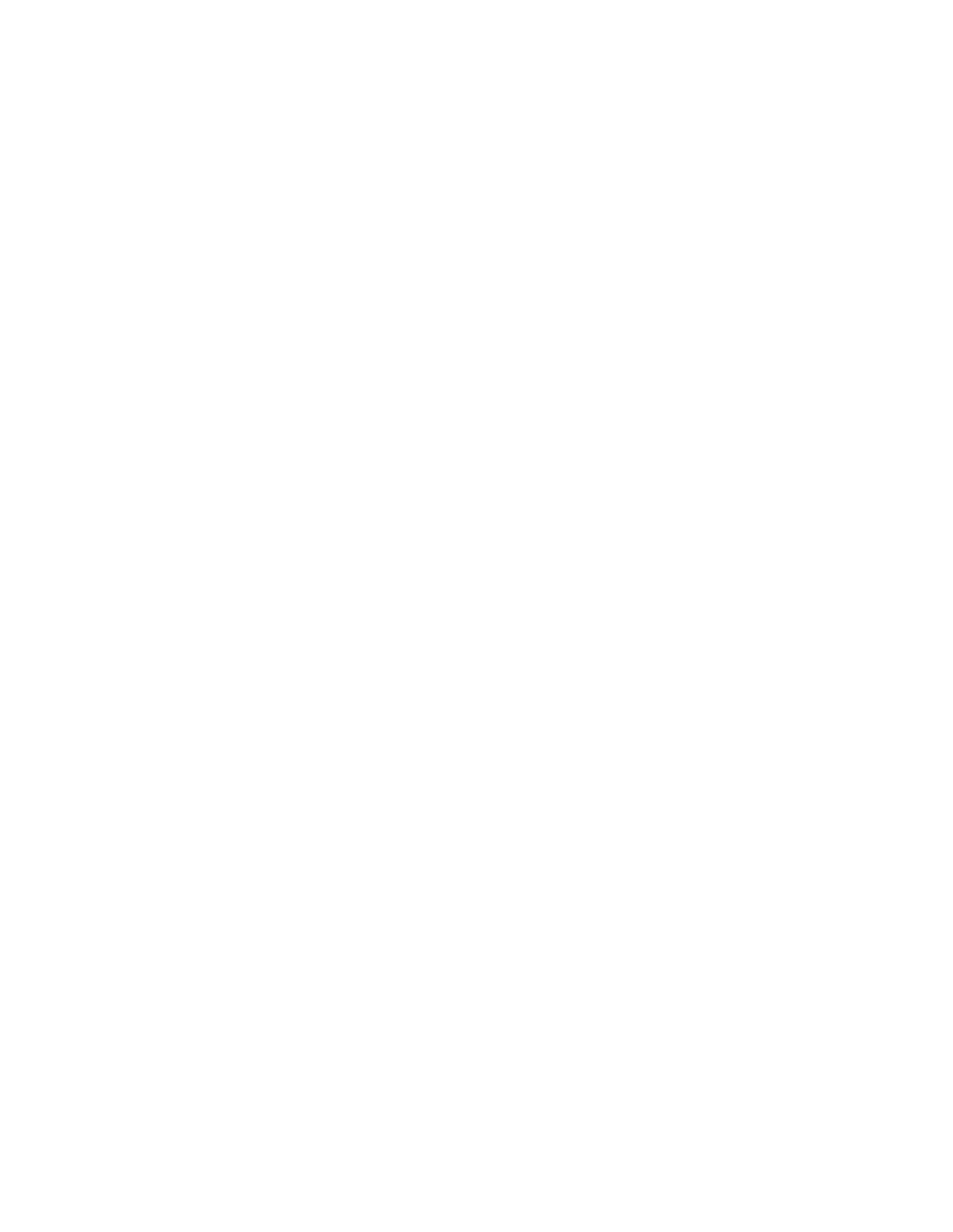# **17. E-Politician**

Politicians electronically providing information about themselves, their work, decisionmaking and voting, and interacting and deliberating with their and others' public authorities as well as citizens (constituents) and the media; furthermore information provided by the administration or government regarding the politician using ICTs.

# **17.1.Overview**

| Initiator                                   | Politicians themselves, political parties, private<br>organizations and NGOs                                                                         |
|---------------------------------------------|------------------------------------------------------------------------------------------------------------------------------------------------------|
| Reason / objective                          | Fostering closer ties between the citizen and the<br>politicians, facilitating the citizen's decision at election<br>time                            |
| Function for democracy                      | Transparency                                                                                                                                         |
| Timeline                                    | Development and implementation are possible within six<br>months                                                                                     |
| Responsibility                              | With the initiating institution, body or organization                                                                                                |
| Finance                                     | By the initiator, donations or public funding; PPP<br>possible                                                                                       |
| <b>Focus</b>                                | Tracking and publishing representatives' activities and<br>publicizing such information to the people.                                               |
| Selected addressed<br>problems of democracy | Negative public appreciation of democracy, declining<br>legitimacy of the parliamentary system, little interest of<br>young people in public affairs |
| Mode of interaction                         | Proactive, active                                                                                                                                    |
| Other                                       | This system depends on regular and constant updates;<br>therefore, maintenance is the key challenge.                                                 |

# **17.2.Basis of initiative**

# **Who can initiate the project?**

Private organisations, citizens, the politicians themselves, political parties and the government can initiate these projects.

# **Reasons for initiating the projects**

Citizens do not often have close ties with their political representatives. These initiatives can help to bring them closer together. Furthermore, they increase the transparency of democratic decision-making and facilitate the citizen's choice of candidates during elections.

## **Main objectives and goals of the initiative**

The initiative should increase transparency and the quantity of pertinent information available to the citizen. Additionally, these initiatives enable politicians to establish closer and more reciprocal relations with their constituencies.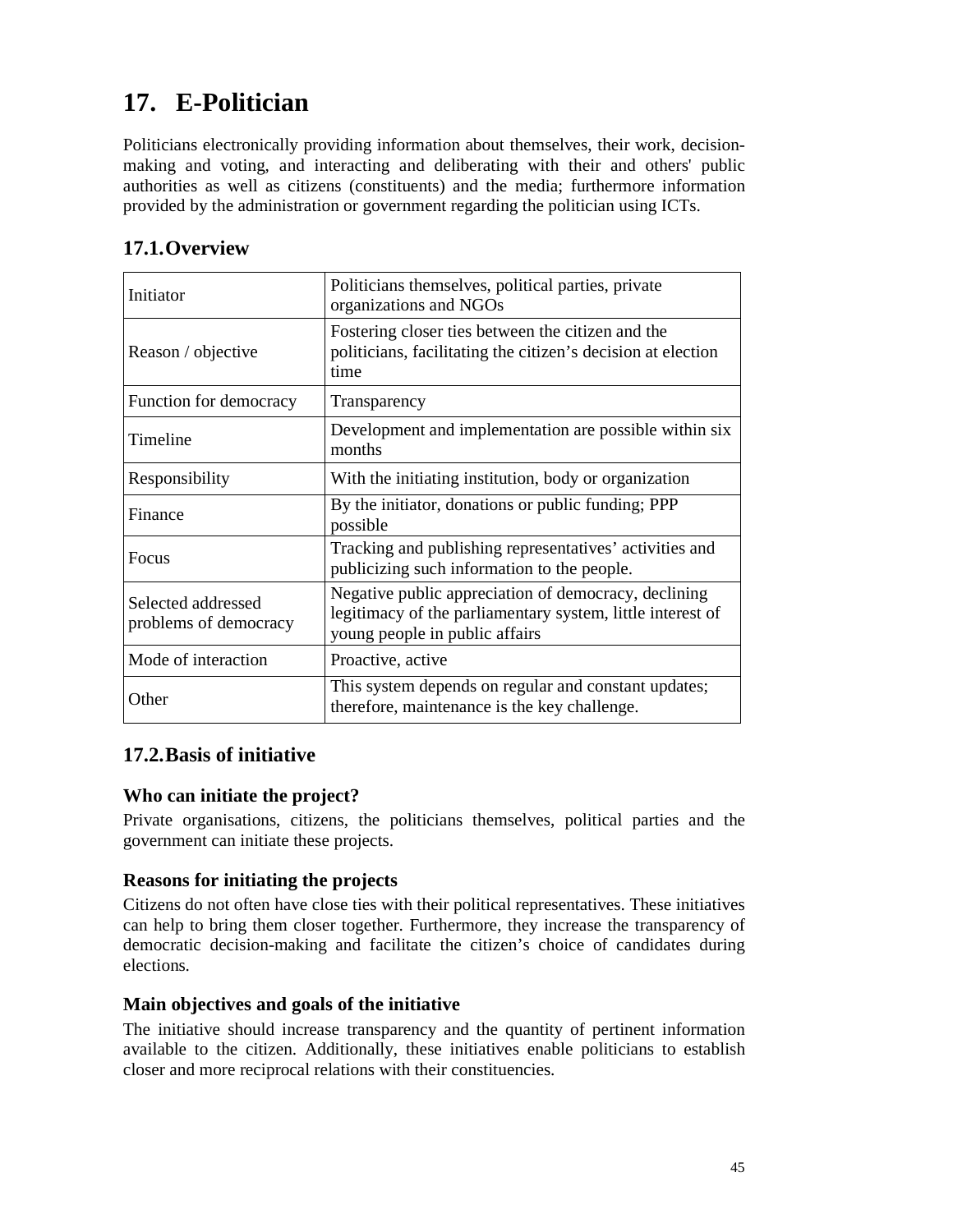# **How can the project relate to other democratic initiatives in the area - both online and offline?**

Such initiatives are usually established before elections when citizens are especially curious to know more about their representatives. Following the elections, they tend to become something of a track record of the representative's voting and other activities.

# **17.3.Management**

## **What partners - including public and private - can there be and what should their roles be?**

Politicians can partner with private companies to develop and implement their specific Internet site. Private projects can seek other private partners for the development and implementation of the Internet platform. If the government initiates such a project, it should, however, still partner with private actors to secure transparency.

## **Can there be other key actors besides project partners?**

The media, political parties and unions can be other key actors in promoting such an information portal.

## **Implementation stage**

Early stage

# **17.4.Other aspects**

# **What factors can provide political support for the initiative?**

The active participation of the representative might help secure re-election (though this needs to be further assessed). Nevertheless, for the sake of a vibrant and democratic political culture, representatives should want to render themselves more accountable to their constituents by all means possible.

## **What can the main achievements of the initiative be?**

The initiative should increase citizens' identification with their representatives and a greater comprehension of issues, thus causing satisfaction with their decisions and activities.

## **What criteria can be used to evaluate the initiative?**

The number of hits and visitors over the period of one year and the level of satisfaction of the citizens can be used.

Lastly, any correlation between the use of these websites and a change in voting patterns could be very useful.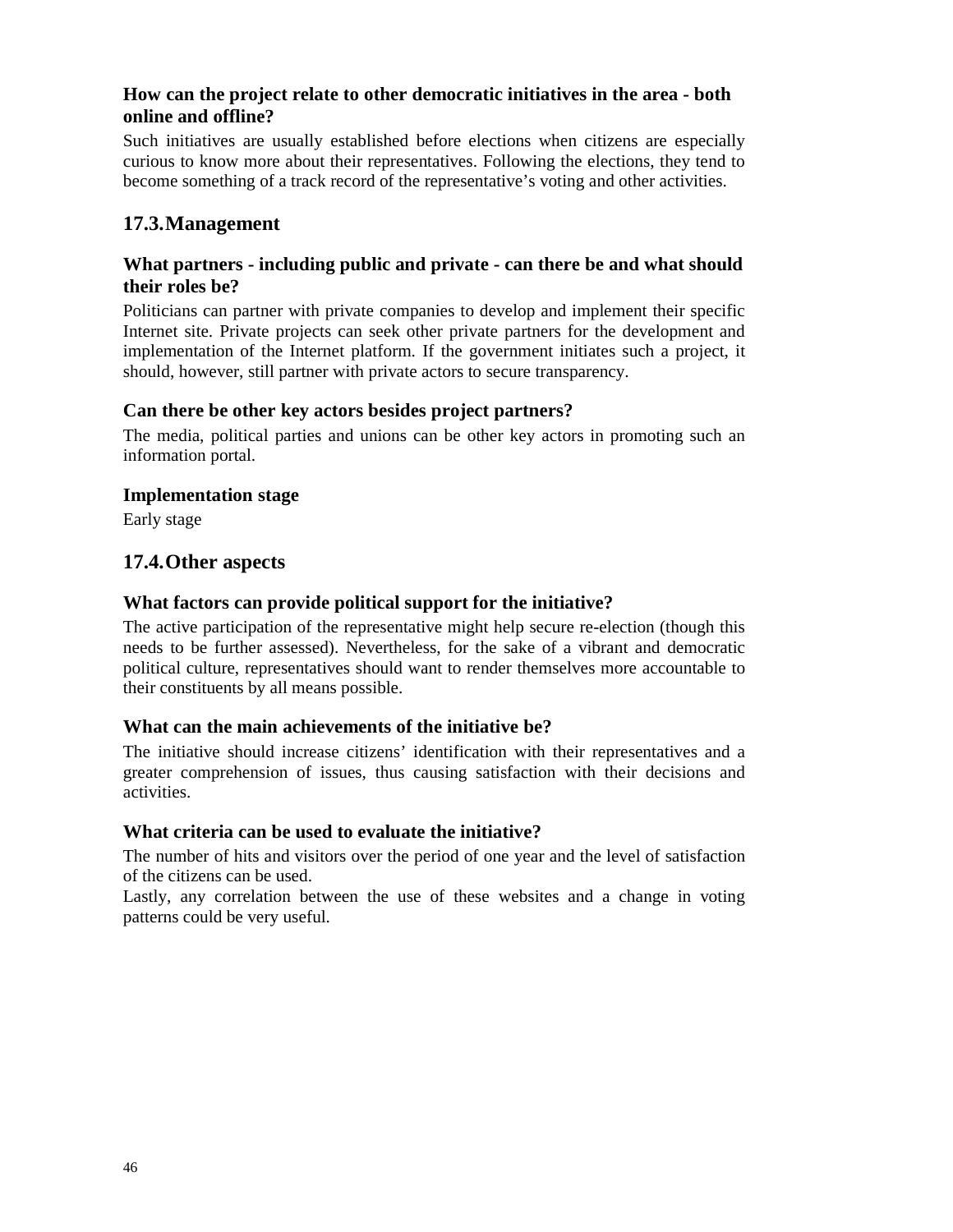# **18. E-Spatial Planning (E-Neighbourhood)**

Discussion and participation in urban planning in a neighbourhood context initiated by citizens, NGOs and/or public authorities making use of ICTs to foster local participation and find solutions on a local base.

| Initiator                                   | Citizens, private actors, local governments                                                                                                                                                                                                                        |
|---------------------------------------------|--------------------------------------------------------------------------------------------------------------------------------------------------------------------------------------------------------------------------------------------------------------------|
| Reason / objective                          | Fostering local participation, bringing local concerns on<br>the political agenda                                                                                                                                                                                  |
| Function for democracy                      | Participation, Deliberation                                                                                                                                                                                                                                        |
| Timeline                                    | 2-3 months                                                                                                                                                                                                                                                         |
| Responsibility                              | With the initiator, PPP possible                                                                                                                                                                                                                                   |
| Finance                                     | By the initiator, mainly by public budget                                                                                                                                                                                                                          |
| Focus                                       | Driven by citizens' issues and local concerns                                                                                                                                                                                                                      |
| Selected addressed<br>problems of democracy | Little impact of citizens will beyond elections, low and<br>declining participation in politics including political<br>processes, decoupling of market actors and government<br>in the field of policy making, declining legitimacy of the<br>parliamentary system |
| Mode of interaction                         | Active, interactive                                                                                                                                                                                                                                                |
| Other                                       | Establishment of grass root initiatives and participative<br>projects will be facilitated in order to foster the<br>development of a participatory public sphere                                                                                                   |

# **18.2.Basis of initiative**

# **Who can initiate the project?**

Citizens, private actors, local governments and councils can initiate such projects.

# **Reasons for initiating the project**

To involve citizens in local planning and government affairs.

## **Main objectives / goals of the initiative**

Fostering local participation and local identity are the main goals of this kind of initiative.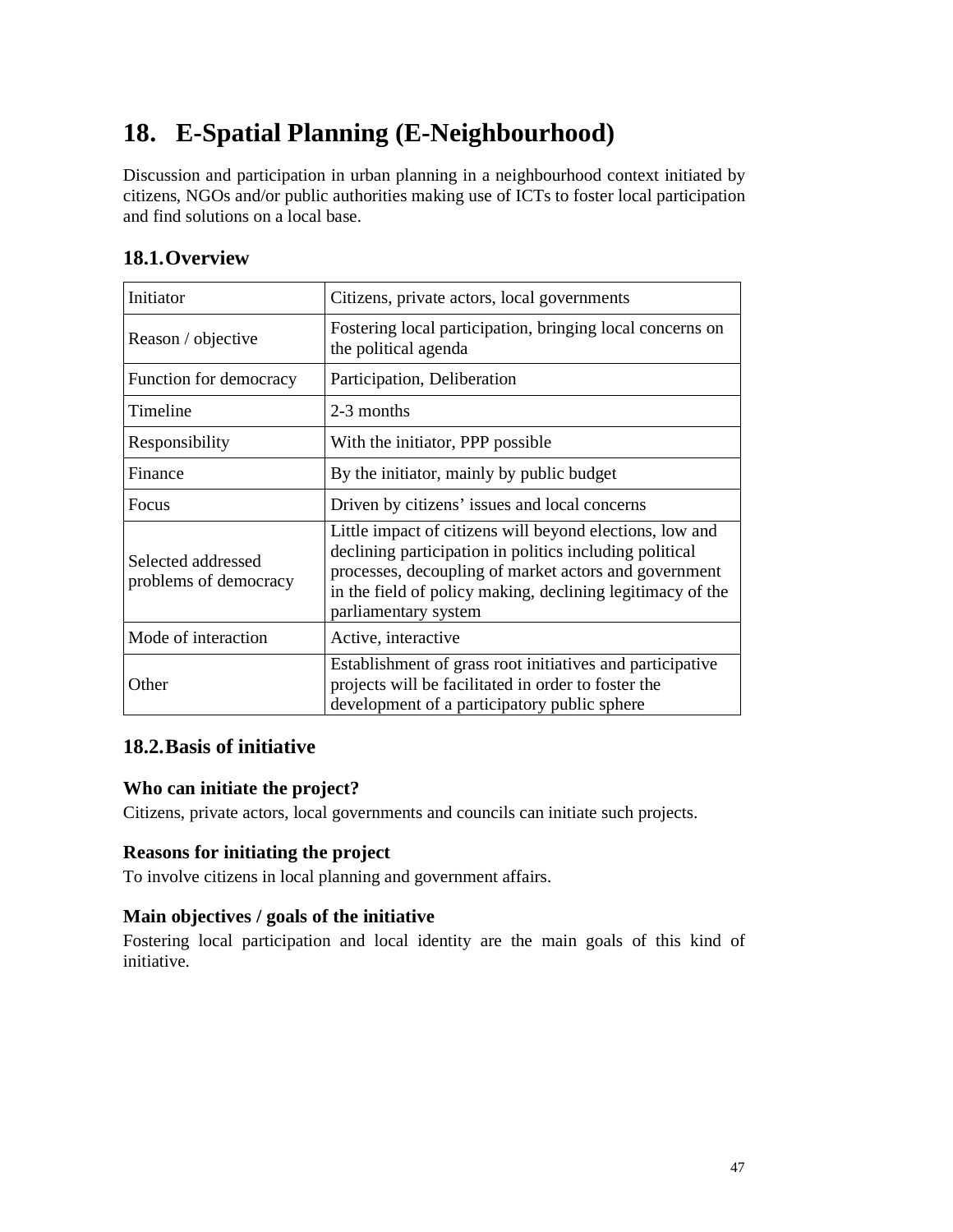# **How can the initiative relate to other democratic initiatives in the area - both online and offline?**

E-neighbourhood projects can prepare the ground for further initiatives like eparticipation and e-petitions. Mash-ups and other tools can be used for setting up an eneighbourhood initiative.

# **18.3.Management**

## **What partners - including public and private - can there be and what can their roles be?**

Public Private Partnerships are often used for e-neighbourhood projects. Especially for initiatives related to the construction or re-building of urban areas, private companies and citizens cooperate in discussing local issues.

## **Can there be other key actors besides project partners?**

Other actors are the media and the government. If these entities are not involved as initiators, they can provide facilities and support for e-neighbourhood projects.

#### **Implementation stage**

Advanced stage

## **18.4.Other aspects**

#### **What factors can provide political support for the initiative?**

Such initiatives are of great interest to local politicians. Local elections and other political events can provide further stimulus for political support.

## **What can the main achievements of the initiative be?**

The consideration of the citizens' views in privately initiated projects like housing or construction and the involvement of citizens in electronic democracy on a local level.

## **What criteria can be used to evaluate the initiative?**

The participation rate in e-neighbourhood projects measured by the number of hits and comments on the website are suitable criteria for the evaluation of such initiatives.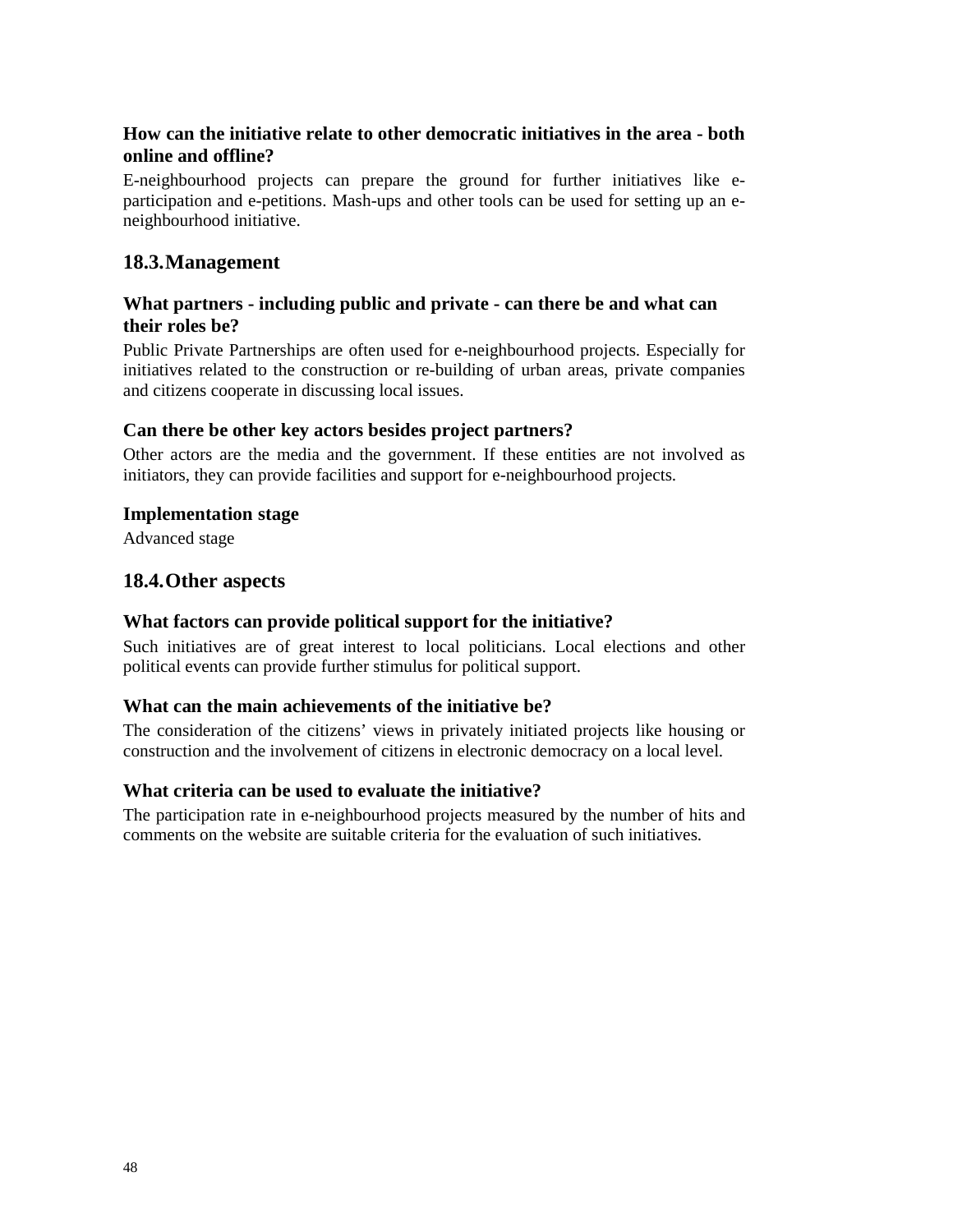# **19. E-Voting**

An electronic election or referendum that involves the use of electronic means in at least the casting of the vote, hereby enabling *e.g.* increasing accessibility for citizens and faster counting.

# **19.1.Overview**

| Initiator                                  | Mainly governments or election authorities                                                                                                    |
|--------------------------------------------|-----------------------------------------------------------------------------------------------------------------------------------------------|
| Reason / objective                         | Faster counting, increased accessibility, image                                                                                               |
| <b>Function for Democracy</b>              | Participation                                                                                                                                 |
| Timeline                                   | More than one electoral period, incremental<br>implementation                                                                                 |
| Responsibility                             | Government, PPP not possible                                                                                                                  |
| Finance                                    | Public funding / budget                                                                                                                       |
| Focus                                      | Mainly Internet-Voting, partly Electronic Voting<br>Machines, e-electoral roll                                                                |
| Selected Addressed<br>Problem of Democracy | Low and declining participation in politics including<br>elections, lacking transparency of the voting system,<br>inflexible election systems |
| Mode of Interaction                        | Interactive                                                                                                                                   |
| Other                                      | Legal framework is necessary, huge public discussions                                                                                         |

# **19.2.Basis of initiative**

# **Who can initiate the project?**

Of the examined projects, up to 90% were initiated by government and administrative institutions. Only a small percentage were initiated by privately organized groups (e.g. in Argentina) and NGOs (e.g. in Bogotá, Colombia) or academia.

# **Reasons for initiating the project**

For public authorities, the project serves mainly to facilitate faster and more reliable vote counting. For the citizen, increased electoral availability and mobility (access from remote locations, including regions with poor postal service) is most important. For politicians, the image of innovation is a strong motive.

# **Main objectives / goals of the initiative**

Receiving faster and more direct feedback from the citizens, accelerating the process of vote tallying and facilitating participation in various and repeating polls, elections and referenda.

# **How can the project relate to other democratic initiatives in the area - both online and offline?**

Electronic voting should always act as an additional channel to the physical casting of votes, being especially useful, for example, for absentee voting. Therefore, it has to be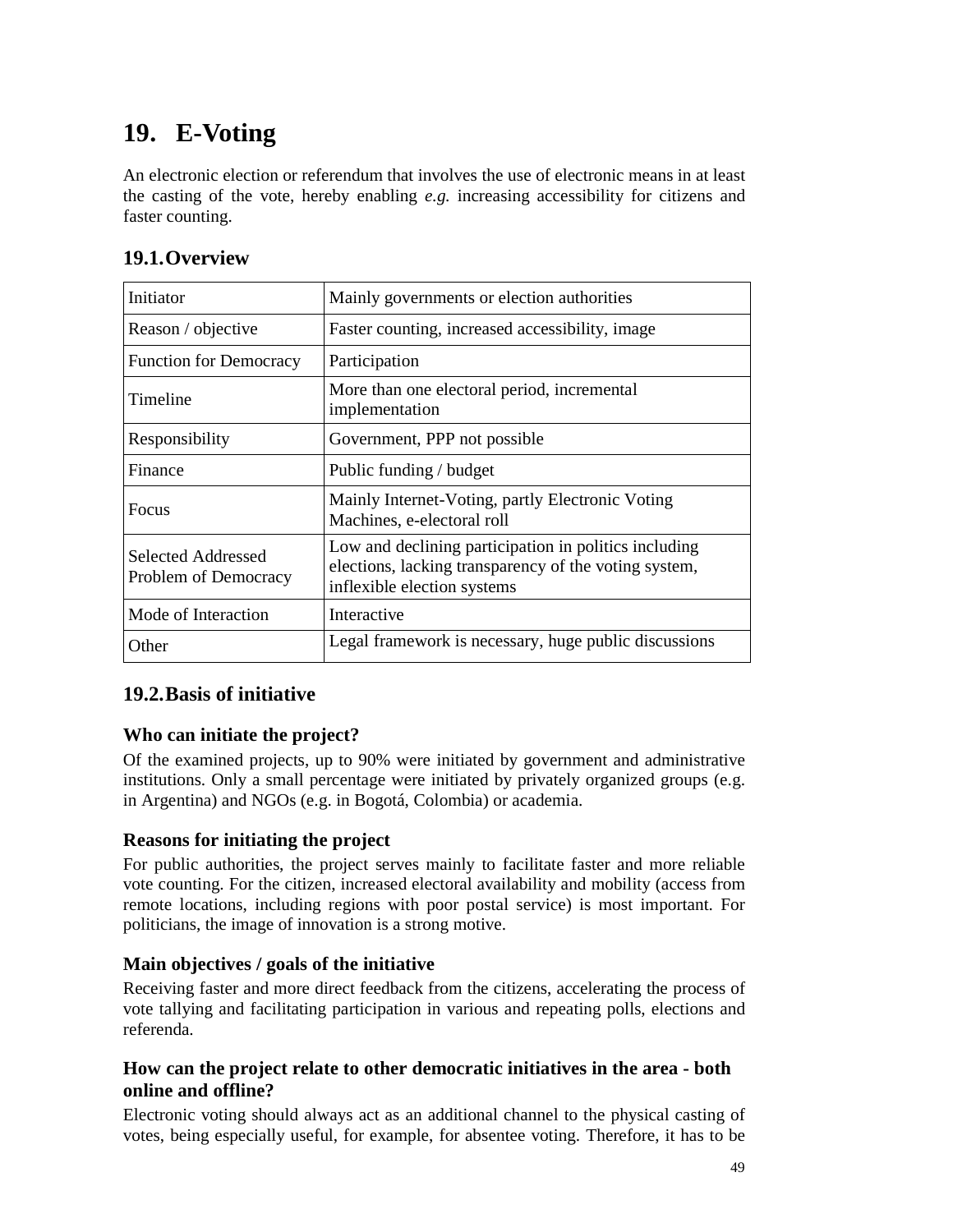combined with all other voting channels. For referenda or gauging public opinion, electronic voting can be used in addition to telephone, fax and postal voting. Using ballot machines in the polling station electronic voting tools can be used in addition to paper voting.

Furthermore, electronic voting should not be viewed in isolation but rather as an integral support to the electoral cycle as a whole (including campaigning and electioneering electronically).

# **19.3.Management**

# **What partners - including public and private - can there be and what can their roles be?**

Other public institutions can be partners with electronic election initiators, such as NGOs and pressure groups who support elections by mobilizing voters.

Private partners can be advertising partners and developers of the e-voting system: the voting machines, the Internet portal or voting platform.

## **Can there be other key actors besides project partners?**

Electoral turnout is the central component of elections. The media can be the key actor in mobilizing voters and informing them about the issues to vote on. External pressure groups can also be crucial in mobilizing dissenting votes or demobilizing voters.

## **Implementation stage**

Later stage

# **19.4.Other aspects**

## **What factors can provide political support for the initiative?**

Low turnouts at the previous elections should be a strong impetus for politicians to pull out all the stops and facilitate the new voting procedure. The provision of electronic voting will also attract the adolescent generations, for whom the Internet is the most important method of communication.

## **What can the main achievements of the initiative be?**

The main achievement should be higher turnouts and the opening up of a political society to new generations and further development.

## **What criteria can be used to evaluate the initiative?**

Turnout, allocation of participating age groups, and security and stability measures should be used for the evaluation of electronic voting systems.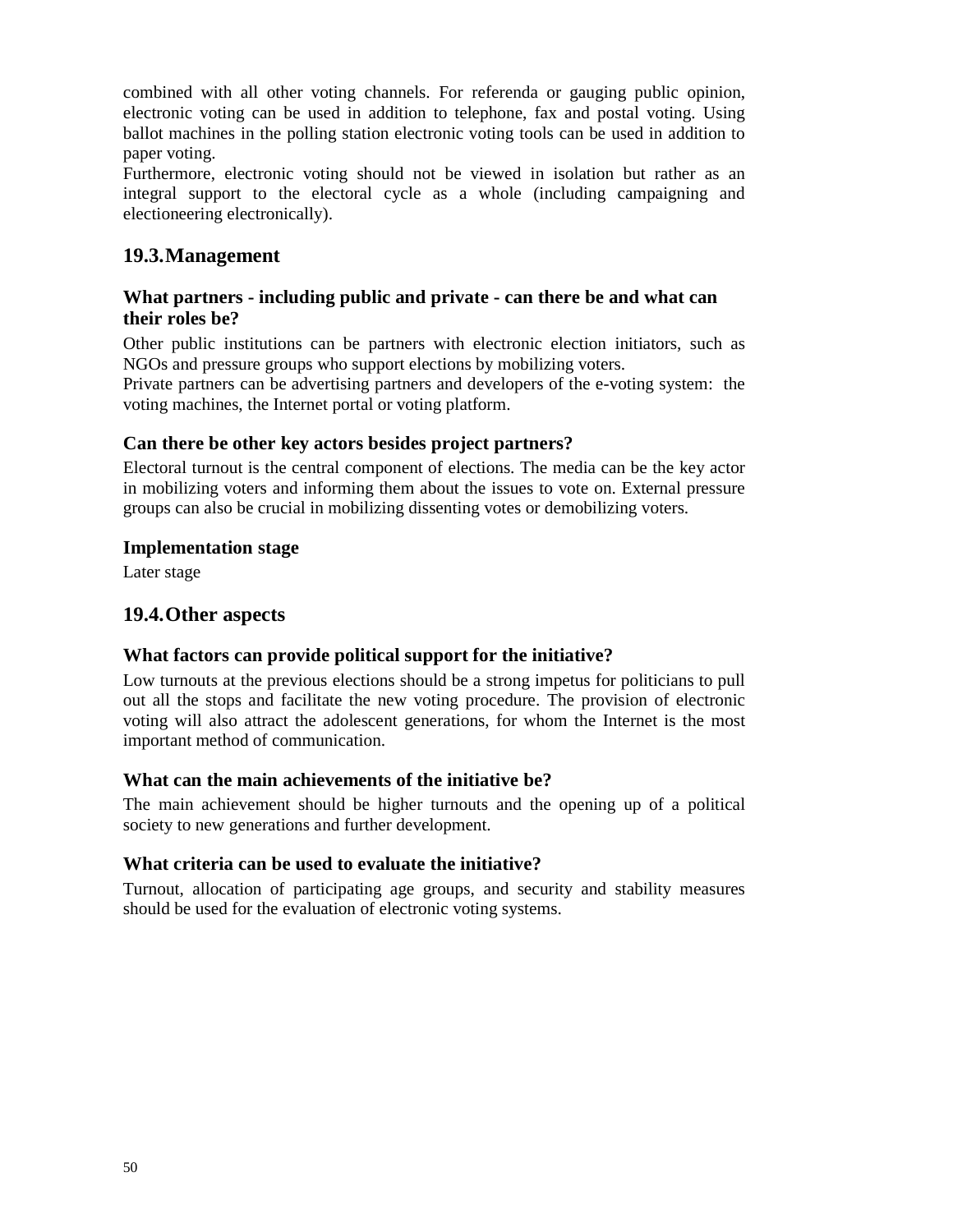# **20. Grassroots Citizens' Interactivity (G2C and C2G)**

Interaction by public authorities with electronic grassroots initiatives by either integrating them into the political process or providing such grassroots initiatives with administrative or financial support leading to an increased participation of citizens.

| Initiator                                   | Citizens                                                                                                                                                                                       |
|---------------------------------------------|------------------------------------------------------------------------------------------------------------------------------------------------------------------------------------------------|
| Reason / objective                          | Creation of a public sphere and awareness of public<br>issues                                                                                                                                  |
| Function for democracy                      | Deliberation, Participation                                                                                                                                                                    |
| Timeline                                    | 3 months                                                                                                                                                                                       |
| Responsibility                              | With the initiating citizens or group, PPP possible                                                                                                                                            |
| Finance                                     | By the initiator, public funding, donations, sponsoring                                                                                                                                        |
| Focus                                       | All issues of citizens' concern, most initiatives happen in<br>a local context or deal with a local topic                                                                                      |
| Selected addressed<br>problems of democracy | Low and declining participation in politics, little impact<br>of citizens' will beyond elections, lacking citizens'<br>inclusion and empowerment, negative public<br>appreciation of democracy |
| Mode of interaction                         | Interactive                                                                                                                                                                                    |
| Other                                       | Such initiatives need a certain momentum to create<br>awareness, this is easier if such initiatives are organized<br>in tandem with other e-democracy initiatives                              |

# **20.2.Basis of initiative**

# **Who can initiate the project?**

Such grassroots initiatives on the citizens level can only be initiated by the citizens themselves, any other institution can support or facilitate the establishment of such projects.

# **Reasons for initiating the project**

Citizens initiate these projects in order to collaborate and organize their opinions.

## **Main objectives / goals of the initiative**

The basic objective is the creation of a public sphere of deliberation and participation.

# **How can the initiative relate to other democracy initiatives in the area - both online and offline?**

The initiative can relate to several others offline and online, including petitions, participation projects initiated by the government, mash-ups, social network initiatives, and more.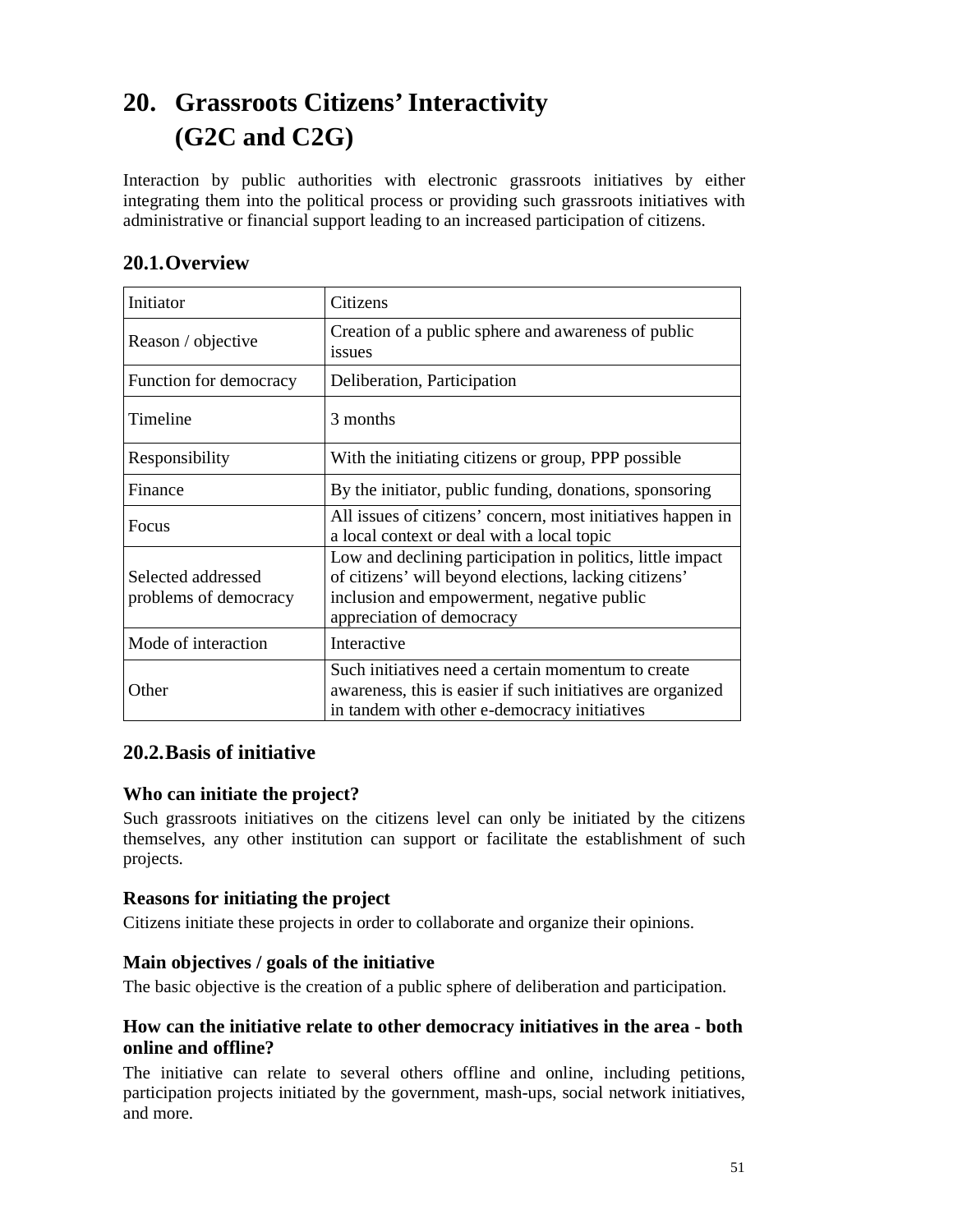# **What partners - including public and private - can there be and what can their roles be?**

Public partners can be found in the government or in NGOs and associations. Private partners can support the initiative by providing necessary tools or services or funding.

## **Can there be other key actors besides project partners?**

The media and other citizens and citizen initiatives can have a big influence on this kind of projects.

#### **Implementation stage**

Early stage

# **20.4.Other aspects**

## **What factors can provide political support for the initiative?**

C2C initiatives gain political support and recognition when they are close to election dates and if they get attention and recognition from citizens and the media. C2G initiatives gain political support as soon as the topic is of concern for the government.

## **What can the main achievements of the initiative be?**

The main achievement should be strengthening the deliberation and participation of citizens.

## **What criteria can be used to evaluate the initiative?**

The number of citizens participating and the number of C2C and C2G initiatives integrated into the legislative processes can be used to evaluate the initiative.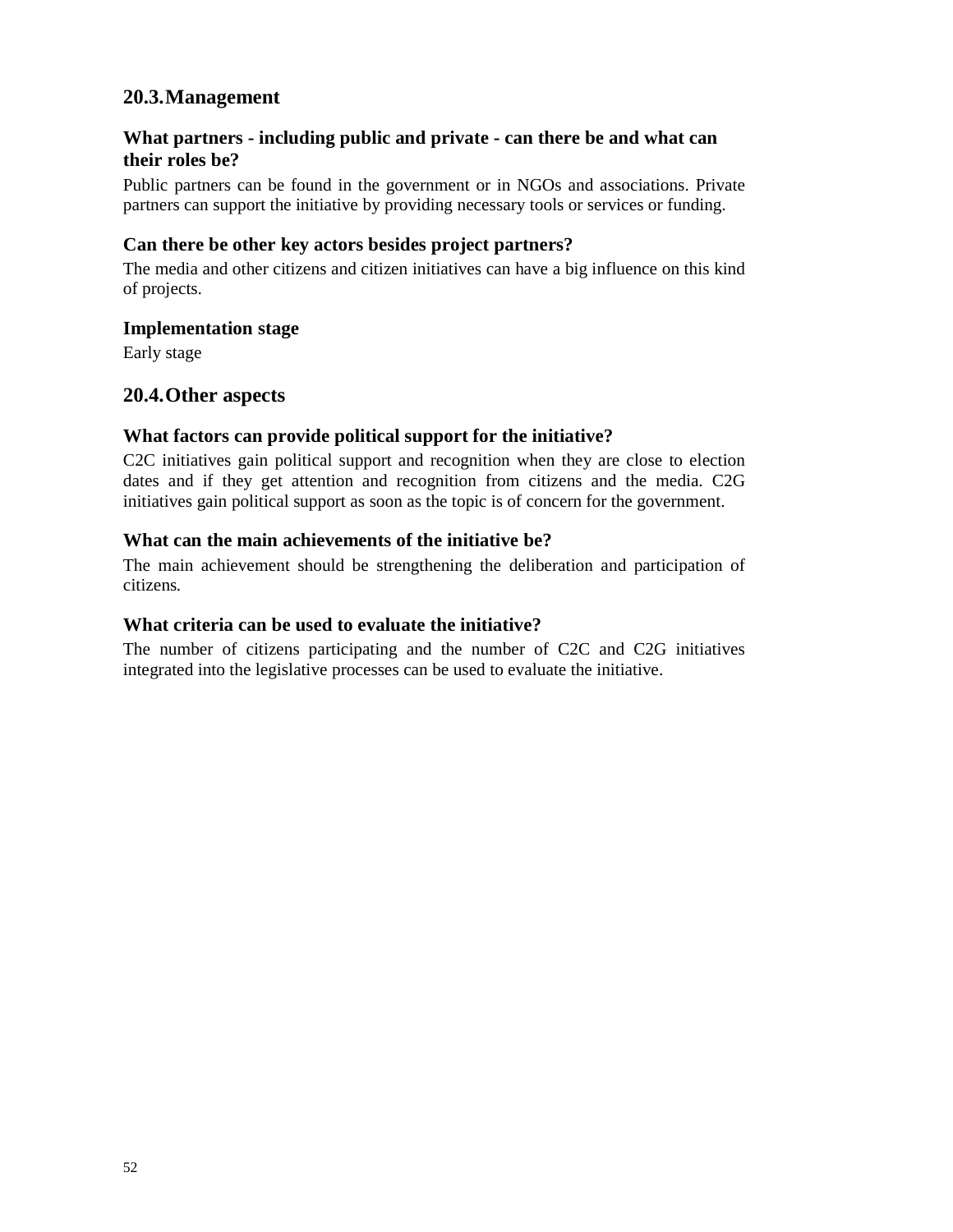# **21. Information Management Tools**

Innovative tools on public information, especially collecting and aggregating available information or news about situations and events, initiated by any stakeholder of democracy to facilitate information and decision-making.

| Initiator                                   | Government, citizens, NGOs and other private actors                                                                                                                                                                                      |
|---------------------------------------------|------------------------------------------------------------------------------------------------------------------------------------------------------------------------------------------------------------------------------------------|
| Reason / objective                          | Transparency and better information                                                                                                                                                                                                      |
| Function for democracy                      | Deliberation                                                                                                                                                                                                                             |
| Timeline                                    | Depending on complexity, approximately 3 months                                                                                                                                                                                          |
| Responsibility                              | With the initiating institutions, PPP possible                                                                                                                                                                                           |
| Finance                                     | By the initiator                                                                                                                                                                                                                         |
| Focus                                       | Providing comprehensible and aggregated information on<br>a particular issue or topic, not limited to local or national<br>frameworks                                                                                                    |
| Selected addressed<br>problems of democracy | Low and declining interest and participation in politics,<br>lacking transparency of voting systems, little interest of<br>young persons in public affairs, lack of understandable<br>and accessible information on democratic processes |
| Mode of interaction                         | Passive                                                                                                                                                                                                                                  |
| Other                                       | The biggest challenge is ensuring the transparency and<br>accountability of the provided information. The<br>advantage of such systems is the availability of a large<br>quantity of aggregated and comprehensible information.          |

# **21.2.Basis of initiative**

# **Who can initiate the project?**

Governments, citizens, political parties, NGOs and other private actors can initiate such a project.

## **Reasons for initiating the project**

The project is initiated to provide relevant and important information, aggregated and filtered from the Internet.

## **Main objectives / goals of the initiative**

The initiative aims to increase transparency and better inform citizens, which in turn promotes the development of civic culture.

# **How can the initiative relate to other democratic initiatives in the area - both online and offline?**

The collection and connection of information can relate to any democratic initiative, the most important is related to elections, petitions and participation.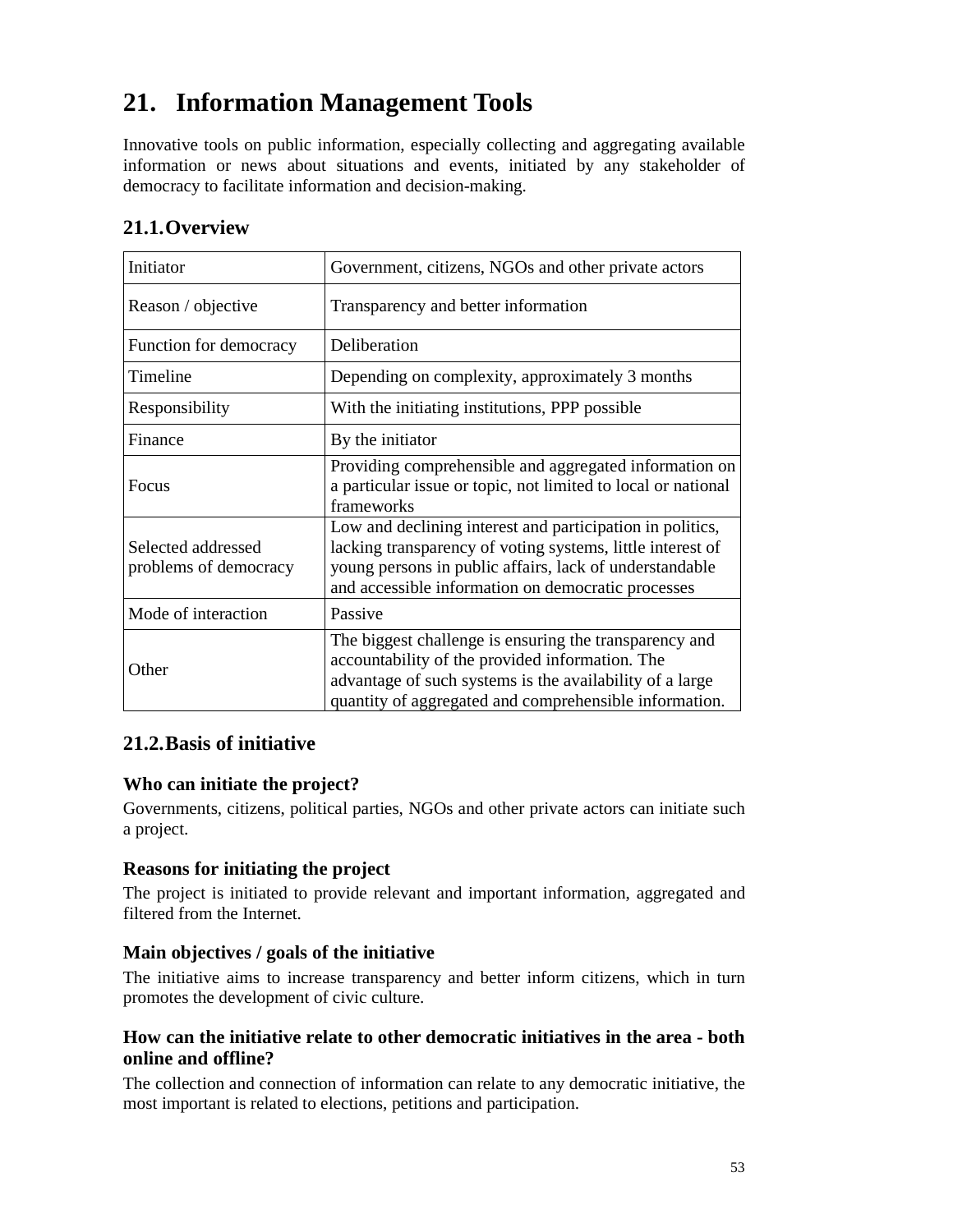# **What partners - including public and private - can there be and what can their roles be?**

All interested parties in the issue of the initiative can be potential project partners. Likely supporters could be found in the media and amongst political candidates and political parties.

# **Can there be other key actors besides project partners?**

The media and political support can play a significant role regarding communication and raising awareness of the initiative.

## **Implementation stage**

Early stage

# **21.4.Other aspects**

## **What factors can provide political support for the initiative?**

Political support for such initiatives is strongly dependent on the political will and the general position on e-democracy. It remains, however, a great opportunity to better inform the public.

## **What can the main achievements of the initiative be?**

The main achievement should be a stronger civic culture resulting from a betterinformed public.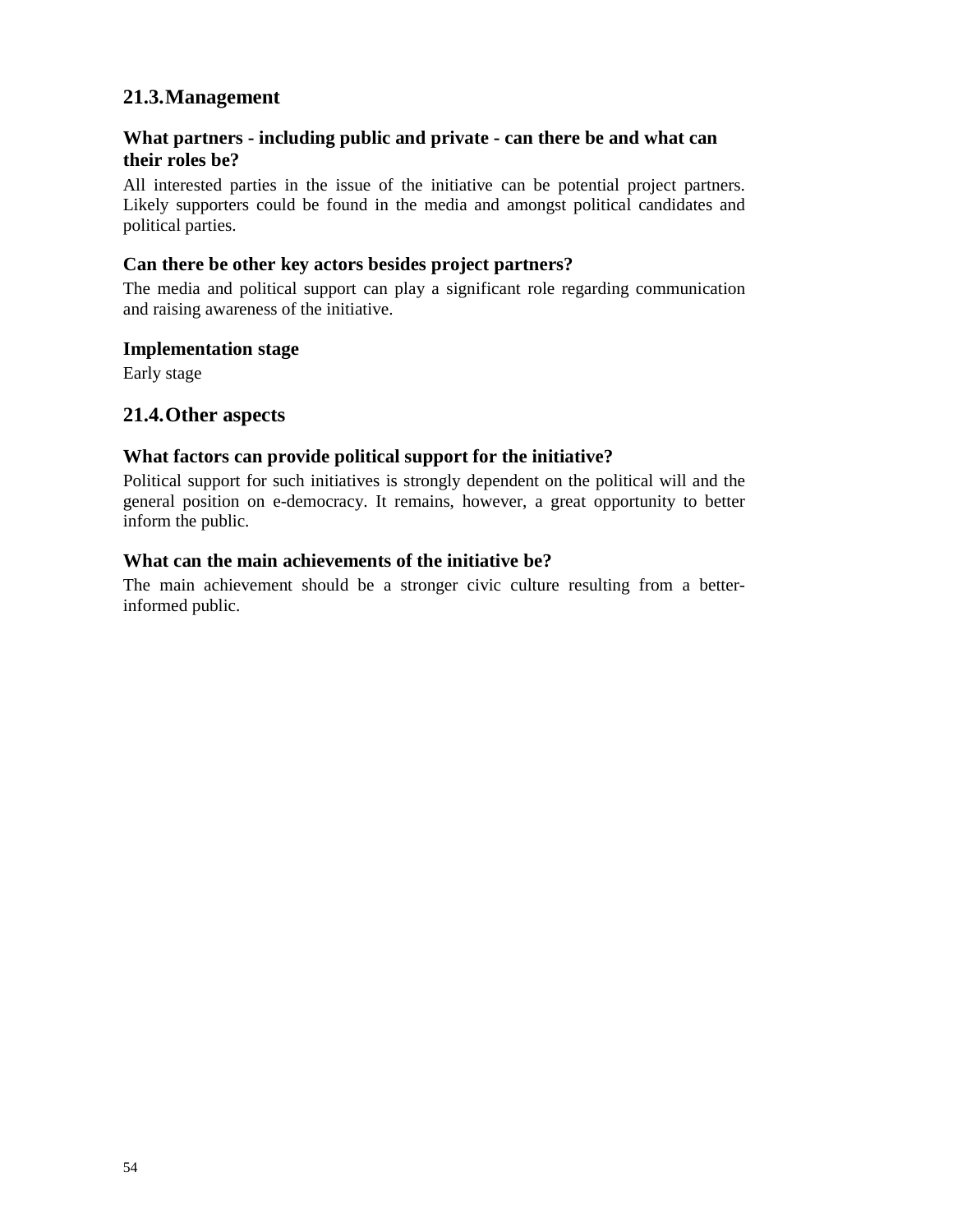# **22. Participatory Budgeting**

Public participation in the budgeting process through electronic participatory tools and procedures hereby making the budgeting process more inclusive.

# **22.1.Overview**

| Initiator                                   | Government, legislative assembly                                                                                                                                |
|---------------------------------------------|-----------------------------------------------------------------------------------------------------------------------------------------------------------------|
| Reason / objective                          | Creating and fostering a public debate on and support of<br>the government budget                                                                               |
| Function for democracy                      | Transparency, Participation                                                                                                                                     |
| Timeline                                    | Depending on the complexity up to 6 months                                                                                                                      |
| Responsibility                              | With the initiator, PPP possible.                                                                                                                               |
| Finance                                     | By the initiator, public budget                                                                                                                                 |
| Focus                                       | Participatory budgeting using ICTs                                                                                                                              |
| Selected addressed<br>problems of democracy | Low and declining participation in politics, lacking<br>citizens' inclusion and empowerment, lack of<br>possibilities of citizens to be included in legislation |
| Mode of interaction                         | Active                                                                                                                                                          |
| Other                                       | Strong support of politicians is required to achieve a a<br>public budget reflecting the demands and needs of the<br>participating citizens                     |

# **22.2.Basis of initiative**

# **Who can initiate the project?**

Such projects can only be initiated by governments and/or legislative assemblies. The examples show that this is mainly done by cities.

# **Reasons for initiating the project**

The main reasons are creation and fostering of a public debate on the governments budget, increasing support of citizens for the budget by integrating their demands and wishes in the budget and a better-informed citizenry regarding budget restrictions.

## **Main objectives / goals of the initiative**

Integrating citizens in the budget planning process and creating a budget reflecting citizens' demands and will.

# **How can the initiative relate to other democratic initiatives in the area - both online and offline?**

The initiative can relate to other electronic and non-electronic participation projects *e.g.* e-consultation, e-discussion, furthermore information generated from e-petition or einitiatives can be integrated in the budget planning before discussions with citizens take place.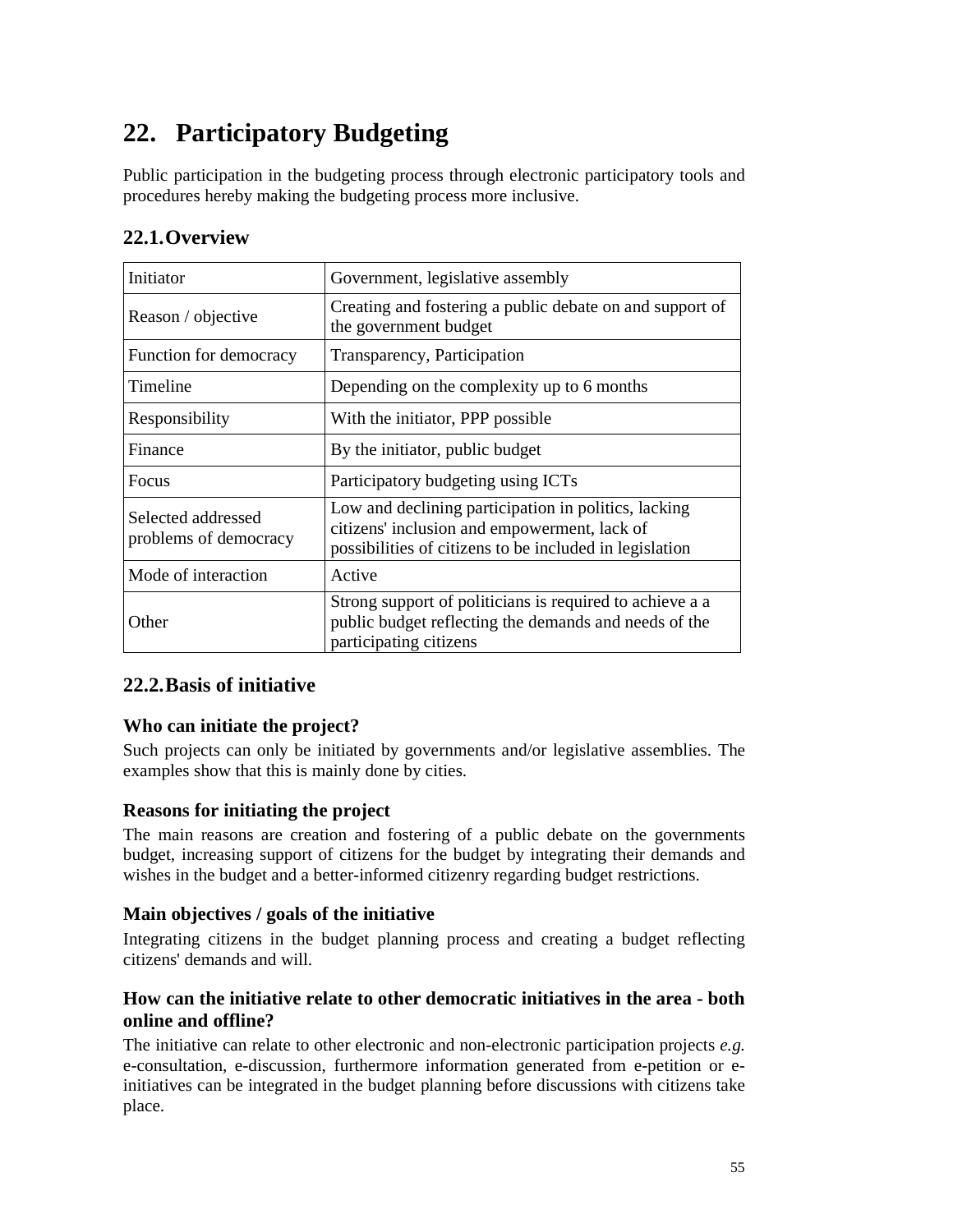# **What partners - including public and private - can there be and what can their roles be?**

Public partners can be NGOs and citizens initiatives at the local level for promoting and supporting the discussion process. Private partners can supply the system or develop customized solutions to implement and evaluate citizens' input.

## **Can there be other key actors besides project partners?**

The media and citizens' interest group are key actors in promoting such initiatives. The validity of such initiatives is depending on the number of participating citizens and their diversity for a representative cross-section of society.

#### **Implementation stage**

Advanced stage

# **22.4.Other aspects**

## **What factors can provide political support for the initiative?**

Political support can be provided and fostered by a huge participation of citizens. Politicians are elected representatives; consequently they should have a strong inherent support for such initiatives.

#### **What can the main achievements of the initiative be?**

The main achievement should be a public budget reflecting the demands and interests of the participating citizens.

## **What criteria can be used to evaluate the initiative?**

Criteria for evaluation can be the number of participating citizens in comparison to the number of affected citizens, the change in participation between two initiatives. These initiatives can relate to the turnout at election, consequently this number could be of interest for evaluation, too.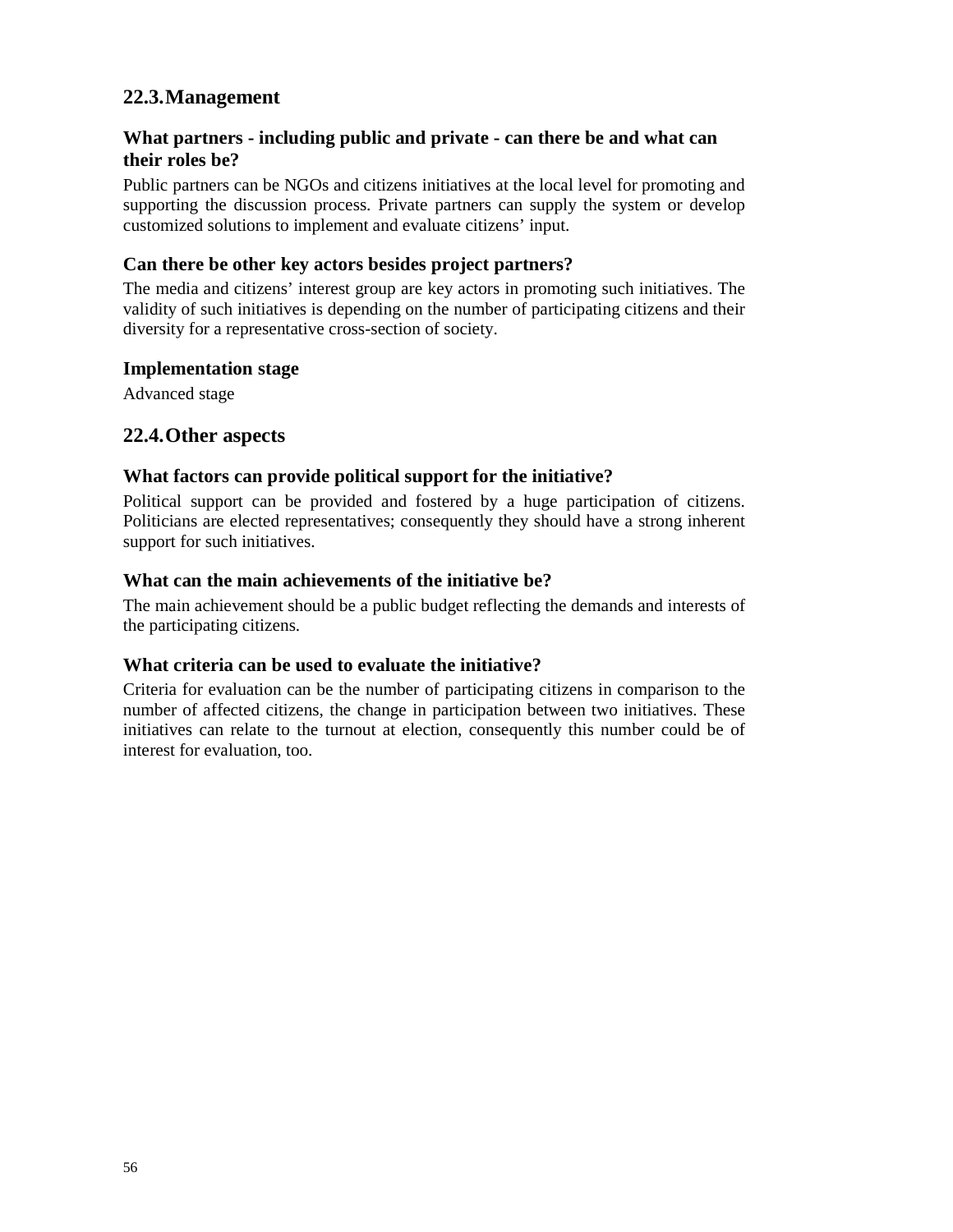# **23. Political Party's Internal E-Democracy**

Political parties and associations are using e-democracy tools for internal purposes, especially the selection of candidates, decision-making and internal party voting to include absent members and accelerate processes.

| Initiator                                   | Political parties and associations                                                                                                                                                               |
|---------------------------------------------|--------------------------------------------------------------------------------------------------------------------------------------------------------------------------------------------------|
| Reason / objective                          | Facilitating the selection of candidates, acceleration of<br>voting and internal decision-making                                                                                                 |
| Function for democracy                      | Participation                                                                                                                                                                                    |
| Timeline                                    | At least one election cycle                                                                                                                                                                      |
| Responsibility                              | The initiating institution $/$ party                                                                                                                                                             |
| Finance                                     | By the initiator                                                                                                                                                                                 |
| Focus                                       | Mainly on internal decision-making and selection of<br>candidates by internet voting                                                                                                             |
| Selected addressed<br>problems of democracy | Low and declining participation in political institutions,<br>in particular political parties; negative public<br>appreciation of democracy, declining legitimacy of the<br>parliamentary system |
| Mode of interaction                         | Active (only for party members)                                                                                                                                                                  |
| Other                                       | Such initiatives have the potential to be forerunners for<br>general elections and create trust and support for further<br>e-elections.                                                          |

# **23.2.Basis of initiative**

# **Who can initiate the project?**

Parties and associations can initiate the project.

# **Reasons for initiating the project**

The project serves mainly to facilitate faster and more reliable vote counting. Increased electoral availability and mobility (access from remote locations, including regions with poor postal service) are also important.

# **Main objectives / goals of the initiative**

To receive faster and more direct feedback from the party members and accelerate vote tallying.

# **How can the initiative relate to other democratic initiatives in the area - both online and offline?**

Links to external democratic initiatives are not feasible, with a possible exception during pre-election periods. Internally, the project can relate to party convention for nominating candidates.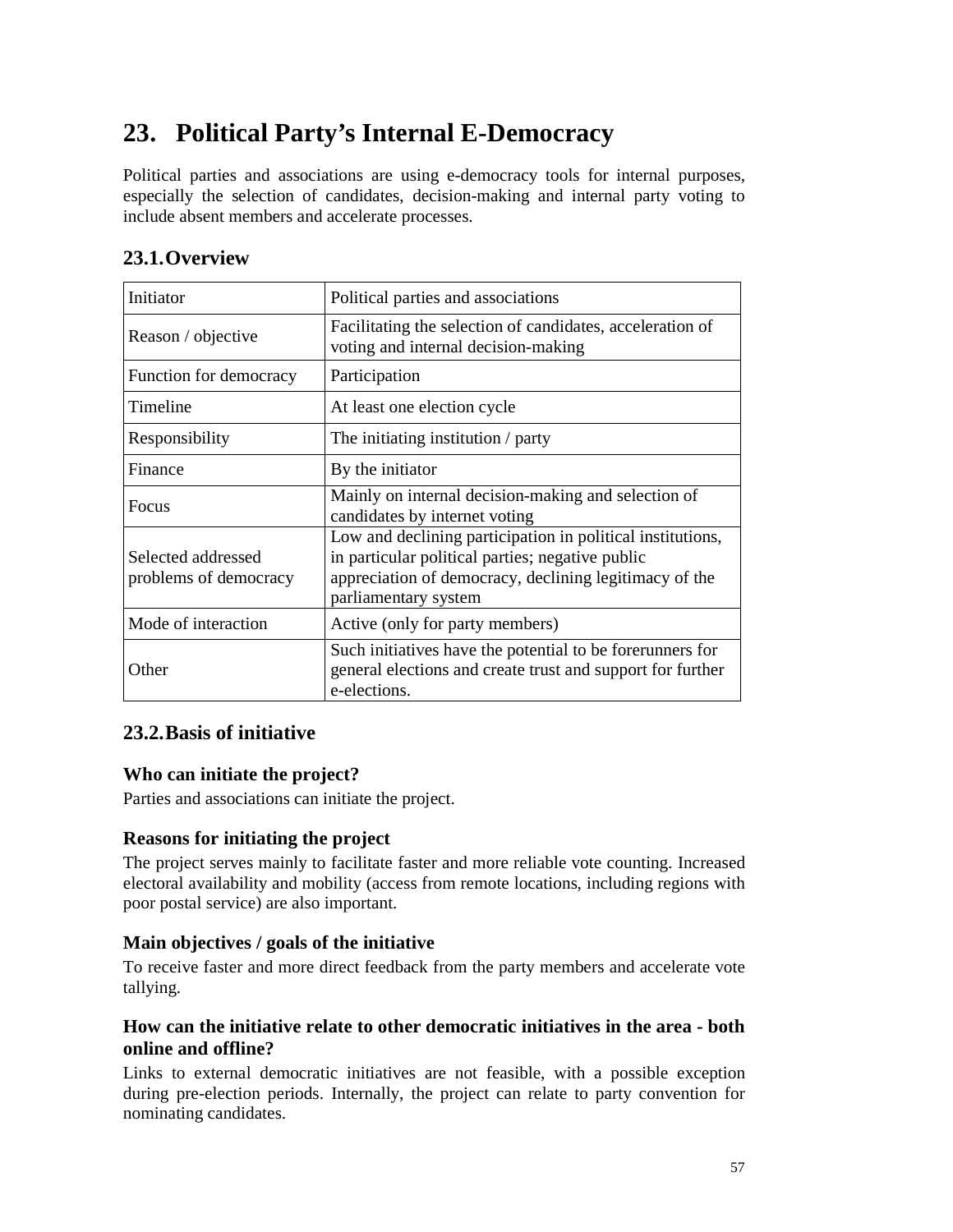# **What partners - including public and private - can there be and what can their roles be?**

Other public actors cannot be part of such an initiative. Private partners can assist the development and maintenance of the system.

#### **Can there be other key actors besides project partners?**

Other key actors are the media and hackers trying to manipulate the outcome of votes.

#### **Implementation stage**

Later stage

# **23.4.Other aspects**

#### **What factors can provide political support for the initiative?**

Support for such an initiative must already exist when the system is launched, as the party itself is a closed system, deciding on its own election tools and processes.

#### **What can the main achievements of the initiative be?**

Increased participation in internal selection processes, and greater trust in and accountability of the results.

#### **What criteria can be used to evaluate the initiative?**

The participation in the internal selection in comparison to the years before can be an appropriate evaluation criteria.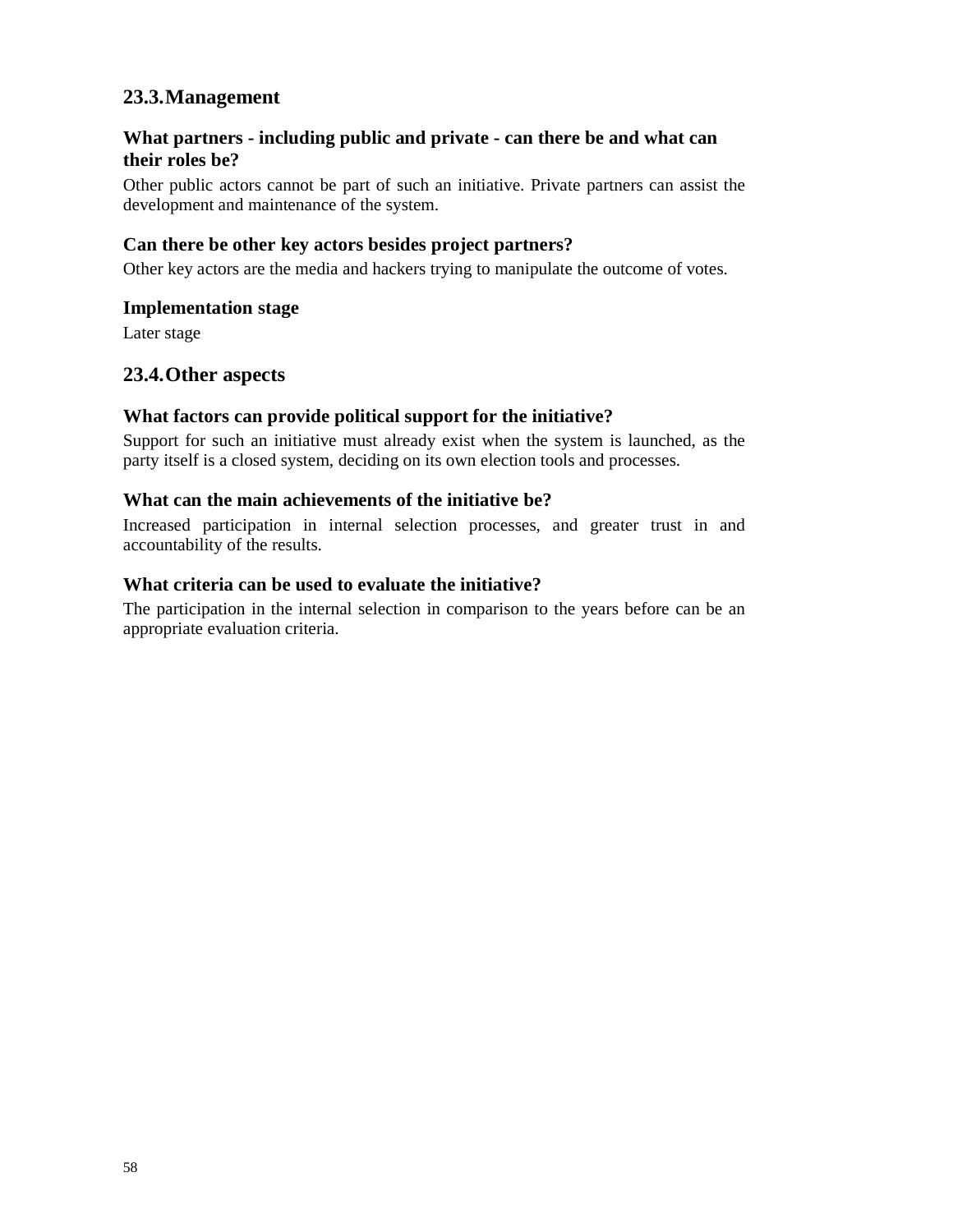# **24. Single Governmental Portals**

One-stop government Internet websites supporting the citizens in dealing with public authorities by using electronic means: web-based platforms for communicating and transacting with public authorities.

| Initiator                                   | Government                                                                                                                      |
|---------------------------------------------|---------------------------------------------------------------------------------------------------------------------------------|
| Reason / objective                          | Facilitating the access to information, lowering costs,<br>increasing efficiency of the administration                          |
| Function for democracy                      | Participation                                                                                                                   |
| Timeline                                    | Minimum of six months, depending on the complexity of<br>the processes involved.                                                |
| Responsibility                              | Government, especially IT department, PPP not possible                                                                          |
| Finance                                     | By the public budget                                                                                                            |
| <b>Focus</b>                                | Facilitating the interaction between citizens and<br>government, accelerating administrative processes.                         |
| Selected addressed<br>problems of democracy | Little appreciation of democratic institutions, lack of<br>understandable and accessible information on democratic<br>processes |
| Mode of interaction                         | Interactive                                                                                                                     |
| Other                                       | Security of citizen's data and identification are serious<br>challenges; legal framework should be set up in advance.           |

# **24.2.Basis of initiative**

# **Who can initiate the project?**

Such e-government projects can only be initiated by the government itself.

## **Reasons for initiation**

Reasons include facilitating public access to information and forms, etc., and cutting the cost of handling and administering citizen issues and queries through electronic facilities.

## **Main objectives / goals of the initiative**

The initiative should provide easy, comprehensible and fast access to government information for the citizens.

# **How can the project relate to other democratic initiatives in the area - both online and offline?**

E-government initiatives should not relate to other democratic initiatives, especially on the basis of content. However, for promotion purposes, it could be beneficial to launch the project alongside other electronic initiatives.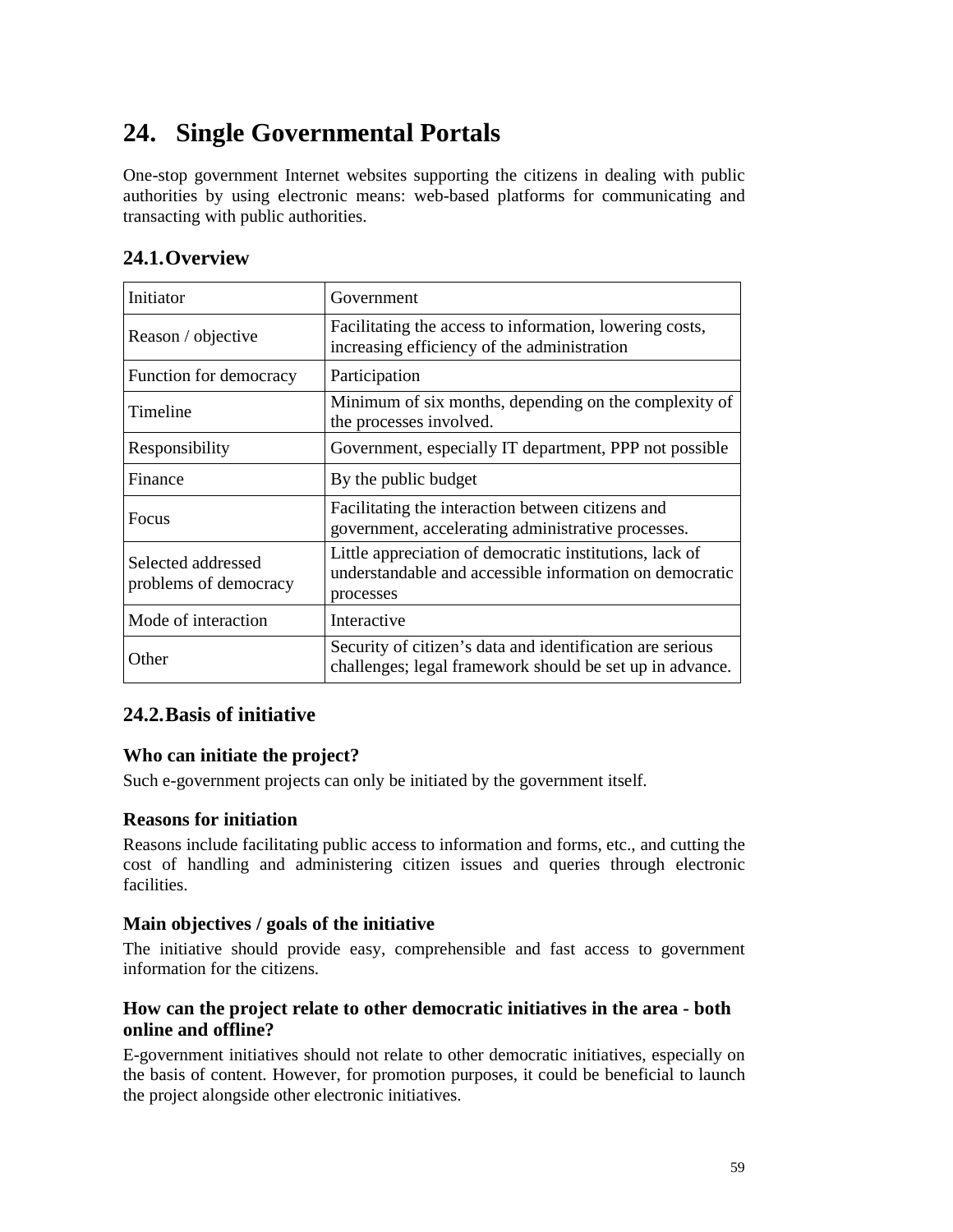# **What partners - including public and private - can there be and what should their roles be?**

Public partners can include other departments of public authorities. Private partners can be used for the development of the system and its implementation. Citizens' data-related sub-projects should be overseen by government authorities or its subsidiaries.

## **Can there be other key actors besides project partners?**

Because these projects are government only projects, there are no other key actors.

#### **Implementation stage**

Advanced stage

# **24.4.Other aspects**

## **What factors can provide political support for the initiative?**

Providing a fast, comprehensive, and comprehensible service should be incentive enough for the government to undertake such a project, though cost reduction should, of course, also taken into account.

## **What can the main achievements of the initiative be?**

The main achievements should be the establishment of one-stop electronic government and the reduction of administrative costs in the long run.

# **What criteria can be used to evaluate the initiative?**

The number of administrative procedures done electronically in comparison to those carried out in government offices can be used as an indicator of public acceptance of egovernment.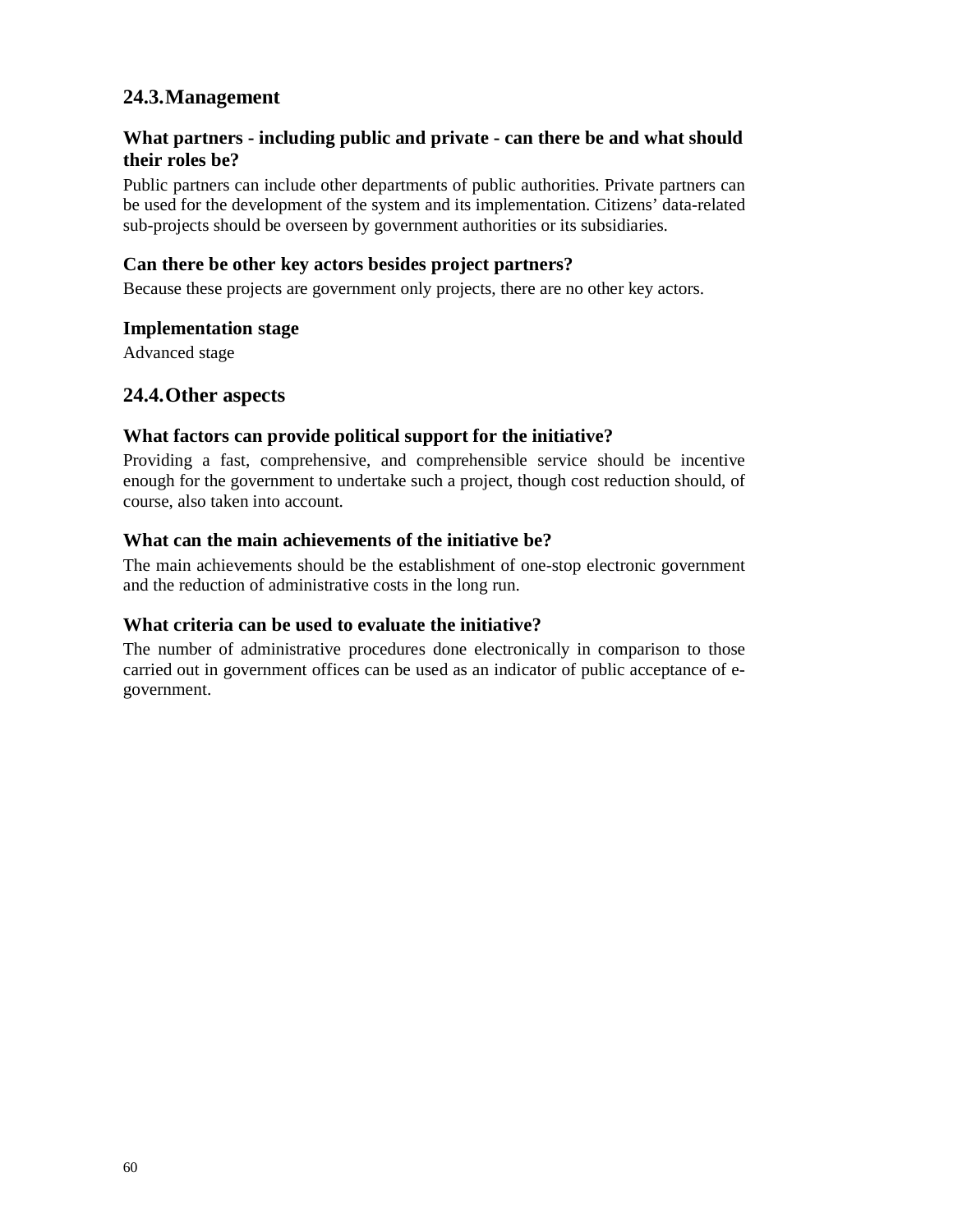# **25. Social Networking E-Democracy**

Using Internet based electronic social networks for political debate and initiatives, democratic participation and deliberation primarily among citizens, also with politicians and public authorities, closing the information gap and increasing participation, deliberation and transparency.

# **25.1.Overview**

| Initiator                                   | Citizens, governments, everybody else                                                                                                                                                                                                                 |
|---------------------------------------------|-------------------------------------------------------------------------------------------------------------------------------------------------------------------------------------------------------------------------------------------------------|
| Reason / objective                          | Closing information gap; communication, collaboration<br>and coordination of activities                                                                                                                                                               |
| Function for democracy                      | Participation, Deliberation, Transparency                                                                                                                                                                                                             |
| Timeline                                    | Easy and fast to establish, within one day                                                                                                                                                                                                            |
| Responsibility                              | With the initiator or initiating institution                                                                                                                                                                                                          |
| Finance                                     | By the initiator                                                                                                                                                                                                                                      |
| Focus                                       | Such projects are not focused on any particular issue or<br>level but completely initiator- and issue-driven                                                                                                                                          |
| Selected addressed<br>problems of democracy | Low and declining participation in politics including<br>political processes, lacking citizens inclusion and<br>empowerment, negative public appreciation of<br>democracy, non-transparent dependencies within<br>democratic / political institutions |
| Mode of interaction                         | Interactive                                                                                                                                                                                                                                           |
| Other                                       | The exclusivity and limitation to a certain degree of<br>media knowledge and capability are the biggest<br>challenges of social networks in e-democracy                                                                                               |

# **25.2.Basis of initiative**

## **Who can initiate the project?**

Social network activities can be initiated by citizens, governments and anyone else.

# **Reasons for initiating the project**

Reasons for initiating the project are to close the information gap, set up spaces and tools for communication, collaboration and coordination of activities on political issues of public concern.

## **Main objectives / goals of the initiative**

Deliberation, participation and information are the main objectives.

# **How can the initiative relate to other democratic initiatives in the area - both online and offline?**

Initiated social network activities with a political impetus can relate to any other democratic initiative online and offline but research has shown that social networks are used especially for international events, elections and participation projects.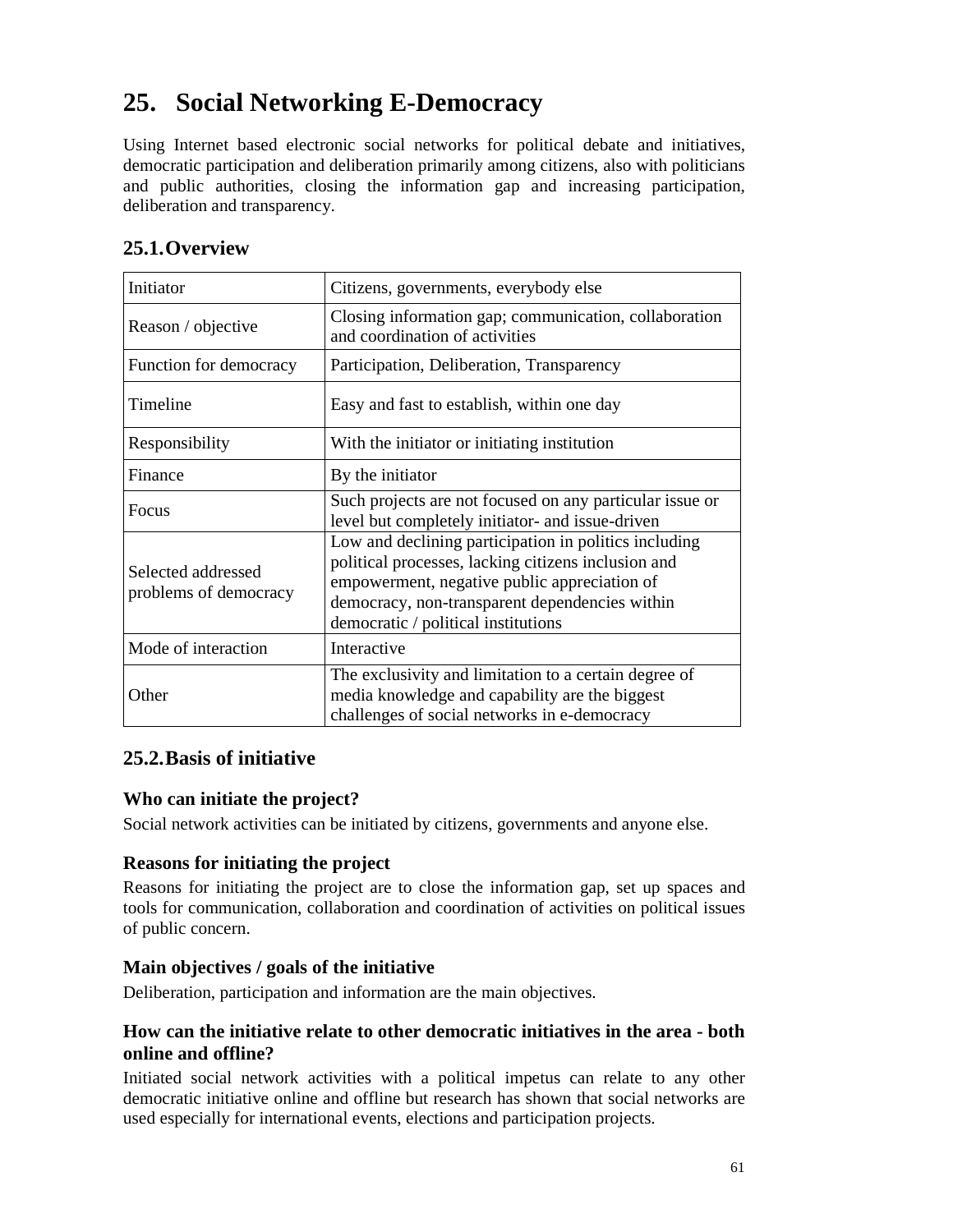# **What partners - including public and private - can there be and what can their roles be?**

There are no partners required to start such a project or movement though public awareness is crucial to success, in which case social networks might fruitfully work in partnership with each other.

## **Can there be other key actors besides project partners?**

The most important key actors are the users of social networks and the media who can publicise the initiative and extend its scope.

#### **Implementation stage**

Advanced stage

# **25.4.Other aspects**

## **What factors can provide political support for the initiative?**

The issues covered and the information provided in combination with trustees and supporters can facilitate political support.

#### **What can the main achievements of the initiative be?**

Meaningful results in the public sphere i.e. the offline world.

#### **What criteria can be used to evaluate the initiative?**

The number of users participating in such initiatives and the number of subscribers to groups or discussion.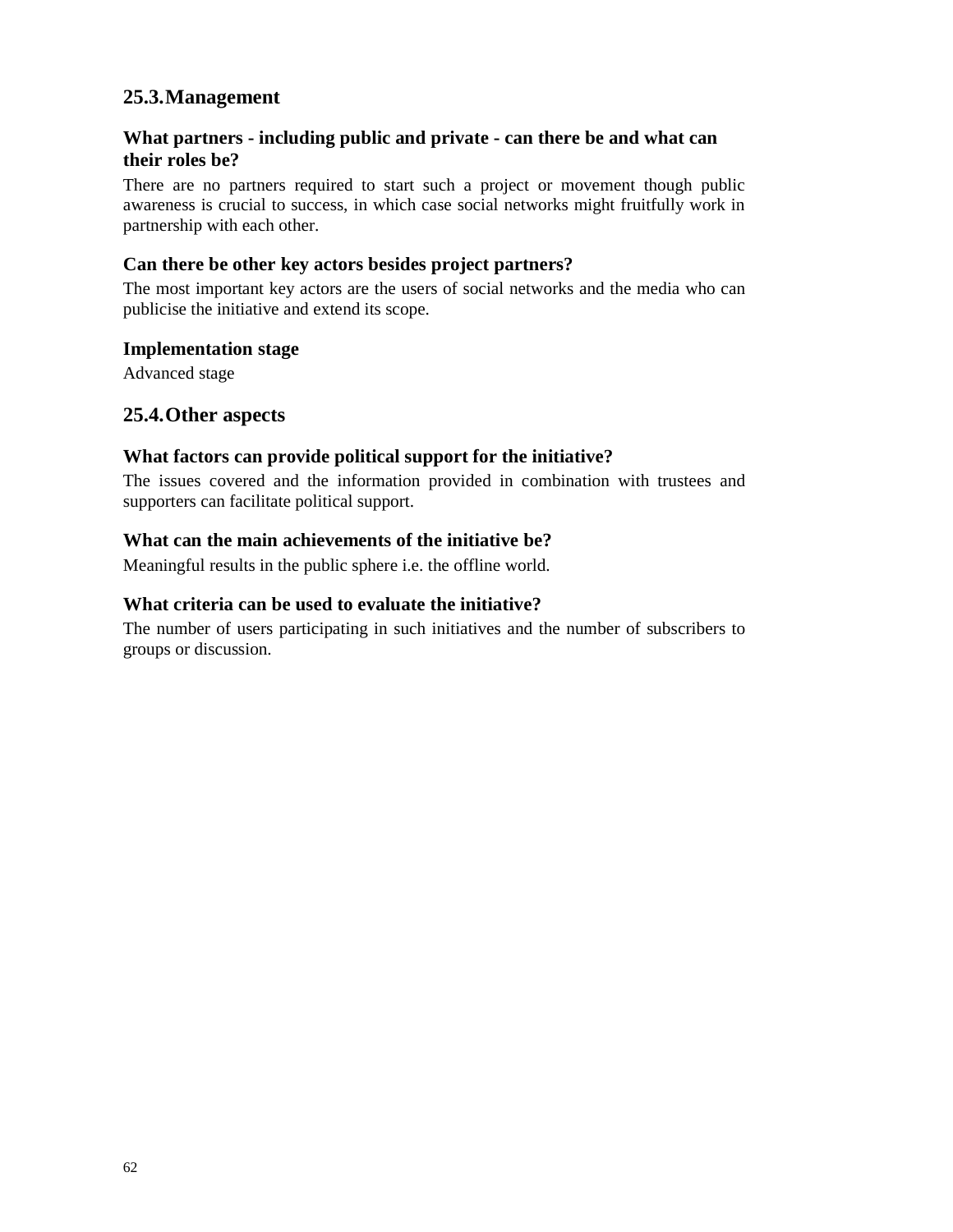# **26. Vote Navigator**

A web-based tool to provide an overview of political parties, candidates and their programmes for elections, facilitating transparency and offering the elector an independent opinion in forming his/her decision.

# **26.1.Overview**

| Initiator                                   | NGOs, associations and policy centres                                                                                                                                                                                      |
|---------------------------------------------|----------------------------------------------------------------------------------------------------------------------------------------------------------------------------------------------------------------------------|
| Reason / objective                          | Support and information of the voter in opinion<br>formation                                                                                                                                                               |
| Function for democracy                      | Deliberation, Participation                                                                                                                                                                                                |
| Timeline                                    | Initial setup 6 months with adjustments and<br>improvements at every election                                                                                                                                              |
| Responsibility                              | The initiating institution, PPP possible.                                                                                                                                                                                  |
| Finance                                     | By the initiator                                                                                                                                                                                                           |
| Focus                                       | Informing citizens, increasing turnout and legitimising<br>democracy                                                                                                                                                       |
| Selected addressed<br>problems of democracy | Low and declining interest and participation in politics,<br>low and declining participation in elections, lacking<br>political contestation between political elites, declining<br>legitimacy of the parliamentary system |
| Mode of interaction                         | Interactive                                                                                                                                                                                                                |
| Other                                       | Challenges: accountability, transparency and trust<br>Opportunities: better-informed citizens and higher<br>participation in elections                                                                                     |

# **26.2.Basis of initiative**

## **Reasons for initiating the project**

The reasons for initiating the project include bridging the information gap between political parties and citizens and supporting the voters in selecting a party or candidate.

## **Main objectives / goals of the initiative**

The main goal is to support and inform the voter and provide a tool to facilitate the decision-making of the voter.

# **How can it the initiative relate to other democratic initiatives in the area both inline and offline ?**

Such vote navigation tools are bound to elections (offline and online). They are not of much use for any other democratic initiatives.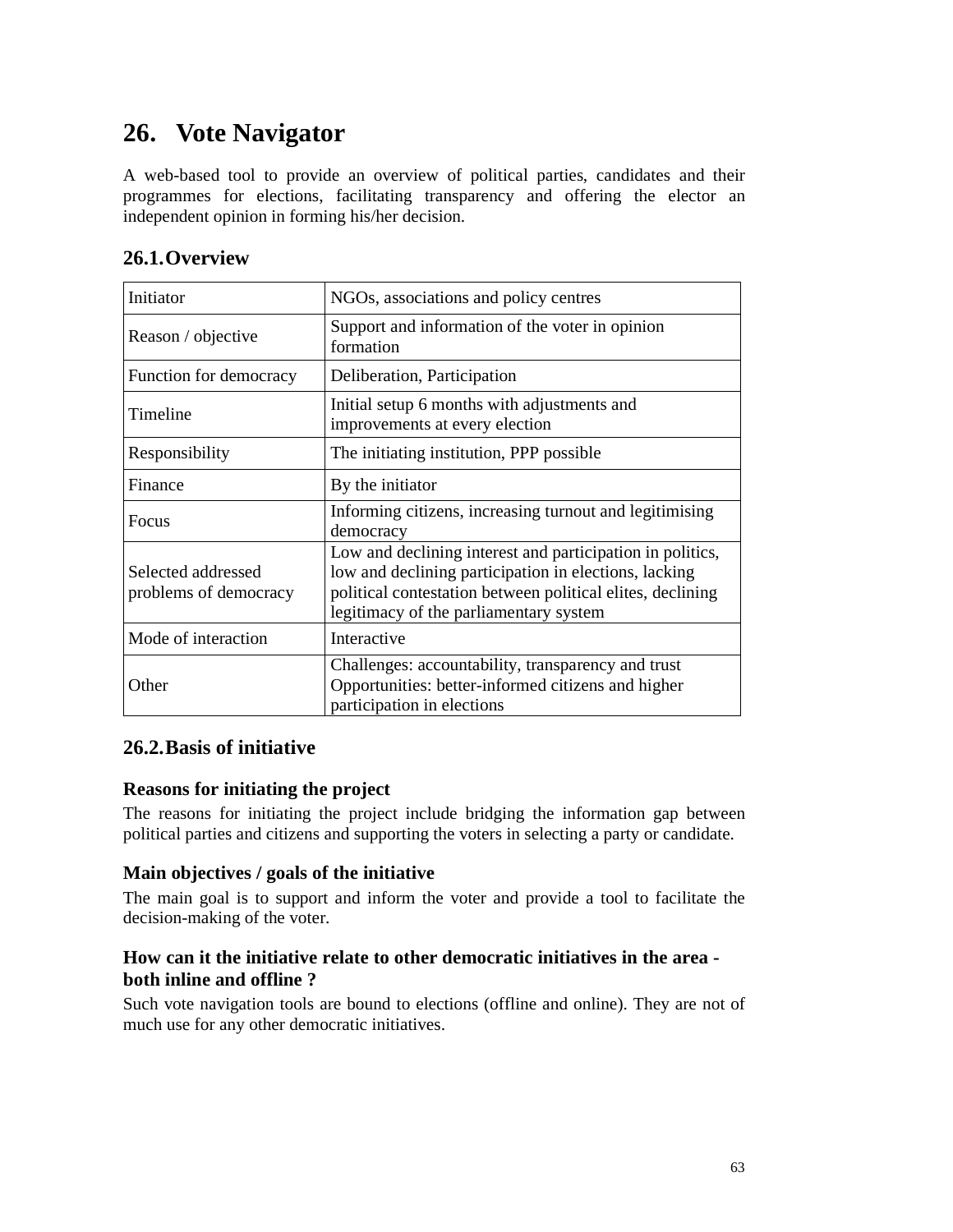# **What partners - including public and private - can there be and what can their roles be?**

Such a tool is dependent on the usage and quality of information. Therefore, technical partners for development and hosting of the service play an important role. Private Public Partnerships are possible.

## **Can there be other key actors besides project partners?**

The media and all other promotion partners are of great importance.

#### **Implementation stage**

Early stage

## **26.4.Other aspects**

#### **What factors can provide political support for the initiative?**

In a democracy, every politician should be dedicated to keeping citizens informed. Therefore, political support should not be an issue. However, the quality and the reliability of such a system require the continued commitment of politicians and parties.

#### **What can the main achievements of the initiative be?**

The main achievements should be better-informed citizens well equipped to fully understand their choices, make decides and participate in the next election.

#### **What criteria can be used to evaluate the initiative?**

The turnout at the election, the satisfaction of citizens with the representatives and parties, and the number of users can be used to evaluate a vote navigator.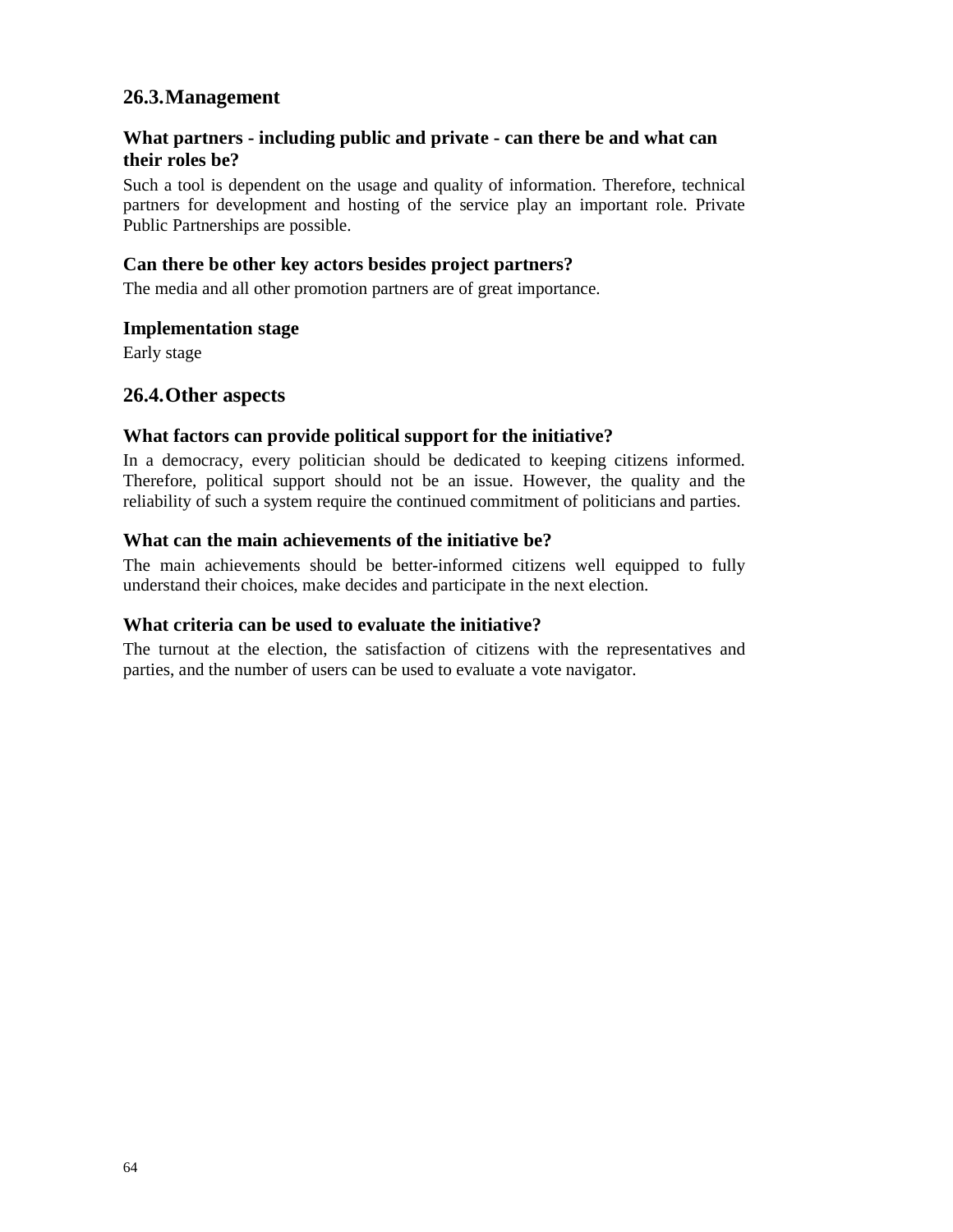# **II. Generic Policies**

# **27. Combating Digital Illiteracy**

Activities by public authorities and NGOs to combat digital illiteracy and digital divide, enabling all citizens to actively participate in (e-)democracy.

# **27.1.Overview**

| Initiator                                   | Mainly governments although NGOs and citizen interest<br>groups may initiate too                                                                                       |
|---------------------------------------------|------------------------------------------------------------------------------------------------------------------------------------------------------------------------|
| Reason / objective                          | Inclusion of citizens in e-democracy                                                                                                                                   |
| Function for democracy                      | Participation, Deliberation                                                                                                                                            |
| Timeline                                    | Long-term approach; up to several years                                                                                                                                |
| Responsibility                              | Government or initiating institutions, PPP possible                                                                                                                    |
| Finance                                     | By government and other initiating institutions                                                                                                                        |
| Focus                                       | Not only long-term, but including all social ranks, all<br>minority groups etc.                                                                                        |
| Selected addressed<br>problems of democracy | Lacking citizens inclusion and empowerment, barriers to<br>access and communicate for people with special needs,<br>language and culture barriers of ethnic minorities |
| Mode of interaction                         | Passive                                                                                                                                                                |
| Other                                       | The inclusion of all citizens is difficult to achieve.<br>Digital divide issues and digital illiteracy are serious<br>threats to e-democracy.                          |

## **27.2.Basis of initiative**

## **Who can initiate the project?**

These projects for combating digital illiteracy are initiated by governments and NGOs or citizen interest groups.

# **Reasons for initiating the project**

The project should be initiated to allow as many citizens as possible to benefit from electronic democracy, to bridge the 'digital divide', and to make e-democracy more inclusive.

#### **Main objectives / goals of the initiative**

Main objective is to include every citizen in electronic democracy.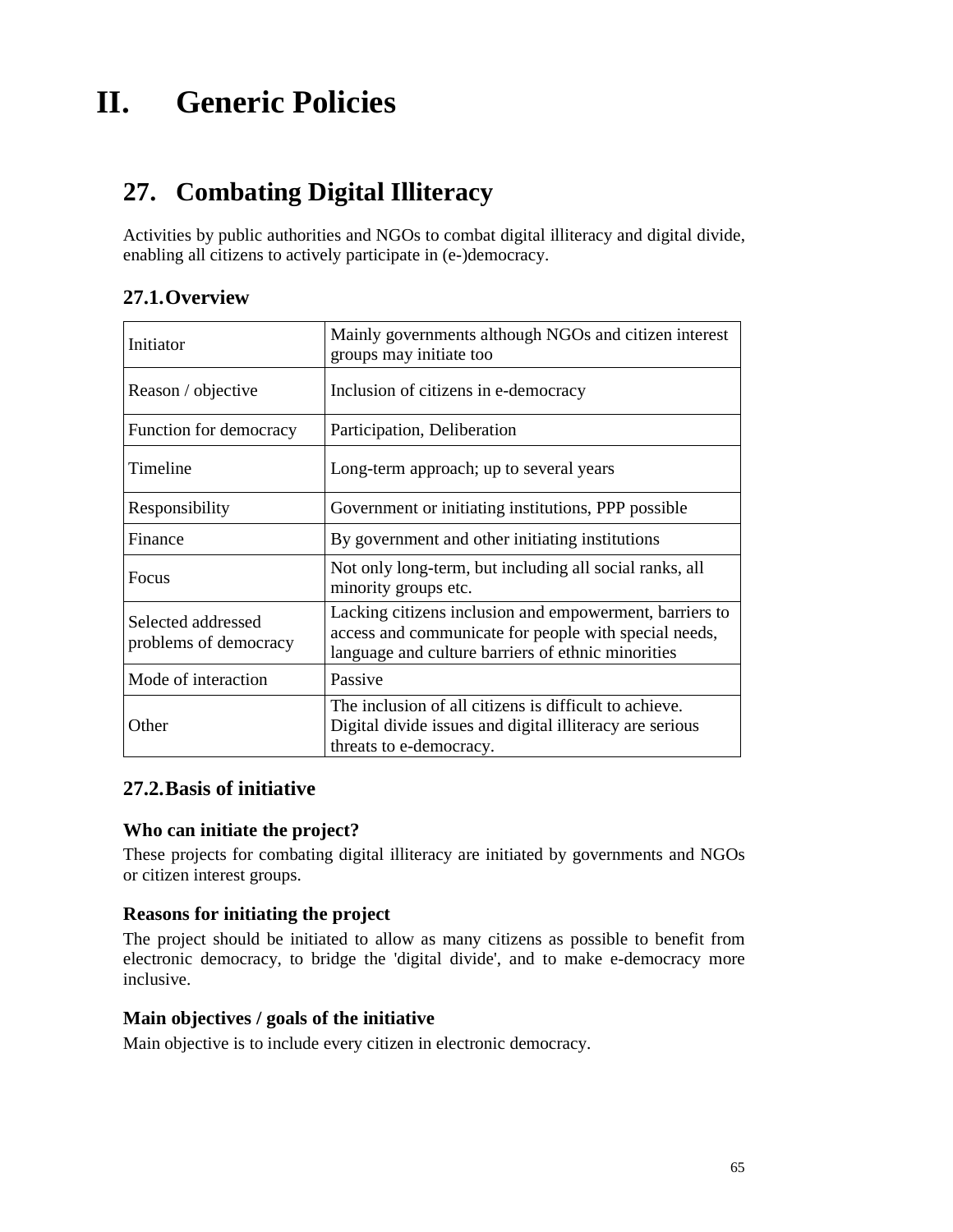# **How can the initiative relate to other democratic initiatives in the area - both online and offline?**

This initiative goes hand in hand with all other e-democracy initiatives. Its connection to offline initiatives is not immediately obvious.

# **27.3.Management**

## **What partners - including public and private - can there be and what can their roles be?**

Governments, NGOs and citizens can be useful partners in increasing the scope and effectiveness of such initiatives.

# **Can there be other key actors besides project partners?**

Other key actors apart from the media are difficult to identify.

## **Implementation stage**

Advanced stage

# **27.4.Other aspects**

# **What factors can provide political support for the initiative?**

Such initiatives should be among the top priorities of any politician; the inclusion of citizens in e-democracy supports the legitimacy of democracy itself and consequently, its representatives as well.

## **What can the main achievements of the initiative be?**

Reducing exclusion due to 'digital divide' issues to a minimum, in particular, including citizens with special needs in e-democracy initiatives.

# **What criteria can be used to evaluate the initiative?**

Participation of citizens in e-democracy initiatives in general can be the criteria used to evaluate the initiative.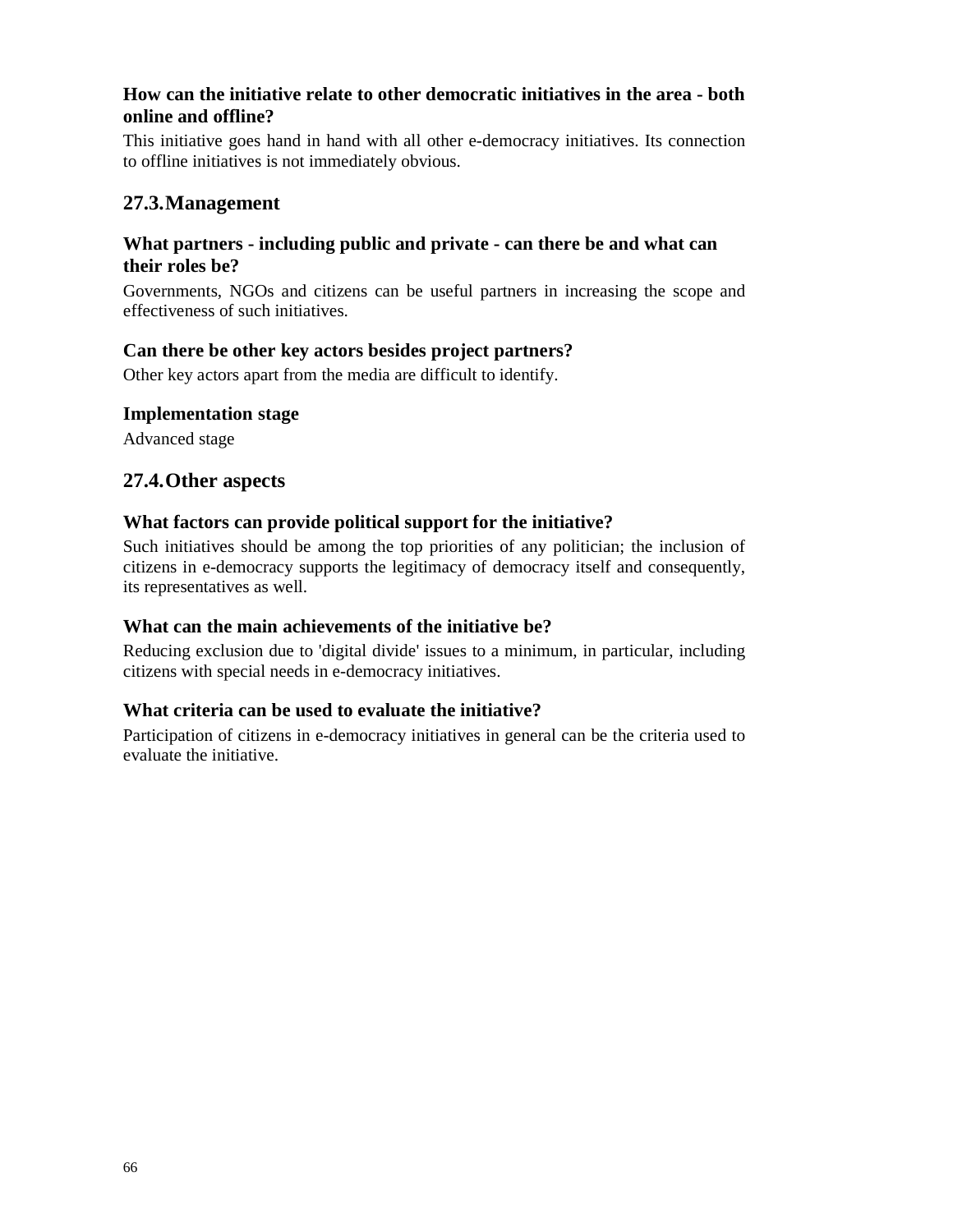# **28. E-Incentives**

Activities by public authorities to provide financial, political or other rewards to citizens for their participation in e-democracy.

# **28.1.Overview**

| Initiator                                   | Governments, NGOs, initiators of other e-democracy<br>projects                                                                                                                                           |
|---------------------------------------------|----------------------------------------------------------------------------------------------------------------------------------------------------------------------------------------------------------|
| Reason / objective                          | Initiate, increase the use of e-democracy                                                                                                                                                                |
| Function for democracy                      | Participation                                                                                                                                                                                            |
| Timeline                                    | No evaluation available                                                                                                                                                                                  |
| Responsibility                              | For such projects with the initiator, PPP possible                                                                                                                                                       |
| Finance                                     | By the initiator                                                                                                                                                                                         |
| Focus                                       | Creating an added value and a positive attitude towards<br>e-democracy                                                                                                                                   |
| Selected addressed<br>problems of democracy | Low and declining participation in politics including<br>processes, dichotomy between formal equality and real<br>inequality, non-transparent dependencies within<br>democratic / political institutions |
| Mode of interaction                         | Passive                                                                                                                                                                                                  |
| Other                                       | Such initiatives should be considered before<br>implementing further e-democracy initiatives and<br>binding citizens to further initiatives                                                              |

# **28.2.Basis of initiative**

# **Who can initiate the project?**

Such projects are hard to evaluate, because their number is very limited. Governments, parties or NGOs can initiate them.

## **Reasons for initiating the project**

To initiate or to increase the use of e-democracy tools and to create a positive attitude towards e-democracy tools

## **Main objectives / goals of the initiative**

Increasing the use of e-democracy and creating a positive attitude towards it.

# **How can the initiative relate to other democratic initiatives in the area - both online and offline?**

E-incentives in virtual or physical form can relate to any e-democracy initiative, but are most suitable for e-voting, e-petitions and e-participation initiatives.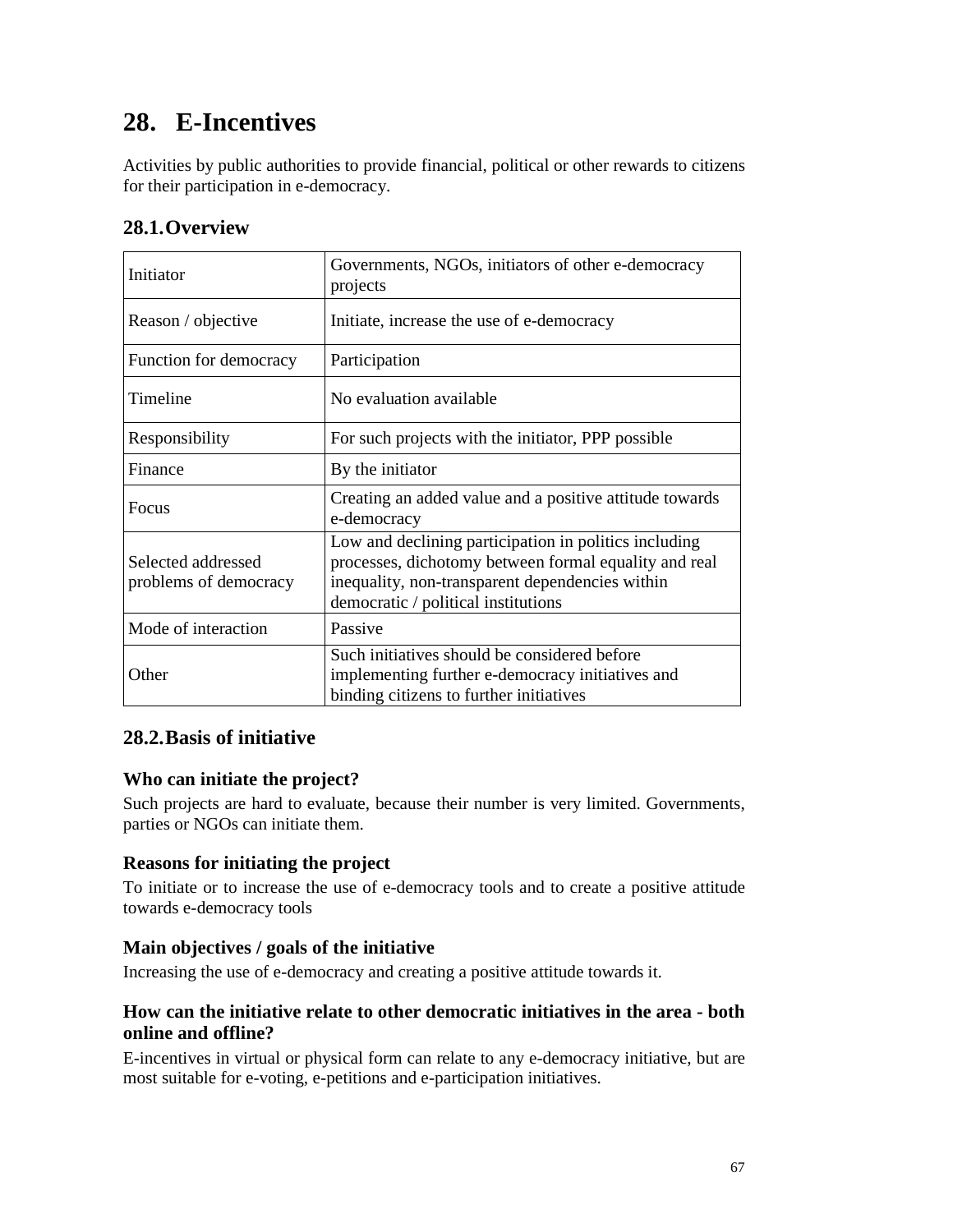# **What partners - including public and private - can there be and what can their roles be?**

There is not much data available about partners. It is conceivable that private partners support the incentive financially or by establishing corporate incentives.

# **Can there be other key actors besides project partners?**

There is no evidence of other key actors.

## **Implementation stage**

Schedule independent

# **28.4.Other aspects**

## **What factors can provide political support for the initiative?**

The positive results, in terms of support and participation, should be incentive enough for politicians and governments to support such projects.

## **What can the main achievements of the initiative be?**

A positive attitude towards e-democracy and further use of such tools for participation and deliberation should be the main achievements of the initiative.

## **What criteria can be used to evaluate the initiative?**

The number of citizens participating in subsequent initiatives should reveal the extent to which willingness to participate has increased.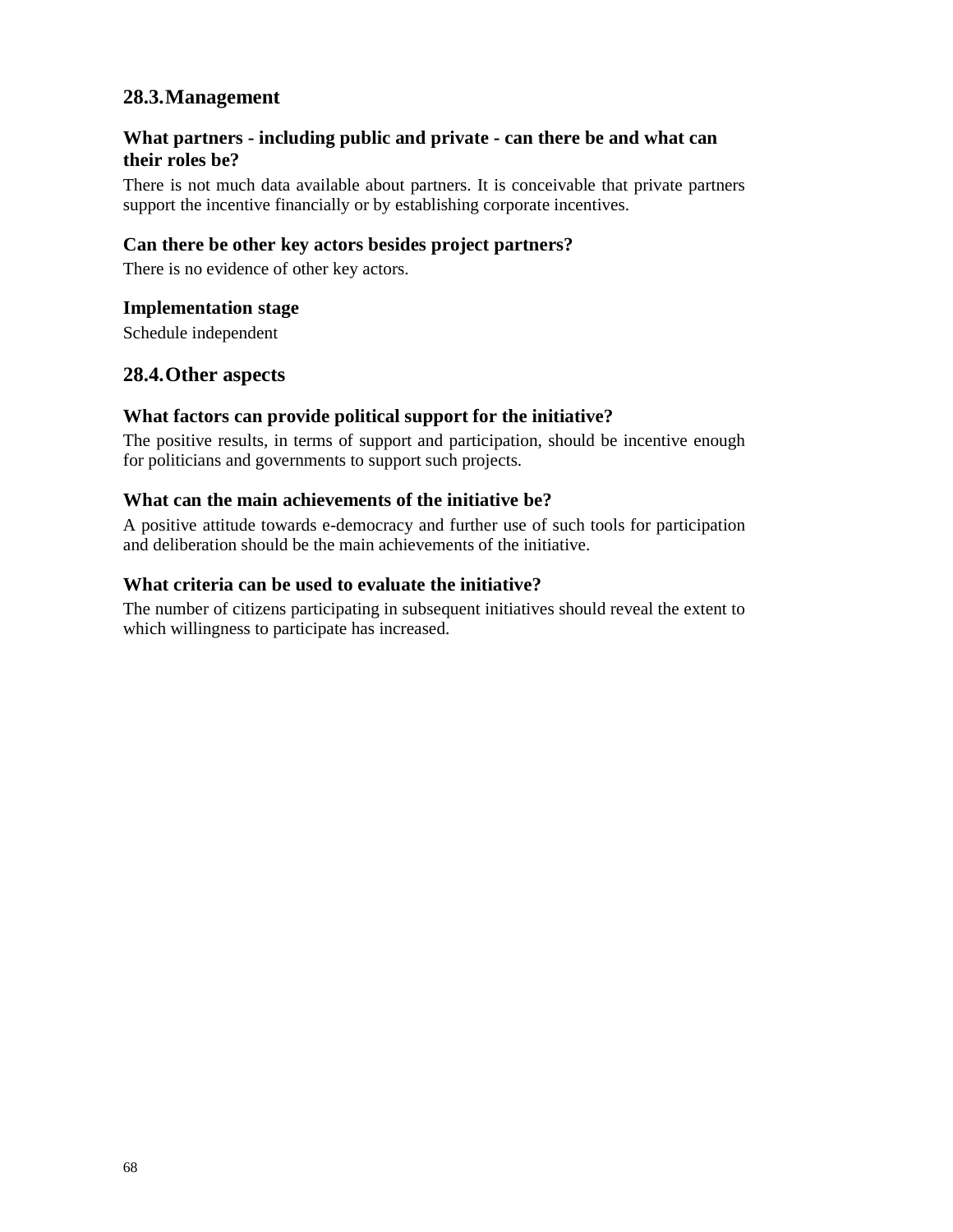# **29. E-Inclusion**

Activities by public authorities and NGOs to promote inclusion in (e-)democracy especially of the unconnected, the elderly, minorities, other marginalised socioeconomic groups and citizens with special needs.

| Initiator                                   | Government, NGOs, interest groups                                                                                                                                                                                                     |
|---------------------------------------------|---------------------------------------------------------------------------------------------------------------------------------------------------------------------------------------------------------------------------------------|
| Reason / objective                          | Inclusion of excluded groups and their participation and<br>involvement in politics and democracy                                                                                                                                     |
| Function for democracy                      | Participation                                                                                                                                                                                                                         |
| Timeline                                    | Establishment of initiatives 3 months, change in attitudes<br>and integration is a long-term goal                                                                                                                                     |
| Responsibility                              | Initiating institutions, PPP possible                                                                                                                                                                                                 |
| Finance                                     | Government funding, donations, sponsoring                                                                                                                                                                                             |
| Focus                                       | Inclusion of excluded groups on all levels                                                                                                                                                                                            |
| Selected addressed<br>problems of democracy | Low and declining participation in politics, lack of<br>citizens to be included in legislation, little interest of<br>young persons in public affairs, limited access to modern<br>means of communication and information by citizens |
| Mode of interaction                         | Active and interactive                                                                                                                                                                                                                |
| Other                                       | Sometimes special hardware or software is required,<br>adequate integration and recognition of minority<br>specialities are the biggest challenges.                                                                                   |

# **29.1.Overview**

# **29.2.Basis of initiative**

## **Who can initiate the project?**

Governments and NGOs or interest groups initiate such projects.

## **Reasons for initiating the project**

The inclusion of minorities, elderly people and marginalised groups is the main reason for the initiative.

#### **Main objectives / goals of the initiative**

The goal is the inclusion of these groups using e-democracy tools.

## **How can the initiative relate to other democratic initiatives in the area - both online and offline?**

Such initiatives should be combined with any other e-democracy initiatives, especially petitions and participation projects, which have the potential to increase the inclusion of targeted groups.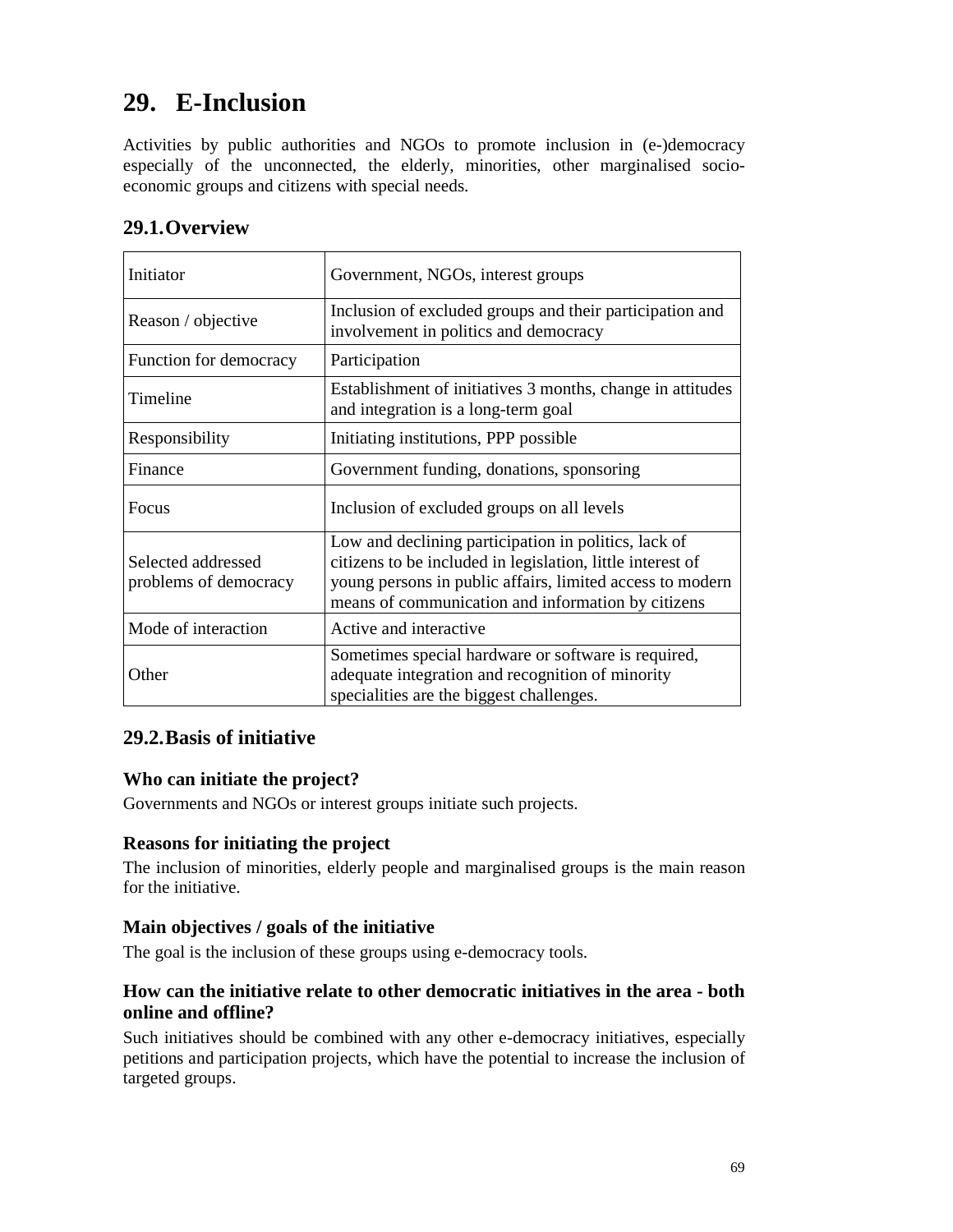# **What partners - including public and private - can there be and what can their roles be?**

Partners can be other interest groups, NGOs and government departments, but also political parties and private actors like companies. The importance for such projects is to create a certain momentum to raise awareness; therefore, a strong supporting network can be of great help.

## **Can there be other key actors besides project partners?**

The other key player is once again the media; this type of project in particular is all about public recognition and awareness.

#### **Implementation stage**

Advanced stage

## **29.4.Other aspects**

#### **What factors can provide political support for the initiative?**

Political support for minority issues is sometimes a very tough issue. Representatives of minority groups in particular, have to collaborate and lobby for political support.

#### **What can the main achievements of the initiative be?**

The main achievements are first the inclusion of minorities in e-democracy by overcoming the 'digital divide' issues and second the integration of their opinions in the political agenda.

## **What criteria can be used to evaluate the initiative?**

The participation of minority members in e-democracy initiatives and the integration of the results are possible criteria for evaluation.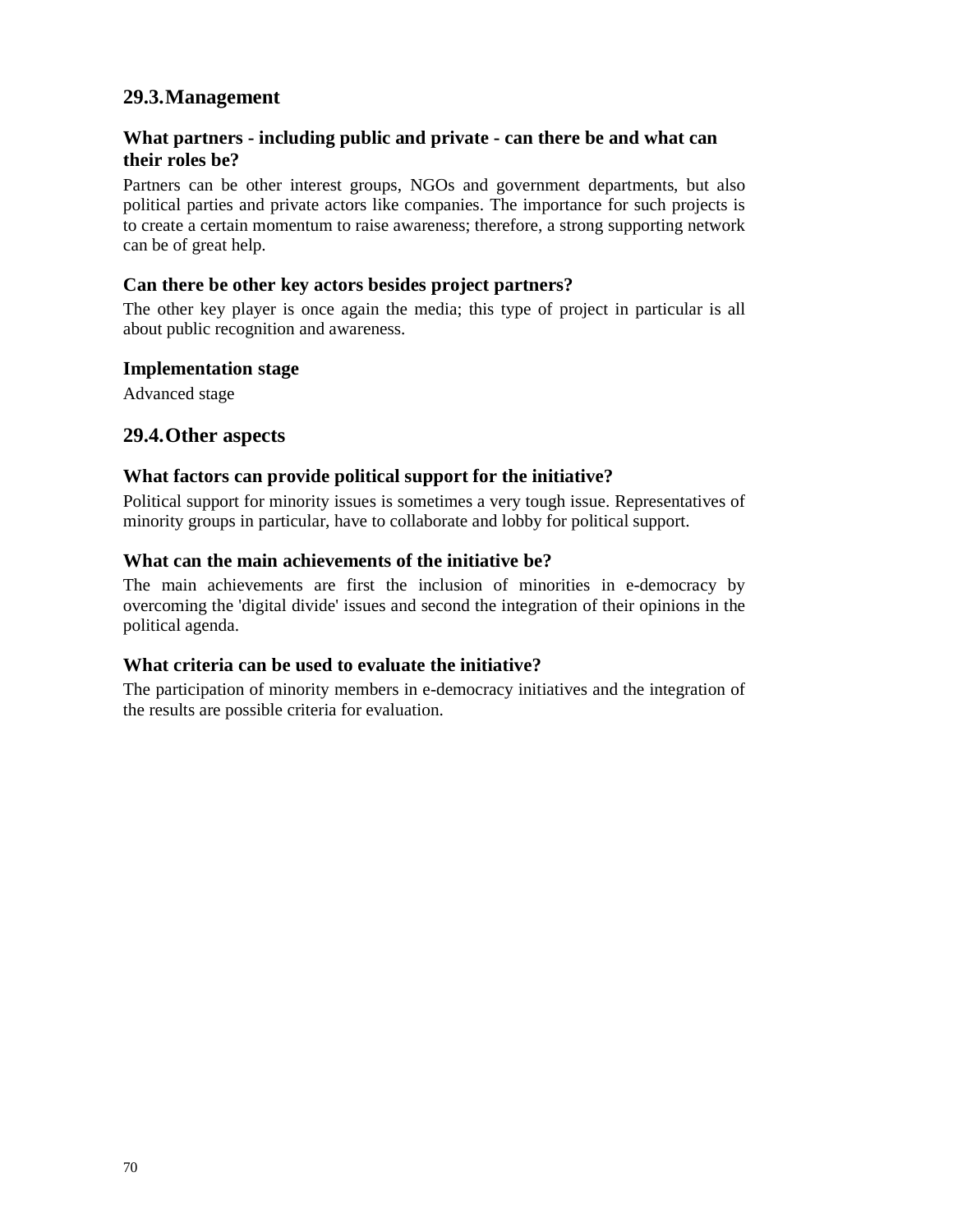# **30. E-Training**

Initiatives by public authorities and other actors for training in particular elected representatives, politicians and civil servants in using e-democracy methods.

# **30.1.Overview**

| Initiator                                   | Government, parties, private companies                                                                                                                                                          |
|---------------------------------------------|-------------------------------------------------------------------------------------------------------------------------------------------------------------------------------------------------|
| Reason / objective                          | Establishing networks of e-democracy experts and<br>mentors in specific organizations. Developing media<br>competency.                                                                          |
| Function for democracy                      | Participation                                                                                                                                                                                   |
| Timeline                                    | Four weeks; follow up modules are recommended                                                                                                                                                   |
| Responsibility                              | At the initiator or supplier of such trainings,<br>PPP possible                                                                                                                                 |
| Finance                                     | By the initiator, public funding                                                                                                                                                                |
| Focus                                       | Education and training, establishing an e-democracy<br>friendly environment                                                                                                                     |
| Selected addressed<br>problems of democracy | Lacking democratic processes within political parties,<br>lacking integration and representation of minorities, lack<br>of understandable and accessible information on<br>democratic processes |
| Mode of interaction                         | Interactive (within a closed user group)                                                                                                                                                        |
| Other                                       | Such projects are mandatory for the development of an e-<br>democracy as a new channel of participation and<br>deliberation in democracy.                                                       |

# **30.2.Basis of initiative**

## **Who can initiate the project?**

Governments, parties and private actors initiate these projects.

## **Reasons for initiating the project**

Training civil servants, representatives and other members of civil institutions and peer groups

## **Main objectives / goals of the initiative**

Developing media competence, training and creating expert groups for e-democracy within the public authority are the main objectives of the initiative.

# **How can the initiative relate to other democracy initiatives in the area - both online and offline?**

The trained and informed civil servants can enable further government e-democracy initiatives.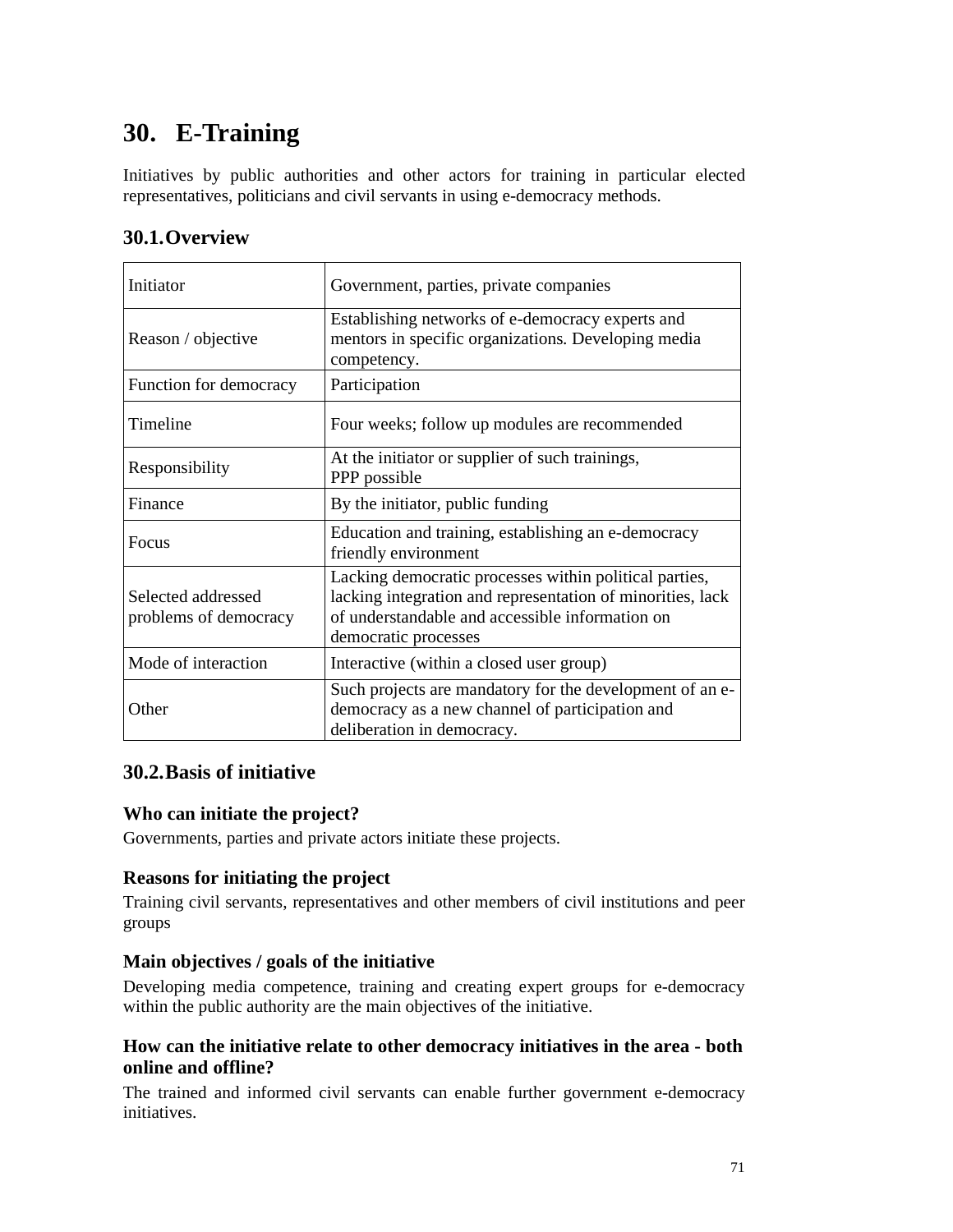# **What partners - including public and private - can there be and what can their roles be?**

Partnerships are possible between the three groups of initiators (government, parties and private actors - namely companies developing e-democracy tools and systems.

## **Can there be other key actors besides project partners?**

Other key actors are hard to imagine.

## **Implementation stage**

Schedule independent

# **30.4.Other aspects**

## **What factors can provide political support for the initiative?**

Political support is not really important for the training of civil servants. However, electronic democracy supports the development of democracy in the future and can bring the government and parties closer to the citizens; consequently, politicians should strongly support the education and training of civil servants and representatives.

#### **What can the main achievements of the initiative be?**

A well-trained and open staff on the government level and within political parties supporting electronic democracy initiatives can be the main achievements of the initiative.

## **What criteria can be used to evaluate the initiative?**

For evaluation, tests and examinations can be used. Furthermore, the number of government initiated e-democracy projects before and after the implementation of such e-training tools can shed light on the level of success.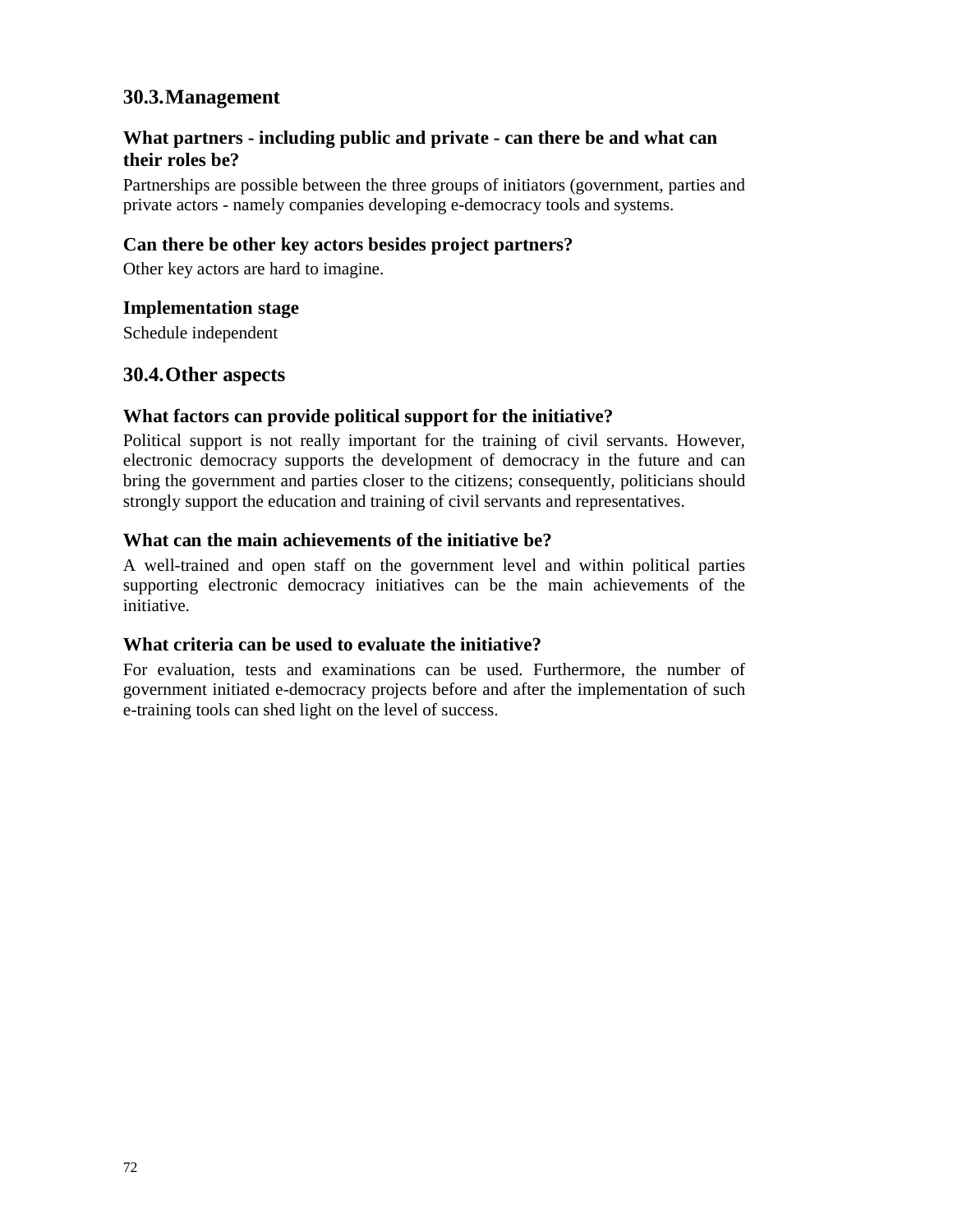# **31. Government Interactivity with Citizens Initiatives (G2C with C2C)**

Government interacts with electronic citizen-driven initiatives by either integrating them into the legislative process or providing such grassroots initiatives with either administrative or financial support leading to a facilitated establishment and an increased participation of citizens.

| Initiator                                   | Government, although citizen initiatives already in place                                                                                                                                                         |
|---------------------------------------------|-------------------------------------------------------------------------------------------------------------------------------------------------------------------------------------------------------------------|
| Reason / objective                          | Facilitating the establishment of grassroots initiatives<br>and increasing participation in these initiatives                                                                                                     |
| Function for democracy                      | Participation                                                                                                                                                                                                     |
| Timeline                                    | Up to 3 months for the establishment of grassroots<br>initiatives monitoring system                                                                                                                               |
| Responsibility                              | Government                                                                                                                                                                                                        |
| Finance                                     | By the public budget                                                                                                                                                                                              |
| <b>Focus</b>                                | Monitoring and supporting grassroots initiatives                                                                                                                                                                  |
| Selected addressed<br>problems of democracy | Low and declining participation in formal political<br>processes, lacking citizens inclusion and empowerment,<br>imbalance of / lacking implementation of separation of<br>power, frustration over false promises |
| Mode of interaction                         | Interactive                                                                                                                                                                                                       |
| Other                                       | Biggest opportunity is the integration of grassroots<br>initiatives into the political agenda whilst the greatest<br>challenge is ensuring the accountability and transparency<br>of government interaction.      |

# **31.1.Overview**

# **31.2.Basis of initiative**

#### **Who can initiate the project?**

Such projects rely on pre-existing grassroots initiatives. Therefore, the original initiators are the citizens themselves. The link between these initiatives and government activity is established at the government level.

#### **Reasons for initiating the project**

The main reasons are a lack of connection between government and citizens and the wish of the government to integrate citizen initiatives into the legislative process.

#### **Main objectives / goals of the initiative**

The initiative should increase citizens' participation in the civic and political culture and help to integrate citizens' concerns and their political will into the government agenda.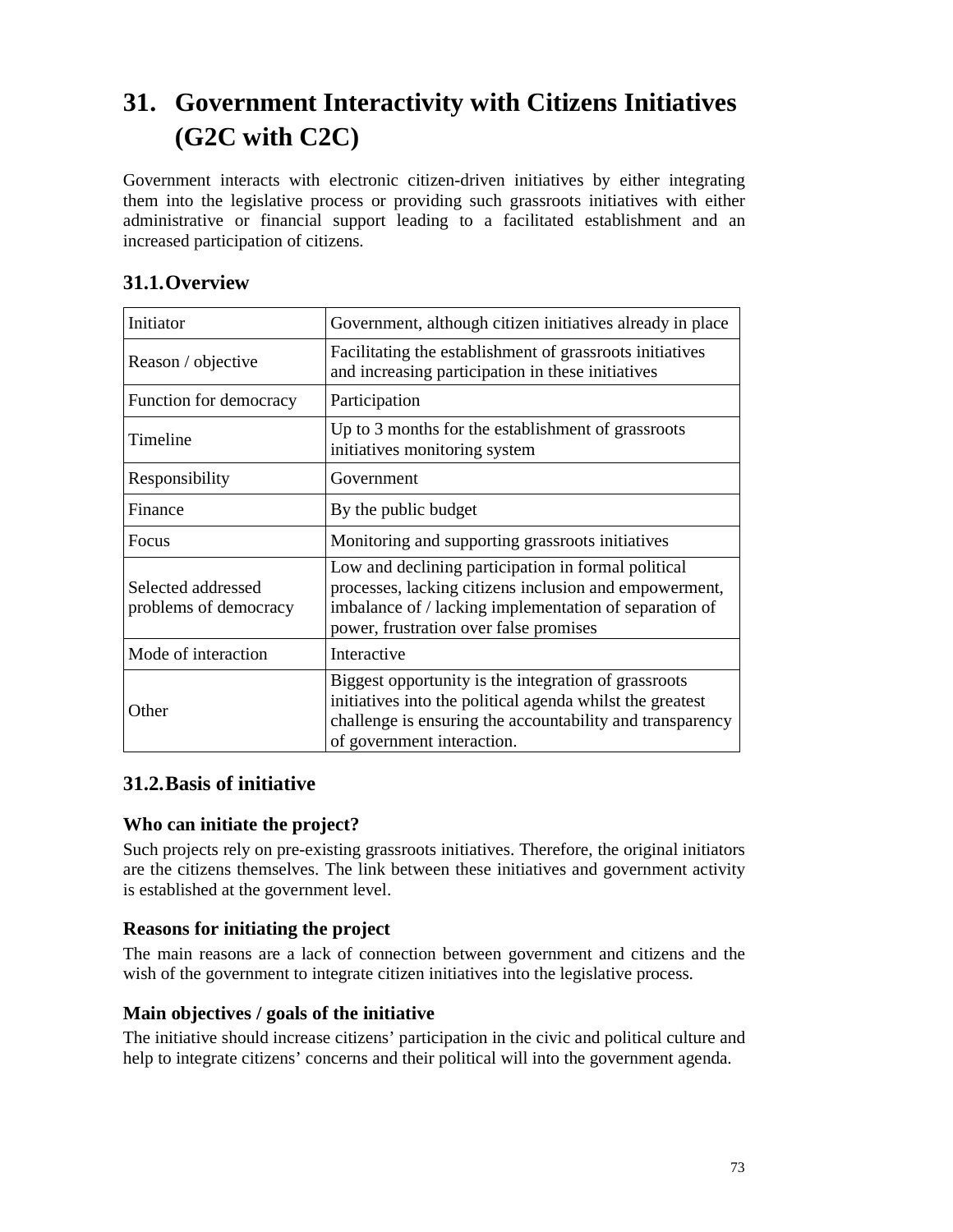#### **How can the project relate to other democratic initiatives in the area - both online and offline?**

The grassroots initiatives can be a starting point for the development of legislative bills and consequently for bigger e-participation projects and e-petitions.

#### **31.3.Management**

#### **What partners - including public and private - can there be and what should their roles be?**

Other partners can be from the media, who can help publicise the initiative, or politicians and NGOs that can improve cooperation at grassroots level.

#### **Can there be other key actors besides project partners?**

The media and other grassroots initiatives can support the project with knowledge and information.

#### **Implementation stage**

Advanced stage

#### **31.4.Other aspects**

#### **What factors can provide political support for the initiative?**

The democratic interaction between government and citizens should be a guiding principle and incentive for politicians to support the initiative, Furthermore, the integration of grassroots initiatives in politics increases the legitimacy of any government.

#### **What can the main achievements of the initiative be?**

The initiative should improve political and civic culture, fostering citizen engagement and participation in political life.

#### **What criteria can be used to evaluate the initiative?**

The number of e-participation and e-petition initiatives is a good indicator whilst a broader criterion can be general participation in e-democracy initiatives and the turnout at the next election.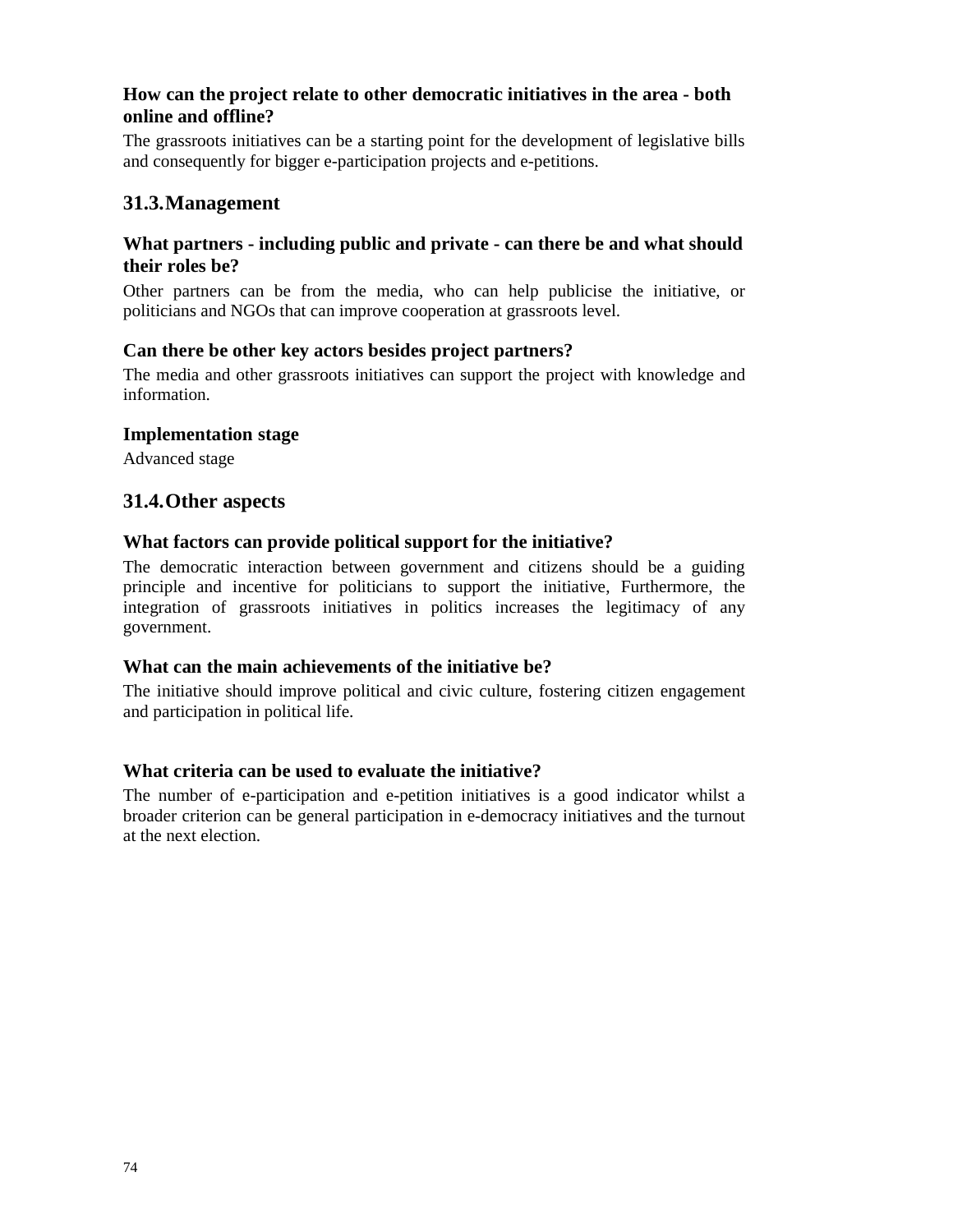# **32. Overcoming E-Obstacles**

All activities to eliminate barriers of access and use of e-democracy, especially the previously elaborated issues of digital divide and digital illiteracy.

| Initiator                                   | Government, public institutions, citizens                                                                                                                                                                                           |
|---------------------------------------------|-------------------------------------------------------------------------------------------------------------------------------------------------------------------------------------------------------------------------------------|
| Reason / objective                          | Enable citizens to use e-democracy tools                                                                                                                                                                                            |
| <b>Function for Democracy</b>               | Participation                                                                                                                                                                                                                       |
| Timeline                                    | Overcoming single obstacles can happen fast, but a long-<br>term approach is required                                                                                                                                               |
| Responsibility                              | With the initiating institutions, mainly governments. PPP<br>possible                                                                                                                                                               |
| Finance                                     | By the initiator, but most of the projects are government<br>financed or at least supported                                                                                                                                         |
| Focus                                       | Inclusive and long-term approach are recommended                                                                                                                                                                                    |
| Selected addressed<br>problems of democracy | Lack of possibilities of citizens to be included in<br>legislation, lack of understandable and accessible<br>information on democratic processes, limited access to<br>modern means of communication and information by<br>citizens |
| Modes of interaction                        | Passive                                                                                                                                                                                                                             |
| Other                                       | Such initiatives should be implicit; fundament for<br>successful and transparent e-democracy                                                                                                                                        |

# **32.1.Overview**

#### **32.2.Basis of initiative**

#### **Who can initiate the project?**

Government, public institutions and citizens can initiate such projects.

#### **Reasons for initiating the project**

The main reason is to enable citizens with the tools, the knowledge and the right information to participate in electronic democracy.

#### **Main objectives / goals of the initiative**

Increased participation in electronic democracy and a positive attitude towards it

#### **How can the initiative relate to other democratic initiatives in the area - both online and offline?**

Elections are easily combined with this type of project. In particular, the introduction of electronic voting offers the chance to introduce a long-term plan for overcoming obstacles.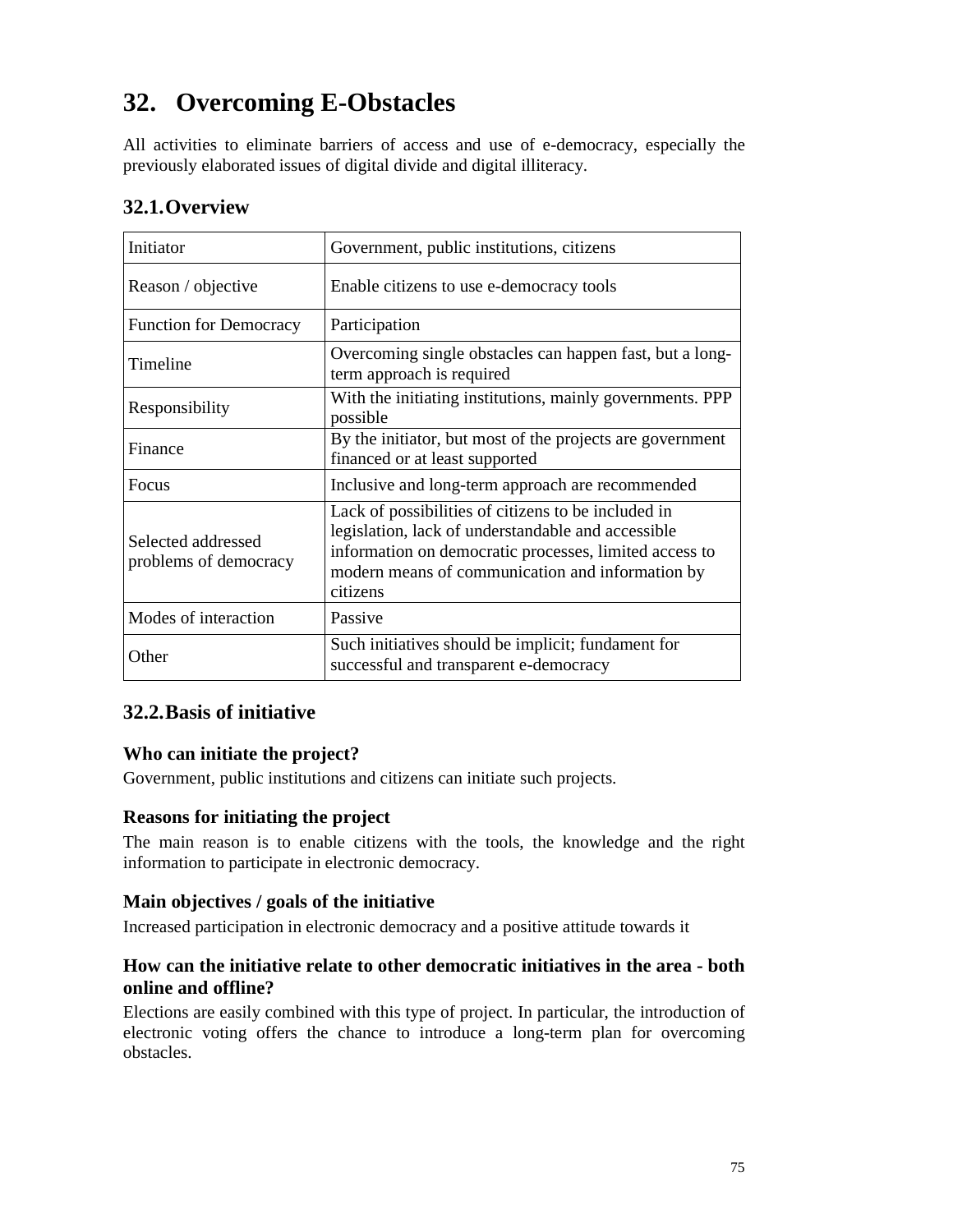## **32.3.Management**

#### **What partners - including public and private - can there be and what can their roles be?**

Partners in overcoming obstacles can include public institutions like educational institutions and citizens' centres. Private partners could be unions, NGOs and other associations supporting the provision of information and the training of citizens.

#### **Can there be other key actors besides project partners?**

Other key actors can be system developers who also provide training and the media, which could be important in publishing information and raising public awareness of the project.

#### **Implementation stage**

Advanced stage

#### **32.4.Other aspects**

#### **What factors can provide political support for the initiative?**

Political support should not be an issue: the benefits for citizens and democracy itself should be a strong impetus for politicians to support such initiatives.

#### **What can the main achievements of the initiative be?**

A positive attitude towards electronic democracy and the removal of any obstacles hampering participation in future e-democracy initiatives.

#### **What criteria can be used to evaluate the initiative?**

The use of electronic democracy tools at the next election, petitions or any other edemocracy initiative.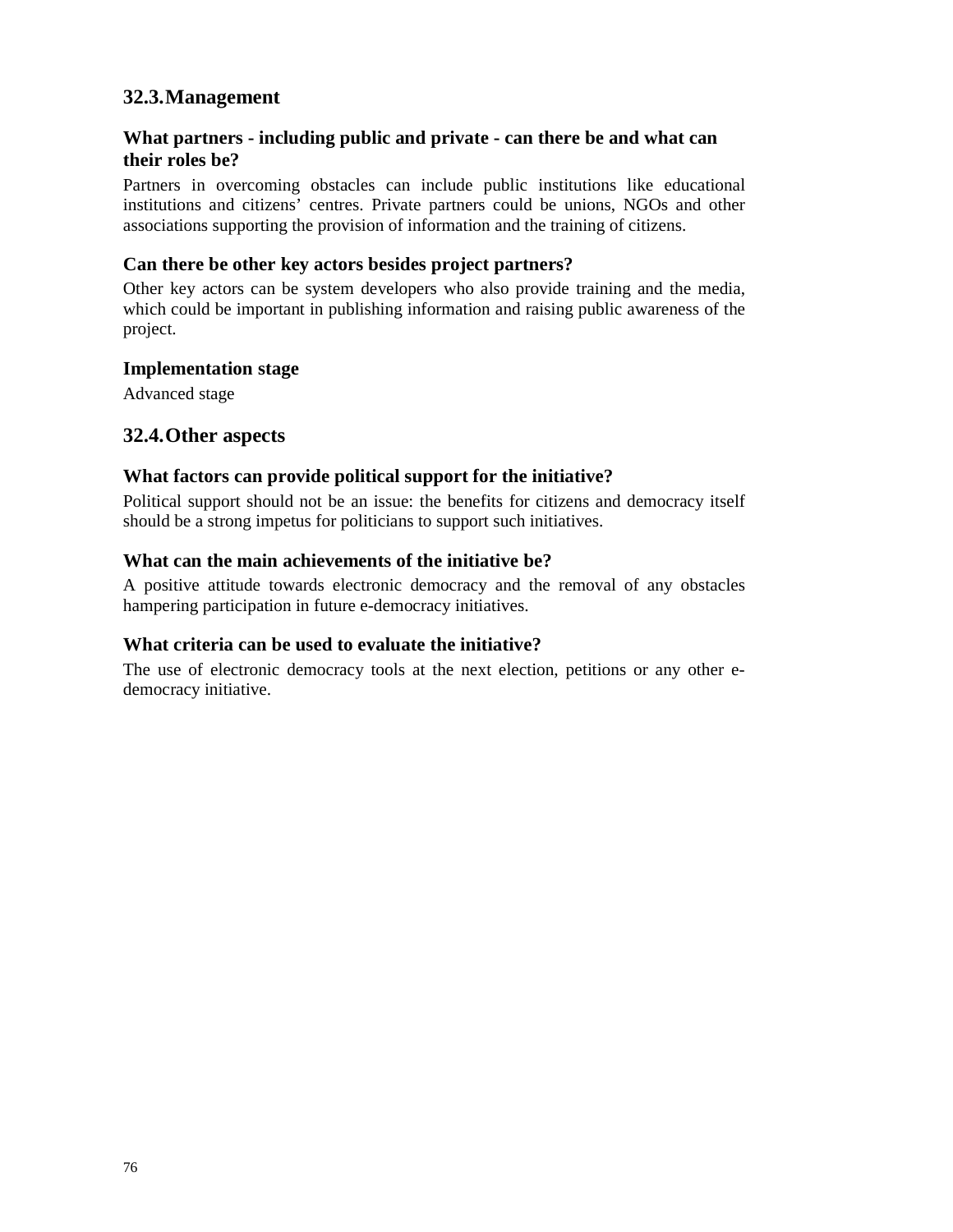# **33. Regulating E-Democracy**

Provision of regulatory frameworks and regulations for e-democracy by public authorities, non-governmental authorities, providers or users in order to facilitate edemocracy and to secure the citizens' rights and interests.

| 33.1. Overview |           |
|----------------|-----------|
| Initiator      | Public at |
|                |           |

| Initiator                                   | Public authorities and private actors                                                                                                                                                                                  |
|---------------------------------------------|------------------------------------------------------------------------------------------------------------------------------------------------------------------------------------------------------------------------|
| Reason / objective                          | Supporting the establishment of e-democracy projects                                                                                                                                                                   |
| <b>Function for Democracy</b>               | Participation                                                                                                                                                                                                          |
| Timeline                                    | Max. 3 months                                                                                                                                                                                                          |
| Responsibility                              | Public authority or private actor                                                                                                                                                                                      |
| Finance                                     | Out of the initiator's budget                                                                                                                                                                                          |
| <b>Focus</b>                                | Public authorities' initiatives cover the general aspects;<br>private or NGO initiatives cover one specific aspect of e-<br>democracy                                                                                  |
| Selected addressed<br>problems of democracy | Doubts on the legitimacy of parliamentary decisions,<br>lacking democratic processes within parties                                                                                                                    |
| Mode of interaction                         | Passive                                                                                                                                                                                                                |
| Other                                       | Technology is not the most important component of this<br>type of project. The communication and acceptance of<br>the guidelines, alongside the appropriate training, are the<br>most important conditions of success. |

#### **33.2.Basis of initiative**

#### **Who can initiate the project?**

Mainly governments or public institutions although NGOs, associations and other private actors may also provide e-democracy systems or facilities

#### **Reasons for initiating the project**

To provide e-democracy initiators with guidelines for setting up their projects, which could help them, navigate the risks involved, take advantage of opportunities or inform them of certain administrative or legal requirements etc.

#### **Main objectives / goals of the initiative**

Supporting the establishment of e-democracy.

#### **How can the initiative relate to other democratic initiatives in the area - both online and offline?**

Guidelines, especially those published by governments, are the initial starting point for electronic democracy initiatives. Related offline initiatives could be the creation of guidelines for post-election activity.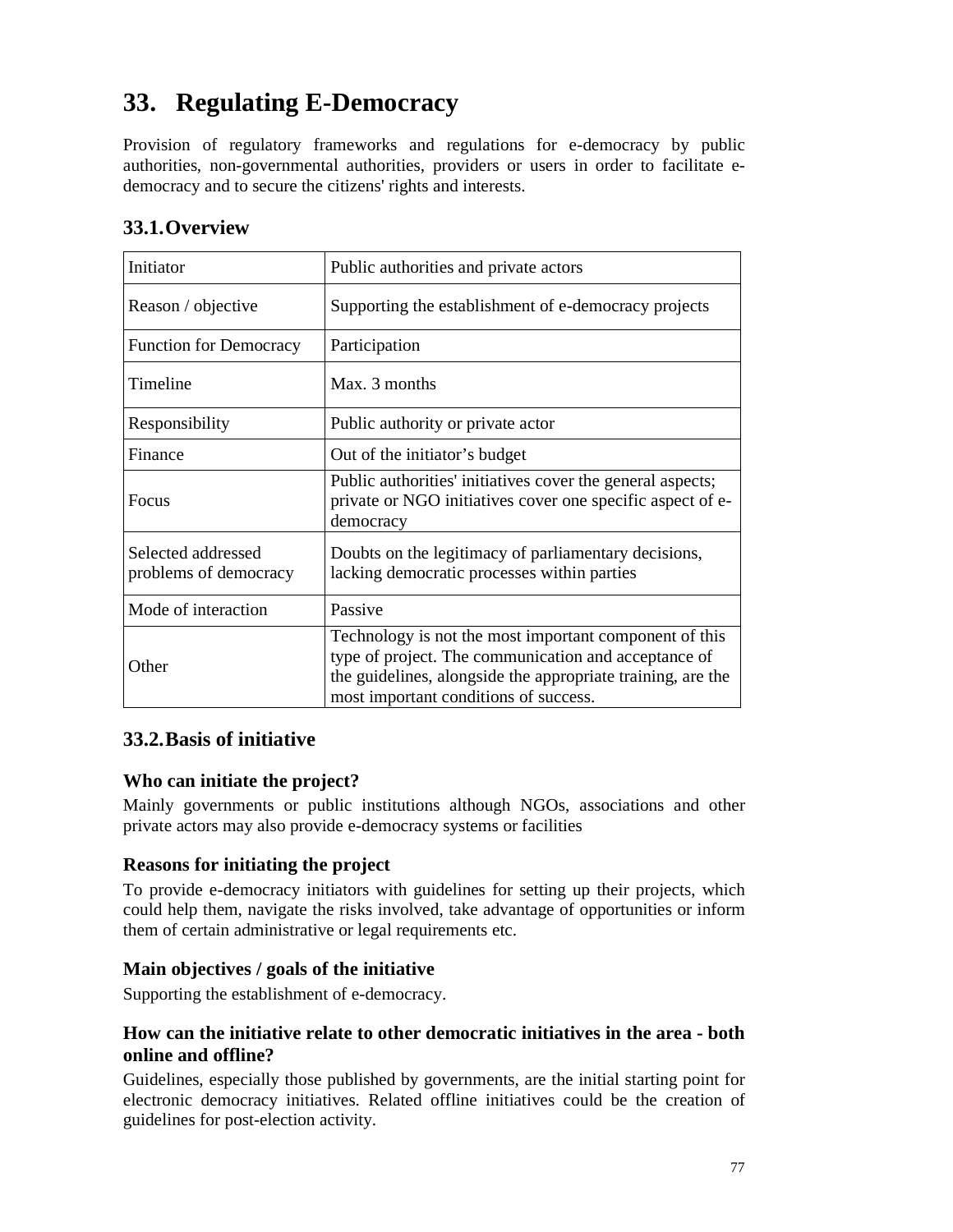# **33.3.Management**

#### **What partners - including public and private - can there be and what can their roles be?**

Partners can be other governments and initiators of e-democracy projects for interviews and feedback about important issues regarding the implementation of e-democracy.

#### **Can there be other key actors besides project partners?**

It is hard to assess what other actors can be involved. However, it is clearly very important that those to which the guidelines apply must use them, or else the initiative has failed.

#### **Implementation stage**

Advanced stage

#### **33.4.Other aspects**

#### **What factors can provide political support for the initiative?**

Electronic democracy will be a pillar of democracy in the future. All politicians should support guideline initiatives, because they provide a common ground for establishing this new pillar.

#### **What can the main achievements of the initiative be?**

Informed and involved citizens, increased participation and the establishment of new edemocracy initiatives

#### **What criteria can be used to evaluate the initiative?**

The use of such guidelines for establishing new e-democracy initiatives and the access rates to the guidelines can be used to evaluate the initiative.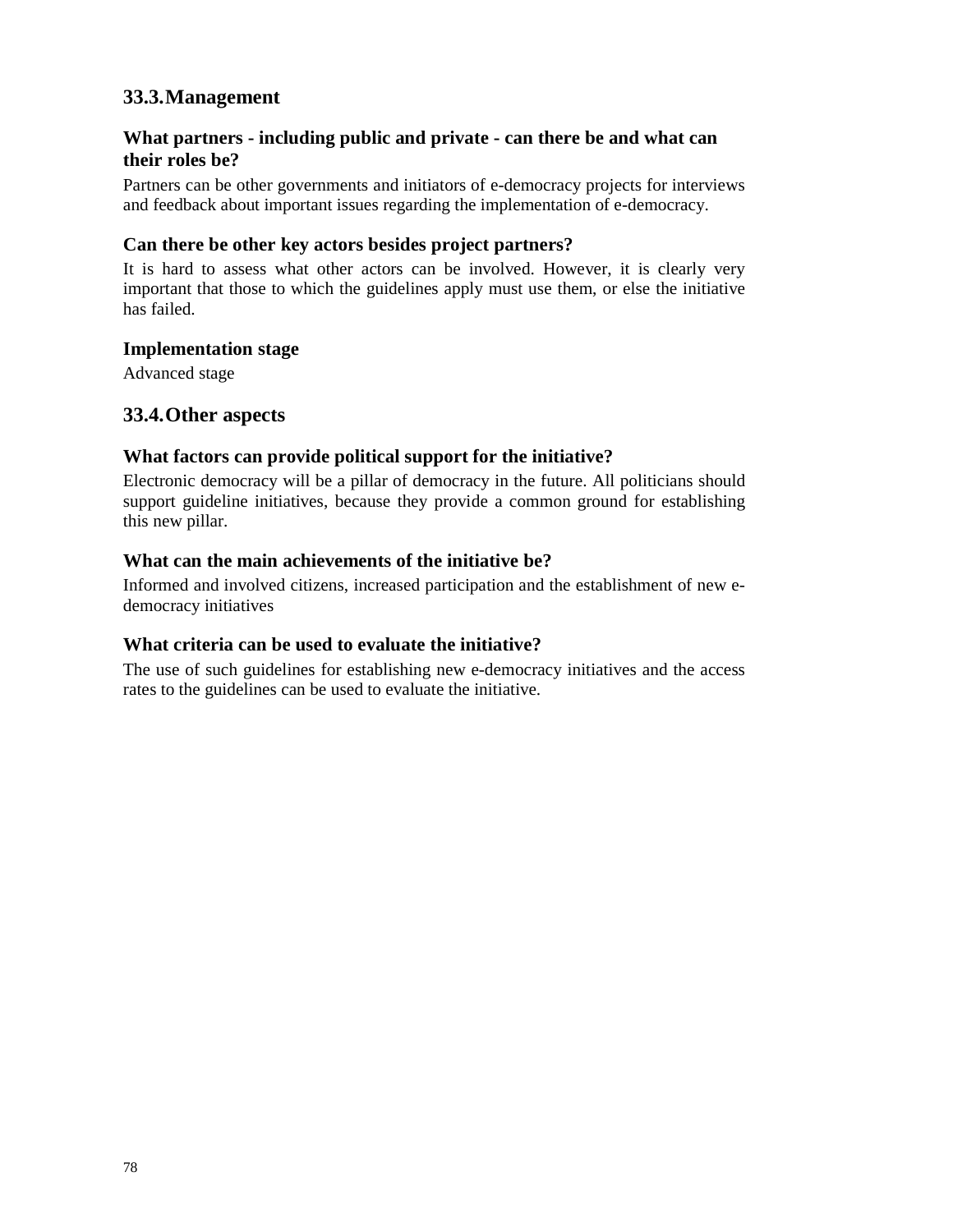# **Appendix: Framework Description**

In the following we describe the framework used to detail the 33 instruments.

# **1 Name of the instrument**

Here a short description of the instrument is given, with its main aims, actors, benefits and risks.

| Initiator                                   | Main initiating bodies and institutions                                                                                                                                               |
|---------------------------------------------|---------------------------------------------------------------------------------------------------------------------------------------------------------------------------------------|
| Reason / objective                          | Reason to initiate such a project and its main effect on e-<br>democracy                                                                                                              |
| <b>Function for Democracy</b>               | There are three types of functions for democracy:<br>increases in deliberation, participation or transparency                                                                         |
| Timeline                                    | How long does the implementation take                                                                                                                                                 |
| Finance                                     | The type of financing is given (private, public, PPP)                                                                                                                                 |
| Focus                                       | What is the main focus of the initiative                                                                                                                                              |
| Selected addressed<br>problems of democracy | Which problems / pitfalls of democracy are addressed                                                                                                                                  |
| Interactivity                               | This mode of interaction describes the interaction<br>between the participants in the initiative. There are four<br>different modes: passive, active, interactive<br>and<br>proactive |
| Other                                       | Constraints, challenges, opportunities and other<br>important requirements or pre-requisites of the initiative                                                                        |

# **1.1 Brief description**

# **1.2 Basis of initiative**

# **Who can initiate the project?**

The initiators of such projects are described here. In most cases one differs between public and private initiators whilst public ones are mainly the governing authorities.

# **Reasons for initiation**

This is a description of the main reasons for initiating the project.

# **Main objectives / goals of the initiative**

Under this section the main goals and objectives of the initiative are described.